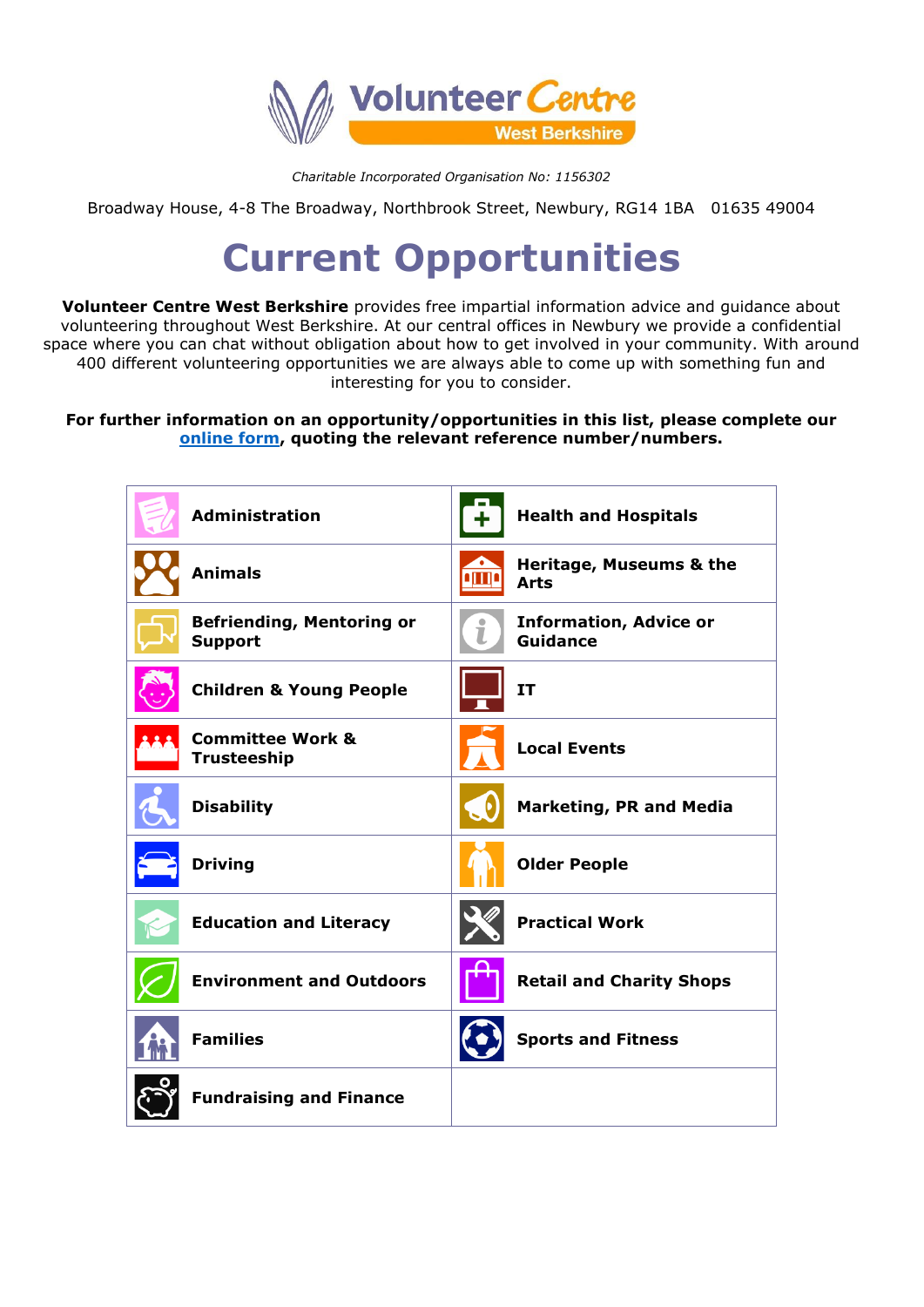| A                                                           |                                                                                                                                                                                                                                                                                                                                                                                                                                                                                  |
|-------------------------------------------------------------|----------------------------------------------------------------------------------------------------------------------------------------------------------------------------------------------------------------------------------------------------------------------------------------------------------------------------------------------------------------------------------------------------------------------------------------------------------------------------------|
| <b>Activities</b><br><b>Volunteer/Befriender</b><br>Newbury | Are you looking to volunteer some of your time and skills to help others in need?<br>Befrienders are being recruited by an organisation that provides accommodation and<br>services to people who are homeless.                                                                                                                                                                                                                                                                  |
|                                                             | Volunteers will work with clients on activities that the client has chosen. These may be<br>recreational (football, boxing, swimming, yoga, cookery and walking for example) or<br>designed to enable them to get paid employment (for example numeracy and literacy).                                                                                                                                                                                                           |
|                                                             | Time commitment is flexible depending on you and the activity. The role would suit<br>volunteers with good communication skills and the ability to work as part of a team. (Ref:<br><b>NY2101)</b>                                                                                                                                                                                                                                                                               |
| <b>Activities Volunteers</b><br>Newbury                     | A Newbury-based charity supports people of all abilities and disabilities to achieve,<br>engage and have fun. The charity runs a number of activities throughout the week, and<br>volunteers are required to help with the facilitation of the sessions. Activities include<br>dance, drama, singing, music, film, computing and living skills.                                                                                                                                  |
|                                                             | No special skills are needed, just punctuality and a caring attitude. The charity offers a<br>supportive environment for volunteers, who are encouraged to learn skills and share their<br>experiences with others. (Ref: NY1154)                                                                                                                                                                                                                                                |
| <b>Activity Support Worker</b><br>Chieveley, West Berkshire | A local charity offers support to families affected by autism and associated learning<br>difficulties. You can help families gain social skills and confidence by volunteering at their<br>sessions.                                                                                                                                                                                                                                                                             |
|                                                             | The charity run a monthly teen club one Wednesday a month in Chieveley (6.15-7.15pm).<br>Volunteers will help young people aged 12-18 to socialise and interact in a supportive<br>Covid safe environment. There are also adhoc sessions requiring volunteers - these are<br>days out or shorter craft, sporting and socialising activities at various locations. The role<br>would suit friendly and empathetic volunteers with a good sense of humour. (Ref:<br>NY2089)        |
| <b>Activity Volunteer</b><br>Newbury                        | Do you have an interest or talent that you could share with older people living with<br>dementia?                                                                                                                                                                                                                                                                                                                                                                                |
| <b>TO THE REAL</b>                                          | A Newbury care home is keen to hear from volunteers who could carry out activities with<br>their clients, which could be anything from art to baking to gardening. Or you could just<br>come along to provide companionship, having a chat over a cup of coffee.                                                                                                                                                                                                                 |
|                                                             | Time commitment is flexible to suit you. The role would suit a caring and empathetic<br>volunteer, who might have some knowledge of working with people with dementia. (Ref:<br>NY1973)                                                                                                                                                                                                                                                                                          |
| <b>Activity Volunteers</b><br>West Berkshire                | Would you like to volunteer as a friend/companion to children and young people with<br>physical or sensory disabilities, as they take part in different activities?                                                                                                                                                                                                                                                                                                              |
|                                                             | A local disability charity runs activities such as youth clubs, sports and trips out across<br>the West Berkshire area, and volunteers are needed to help with these. The charity's aim<br>is to ensure that children and young people with disabilities have the same opportunities<br>as everyone else. Volunteers do not provide 'care', but rather become<br>friends/companions. Ideal for fun and lively volunteers who enjoy games, sports and<br>being with young people. |
|                                                             | Timings are 4.45-6.30pm every Tuesday in Newbury and 5.15-7.15pm every other Friday<br>in Thatcham. (Ref: NY1835)                                                                                                                                                                                                                                                                                                                                                                |
| <b>Activity Volunteers</b><br>Newbury                       | Volunteers aged 14+ are needed to provide support to children with additional needs<br>while they access play activities. In this role, you will be supporting play, helping the<br>children take part in activities such as cooking, craft activities and sensory play.                                                                                                                                                                                                         |
|                                                             | Sessions can be a couple of hours after school, Saturdays from 10am-2pm and full days<br>in the school holidays. Induction and training are provided, and volunteers can use hours<br>towards their Duke of Edinburgh Award. (Ref: NY2312)                                                                                                                                                                                                                                       |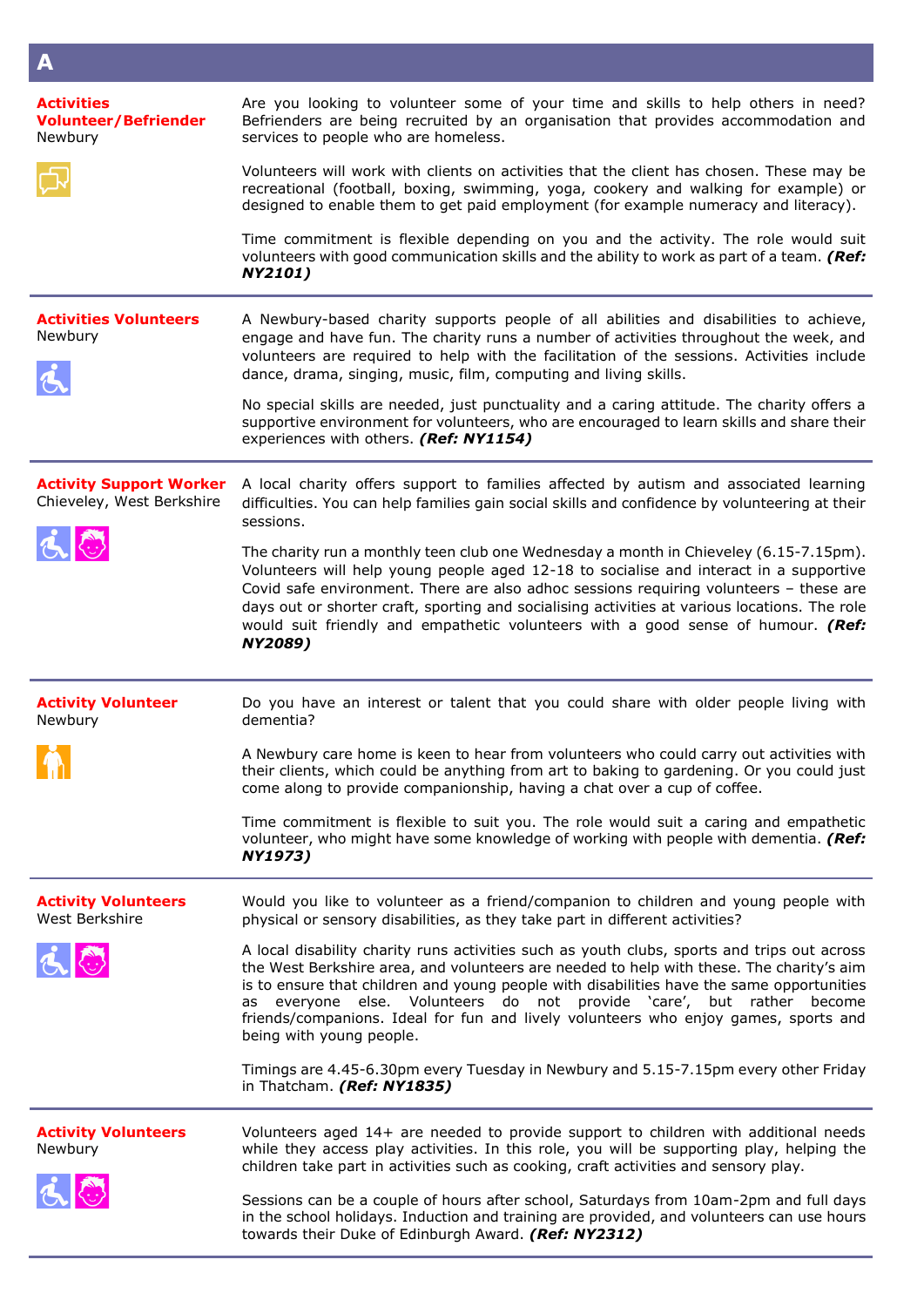| <b>Administrator</b><br>West Berkshire                             | A local organisation that helps young people bridge the critical gap between leaving care<br>and independent living is seeking a volunteer administrator.                                                                                                                                                                                          |
|--------------------------------------------------------------------|----------------------------------------------------------------------------------------------------------------------------------------------------------------------------------------------------------------------------------------------------------------------------------------------------------------------------------------------------|
|                                                                    | In this role, you will help with office-based tasks, such as typing thank you letters,<br>creating files and organising maintenance quotes.                                                                                                                                                                                                        |
|                                                                    | Time commitment is 4-6 hours a week on a weekday. The role would suit a motivated,<br>reliable and competent administrator who would enjoy being part of a small, friendly<br>team. (Ref: NY2248)                                                                                                                                                  |
| <b>Administrator</b><br>West Berkshire                             | A charity which provides advocacy services for people with disabilities, mental health<br>needs, carers and others who are vulnerable is seeking a volunteer to assist with<br>administration.                                                                                                                                                     |
|                                                                    | This will involve the set-up of monthly team meetings and taking the minutes. You will<br>be liaising with others to form meeting agendas and may also support advocates with<br>administration.                                                                                                                                                   |
|                                                                    | Time commitment is 1-3 hours a week. The role is home-based with team meetings<br>currently being online but some travel may be necessary in the future. The role would<br>suit someone with experience of Microsoft packages and a good standard of English. (Ref:<br><b>NY2279)</b>                                                              |
| <b>Adult Adapted Sports</b><br><b>Assistants</b><br>West Berkshire | A local charity that supports people who are blind or visually impaired runs a programme<br>of sports activities for its clients. Volunteers are required to help with these activities. You<br>can either focus on the sport that interests you or you may wish to volunteer across<br>several activities.                                        |
| $O_{\Delta}$                                                       | Activities on offer include tandem cycling, rock climbing, golf, running, dragon boating,<br>swimming, tennis and walking.                                                                                                                                                                                                                         |
|                                                                    | Time commitment varies and is very flexible - some activities are weekly, some monthly<br>and some occasionally. The role would suit friendly and patient volunteers who enjoy<br>being part of a team, and training will be given. (Ref: NY2226)                                                                                                  |
| <b>Adult Helpers</b><br>Compton                                    | Could you help girls grow in confidence, have adventures and learn new skills? Volunteer<br>Adult Helpers are needed to support with Girl Guiding activities in the Compton area. You<br>don't need any experience in Guiding - just enthusiasm and a desire to have fun!                                                                          |
|                                                                    | Whether you can offer help for an evening every two weeks or would like to support every<br>week, any level of help is welcome. There will be the opportunity to take an active role in<br>planning and delivering activities, as well as working towards a leadership qualification.<br>Volunteers are required on Monday evenings. (Ref: NY2250) |
| <b>Adventure Leaders</b><br>Newbury, Hungerford                    | Help young people around West Berkshire explore outside safely and have a great time!<br>The local Scout groups would like to hear from volunteers who could assist young people<br>with gaining skills for life through problem solving, working in a team and leading.                                                                           |
|                                                                    | Volunteers should enjoy learning new skills and working as part of a team.                                                                                                                                                                                                                                                                         |
|                                                                    | Help is required in Wash Common (Beavers and Cubs), central Newbury (Beavers and<br>Scouts), Hungerford (Cubs and Scouts) and Shaw (Explorers). There is also a need for a<br>Newbury group chair for someone who would like to support behind the scenes. (Ref:<br>NY2161)                                                                        |
| <b>Adventure Leaders</b><br>Thatcham, Cold Ash,<br>Compton         | Help young people in Thatcham, Cold Ash and Compton explore outside safely and have<br>a great time! The local Scout groups would like to hear from volunteers who could assist<br>young people with gaining skills for life through problem solving, working in a team and<br>leading.                                                            |
|                                                                    | Volunteers should enjoy learning new skills and working as part of a team.                                                                                                                                                                                                                                                                         |
|                                                                    | Help is required for Beavers and Scouts (Thatcham), Cubs (Cold Ash) and Beavers<br>(Compton). (Ref: NY2162)                                                                                                                                                                                                                                        |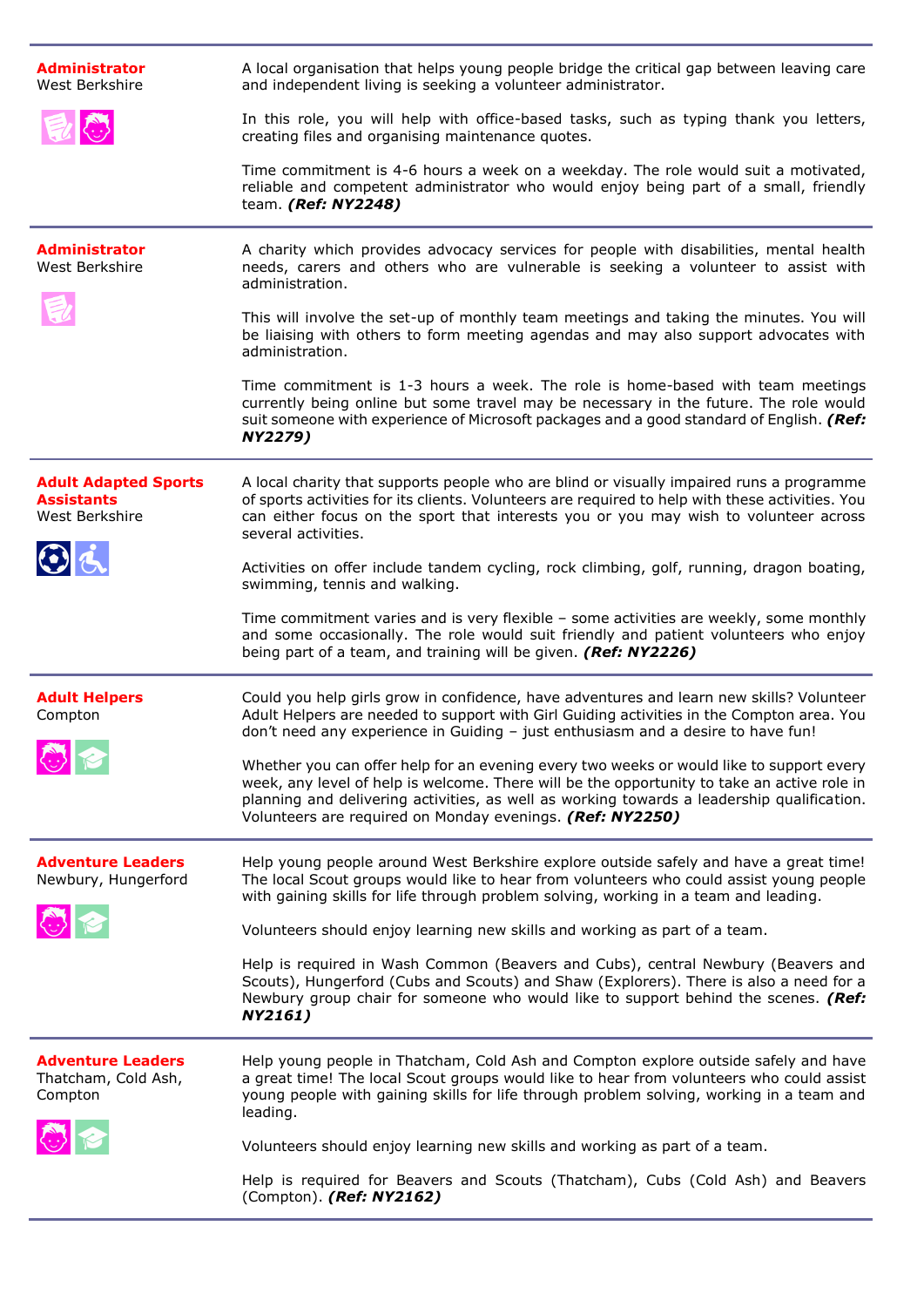| <b>Adventure Leaders</b><br>Chieveley             | Help young people in Chieveley explore outside safely and have a great time! Volunteers<br>are required for a Beaver group in Chieveley on a Wednesday evening, providing activities<br>for children aged 6-8.                                                                                                                                                                |
|---------------------------------------------------|-------------------------------------------------------------------------------------------------------------------------------------------------------------------------------------------------------------------------------------------------------------------------------------------------------------------------------------------------------------------------------|
|                                                   | The group would like to hear from volunteers who could assist young people with gaining<br>skills for life through problem solving, working in a team and leading.                                                                                                                                                                                                            |
|                                                   | Volunteers should enjoy learning new skills and working as part of a team. Training will<br>be provided. (Ref NY2193)                                                                                                                                                                                                                                                         |
| <b>Adventure Leaders</b><br>Hungerford            | Help young people in Hungerford explore outside safely and have a great time! Volunteers<br>are required for a Cub group (ages 8-12) on a Thursday evening and a Scout (ages 10-<br>14) on a Friday evening.                                                                                                                                                                  |
|                                                   | The Hungerford groups would like to hear from volunteers who could assist young people<br>with gaining skills for life through problem solving, working in a team and leading.                                                                                                                                                                                                |
|                                                   | Volunteers should enjoy learning new skills and working as part of a team. Training will<br>be provided. (Ref NY2195)                                                                                                                                                                                                                                                         |
| <b>Adventure Leaders</b><br>Newbury               | Help young people in Newbury explore outside safely and have a great time! Volunteers<br>are required for a Cub group (ages 8-12) on a Wednesday evening and a Scout group<br>(ages 10-14) on a Thursday evening.                                                                                                                                                             |
|                                                   | The Newbury groups would like to hear from volunteers who could assist young people<br>with gaining skills for life through problem solving, working in a team and leading.                                                                                                                                                                                                   |
|                                                   | Volunteers should enjoy learning new skills and working as part of a team. Training will<br>be provided. (Ref NY2194)                                                                                                                                                                                                                                                         |
| <b>Animal Team Volunteer</b><br>Hampstead Norreys | A local visitor attraction is home to various species of fish, primates, birds, reptiles,<br>amphibians and invertebrates. Volunteers with a caring attitude are being recruited to                                                                                                                                                                                           |
|                                                   | join the organisation's animal team.                                                                                                                                                                                                                                                                                                                                          |
|                                                   | Duties include various aspects of animal husbandry, food preparation, enclosure<br>maintenance and lots of physical work. Volunteers must be happy with getting dirty and<br>handling creepy crawlies! A background in animal care would be an advantage, although<br>not essential as training will be given. Time commitment is one set day per week. (Ref:<br><b>NY24)</b> |
| <b>Appeal Volunteers</b><br>West Berkshire        | Volunteers are being recruited to coordinate the Poppy Appeal locally. Responsibilities<br>could involve contacting local organisations and arranging delivery of poppies, recruiting<br>and organising collectors, arranging fundraising events and collections, and delivering<br>poppies and tins.                                                                         |
|                                                   | The 2022 fundraising period runs from $27th$ October - $13th$ November, and volunteers will<br>receive training and support. (Ref: NY1018)                                                                                                                                                                                                                                    |
| <b>Area President</b><br>West Berkshire           | Have you led teams in a voluntary, business or public sector environment? An<br>organisation that provides and trains first aiders is seeking an area president. In this role,<br>you will champion and support volunteering, and promote the work of the organisation in<br>the community, alongside building relationships with other local organisations.                  |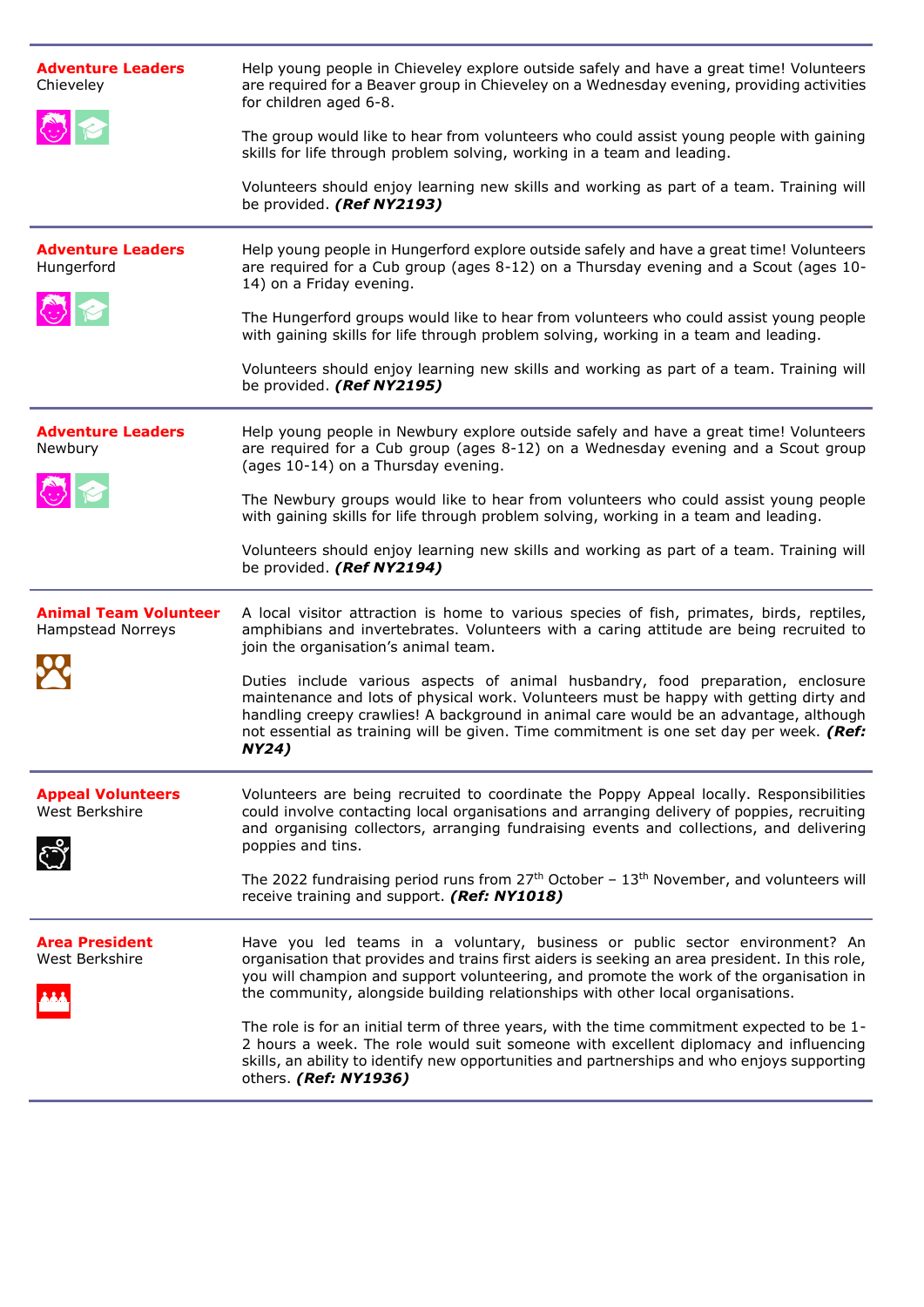| The club will cater for 11-14 year olds and initially volunteers are required to help<br>formulate a programme, most likely with young people themselves. Volunteers are also<br>needed to help run a tuck shop, deal with admissions and supervise activities.<br>The role would suit volunteers with good communication and team work skills, who have<br>an ability to lead an arts activity such as painting, clay, drawing or collage.<br>The club is currently planned for a Tuesday evening, and volunteers would be required<br>between 6.30-9.00pm. (Ref: NY2314)<br><b>Arthritis Champions</b><br>Do you have experience of arthritis, either personally or via a family member or friend?<br>West Berkshire<br>Could you provide peer support to others who are living with the condition?<br>A national charity is recruiting volunteers to give information and peer support to<br>606<br>individuals living with arthritis at some of its local services. As well as one-to-one services<br>which provide guidance on factors such as exercise, nutrition, pain management and<br>surgery, there are also group workshops.<br>The role is flexible and you can choose in advance which services you will attend. If you<br>are friendly, helpful and approachable, the charity would be interested in hearing from<br>you. (Ref: NY1472)<br><b>Association Visitor</b><br>Make a real difference to the lives of people living with Motor Neurone Disease by<br>West Berkshire<br>volunteering as a visitor for the local branch of an MND charity.<br>In this role, you will offer emotional support to people living with MND and their families,<br>provide information and help people access services/support.<br>Time commitment is flexible, with a minimum commitment of 2-4 hours a week. The role<br>would suit volunteers who can work as part of team, liaise with health and social care<br>professionals and develop supportive relationships. (Ref: NY2145)<br><b>At Home Painter</b><br>If you are creative and have an eye for detail, you may be interested in a volunteer role<br>West Berkshire<br>with a charity based in Kingsclere that creates and publishes books for people who are<br>blind or partially sighted.<br>The charity is looking for home-based painters to paint simple, raised, plastic tactile<br>pictures that go in their children's books. All materials will be provided, and the time<br>commitment is 2-4 hours per week. Volunteers must have previous experience of painting<br>and be able to paint precisely. Project packs will be picked up from the charity's office<br>and brought back following completion. (Ref: NY2264)<br><b>Awareness &amp; Activities</b><br>A national charity dedicated to supporting people with Crohn's and Colitis is seeking<br><b>Volunteers</b><br>volunteers to join its local team.<br>West Berkshire<br>Volunteers will help with events to raise awareness of the conditions. The role would suit<br>proactive volunteers who are willing to travel to events. Time commitment is<br>606<br>approximately three hours per week, usually on weekday evenings and weekends,<br>however the role is really flexible. (Ref: NY1668) |                                             |
|-----------------------------------------------------------------------------------------------------------------------------------------------------------------------------------------------------------------------------------------------------------------------------------------------------------------------------------------------------------------------------------------------------------------------------------------------------------------------------------------------------------------------------------------------------------------------------------------------------------------------------------------------------------------------------------------------------------------------------------------------------------------------------------------------------------------------------------------------------------------------------------------------------------------------------------------------------------------------------------------------------------------------------------------------------------------------------------------------------------------------------------------------------------------------------------------------------------------------------------------------------------------------------------------------------------------------------------------------------------------------------------------------------------------------------------------------------------------------------------------------------------------------------------------------------------------------------------------------------------------------------------------------------------------------------------------------------------------------------------------------------------------------------------------------------------------------------------------------------------------------------------------------------------------------------------------------------------------------------------------------------------------------------------------------------------------------------------------------------------------------------------------------------------------------------------------------------------------------------------------------------------------------------------------------------------------------------------------------------------------------------------------------------------------------------------------------------------------------------------------------------------------------------------------------------------------------------------------------------------------------------------------------------------------------------------------------------------------------------------------------------------------------------------------------------------------------------------------------------------------------------------------------------------------------------------------------------------------------------------------------------------------------------------------------------------------------------------------------------------------------------------------------------------------------------------------------------------------------------------------|---------------------------------------------|
|                                                                                                                                                                                                                                                                                                                                                                                                                                                                                                                                                                                                                                                                                                                                                                                                                                                                                                                                                                                                                                                                                                                                                                                                                                                                                                                                                                                                                                                                                                                                                                                                                                                                                                                                                                                                                                                                                                                                                                                                                                                                                                                                                                                                                                                                                                                                                                                                                                                                                                                                                                                                                                                                                                                                                                                                                                                                                                                                                                                                                                                                                                                                                                                                                                         |                                             |
|                                                                                                                                                                                                                                                                                                                                                                                                                                                                                                                                                                                                                                                                                                                                                                                                                                                                                                                                                                                                                                                                                                                                                                                                                                                                                                                                                                                                                                                                                                                                                                                                                                                                                                                                                                                                                                                                                                                                                                                                                                                                                                                                                                                                                                                                                                                                                                                                                                                                                                                                                                                                                                                                                                                                                                                                                                                                                                                                                                                                                                                                                                                                                                                                                                         |                                             |
|                                                                                                                                                                                                                                                                                                                                                                                                                                                                                                                                                                                                                                                                                                                                                                                                                                                                                                                                                                                                                                                                                                                                                                                                                                                                                                                                                                                                                                                                                                                                                                                                                                                                                                                                                                                                                                                                                                                                                                                                                                                                                                                                                                                                                                                                                                                                                                                                                                                                                                                                                                                                                                                                                                                                                                                                                                                                                                                                                                                                                                                                                                                                                                                                                                         |                                             |
|                                                                                                                                                                                                                                                                                                                                                                                                                                                                                                                                                                                                                                                                                                                                                                                                                                                                                                                                                                                                                                                                                                                                                                                                                                                                                                                                                                                                                                                                                                                                                                                                                                                                                                                                                                                                                                                                                                                                                                                                                                                                                                                                                                                                                                                                                                                                                                                                                                                                                                                                                                                                                                                                                                                                                                                                                                                                                                                                                                                                                                                                                                                                                                                                                                         |                                             |
|                                                                                                                                                                                                                                                                                                                                                                                                                                                                                                                                                                                                                                                                                                                                                                                                                                                                                                                                                                                                                                                                                                                                                                                                                                                                                                                                                                                                                                                                                                                                                                                                                                                                                                                                                                                                                                                                                                                                                                                                                                                                                                                                                                                                                                                                                                                                                                                                                                                                                                                                                                                                                                                                                                                                                                                                                                                                                                                                                                                                                                                                                                                                                                                                                                         |                                             |
|                                                                                                                                                                                                                                                                                                                                                                                                                                                                                                                                                                                                                                                                                                                                                                                                                                                                                                                                                                                                                                                                                                                                                                                                                                                                                                                                                                                                                                                                                                                                                                                                                                                                                                                                                                                                                                                                                                                                                                                                                                                                                                                                                                                                                                                                                                                                                                                                                                                                                                                                                                                                                                                                                                                                                                                                                                                                                                                                                                                                                                                                                                                                                                                                                                         |                                             |
|                                                                                                                                                                                                                                                                                                                                                                                                                                                                                                                                                                                                                                                                                                                                                                                                                                                                                                                                                                                                                                                                                                                                                                                                                                                                                                                                                                                                                                                                                                                                                                                                                                                                                                                                                                                                                                                                                                                                                                                                                                                                                                                                                                                                                                                                                                                                                                                                                                                                                                                                                                                                                                                                                                                                                                                                                                                                                                                                                                                                                                                                                                                                                                                                                                         |                                             |
|                                                                                                                                                                                                                                                                                                                                                                                                                                                                                                                                                                                                                                                                                                                                                                                                                                                                                                                                                                                                                                                                                                                                                                                                                                                                                                                                                                                                                                                                                                                                                                                                                                                                                                                                                                                                                                                                                                                                                                                                                                                                                                                                                                                                                                                                                                                                                                                                                                                                                                                                                                                                                                                                                                                                                                                                                                                                                                                                                                                                                                                                                                                                                                                                                                         |                                             |
|                                                                                                                                                                                                                                                                                                                                                                                                                                                                                                                                                                                                                                                                                                                                                                                                                                                                                                                                                                                                                                                                                                                                                                                                                                                                                                                                                                                                                                                                                                                                                                                                                                                                                                                                                                                                                                                                                                                                                                                                                                                                                                                                                                                                                                                                                                                                                                                                                                                                                                                                                                                                                                                                                                                                                                                                                                                                                                                                                                                                                                                                                                                                                                                                                                         |                                             |
|                                                                                                                                                                                                                                                                                                                                                                                                                                                                                                                                                                                                                                                                                                                                                                                                                                                                                                                                                                                                                                                                                                                                                                                                                                                                                                                                                                                                                                                                                                                                                                                                                                                                                                                                                                                                                                                                                                                                                                                                                                                                                                                                                                                                                                                                                                                                                                                                                                                                                                                                                                                                                                                                                                                                                                                                                                                                                                                                                                                                                                                                                                                                                                                                                                         |                                             |
|                                                                                                                                                                                                                                                                                                                                                                                                                                                                                                                                                                                                                                                                                                                                                                                                                                                                                                                                                                                                                                                                                                                                                                                                                                                                                                                                                                                                                                                                                                                                                                                                                                                                                                                                                                                                                                                                                                                                                                                                                                                                                                                                                                                                                                                                                                                                                                                                                                                                                                                                                                                                                                                                                                                                                                                                                                                                                                                                                                                                                                                                                                                                                                                                                                         |                                             |
|                                                                                                                                                                                                                                                                                                                                                                                                                                                                                                                                                                                                                                                                                                                                                                                                                                                                                                                                                                                                                                                                                                                                                                                                                                                                                                                                                                                                                                                                                                                                                                                                                                                                                                                                                                                                                                                                                                                                                                                                                                                                                                                                                                                                                                                                                                                                                                                                                                                                                                                                                                                                                                                                                                                                                                                                                                                                                                                                                                                                                                                                                                                                                                                                                                         |                                             |
|                                                                                                                                                                                                                                                                                                                                                                                                                                                                                                                                                                                                                                                                                                                                                                                                                                                                                                                                                                                                                                                                                                                                                                                                                                                                                                                                                                                                                                                                                                                                                                                                                                                                                                                                                                                                                                                                                                                                                                                                                                                                                                                                                                                                                                                                                                                                                                                                                                                                                                                                                                                                                                                                                                                                                                                                                                                                                                                                                                                                                                                                                                                                                                                                                                         |                                             |
| $\mathbf B$                                                                                                                                                                                                                                                                                                                                                                                                                                                                                                                                                                                                                                                                                                                                                                                                                                                                                                                                                                                                                                                                                                                                                                                                                                                                                                                                                                                                                                                                                                                                                                                                                                                                                                                                                                                                                                                                                                                                                                                                                                                                                                                                                                                                                                                                                                                                                                                                                                                                                                                                                                                                                                                                                                                                                                                                                                                                                                                                                                                                                                                                                                                                                                                                                             |                                             |
| A Newbury charity shop dedicated to fighting poverty and inequality is seeking backroom<br><b>Backroom Sorters</b><br>Newbury<br>sorters.                                                                                                                                                                                                                                                                                                                                                                                                                                                                                                                                                                                                                                                                                                                                                                                                                                                                                                                                                                                                                                                                                                                                                                                                                                                                                                                                                                                                                                                                                                                                                                                                                                                                                                                                                                                                                                                                                                                                                                                                                                                                                                                                                                                                                                                                                                                                                                                                                                                                                                                                                                                                                                                                                                                                                                                                                                                                                                                                                                                                                                                                                               |                                             |
| Behind the scenes, a lot goes on to help the shop sell over one thousand pounds worth<br>of goodies every week. In this role, you'll help sort donations, research and price goods,<br>stock the shop floor and display items for sale.                                                                                                                                                                                                                                                                                                                                                                                                                                                                                                                                                                                                                                                                                                                                                                                                                                                                                                                                                                                                                                                                                                                                                                                                                                                                                                                                                                                                                                                                                                                                                                                                                                                                                                                                                                                                                                                                                                                                                                                                                                                                                                                                                                                                                                                                                                                                                                                                                                                                                                                                                                                                                                                                                                                                                                                                                                                                                                                                                                                                 |                                             |
| The role would suit reliable volunteers who enjoy meeting people and perhaps have a                                                                                                                                                                                                                                                                                                                                                                                                                                                                                                                                                                                                                                                                                                                                                                                                                                                                                                                                                                                                                                                                                                                                                                                                                                                                                                                                                                                                                                                                                                                                                                                                                                                                                                                                                                                                                                                                                                                                                                                                                                                                                                                                                                                                                                                                                                                                                                                                                                                                                                                                                                                                                                                                                                                                                                                                                                                                                                                                                                                                                                                                                                                                                     | love of fashion or homewares. (Ref: NY2288) |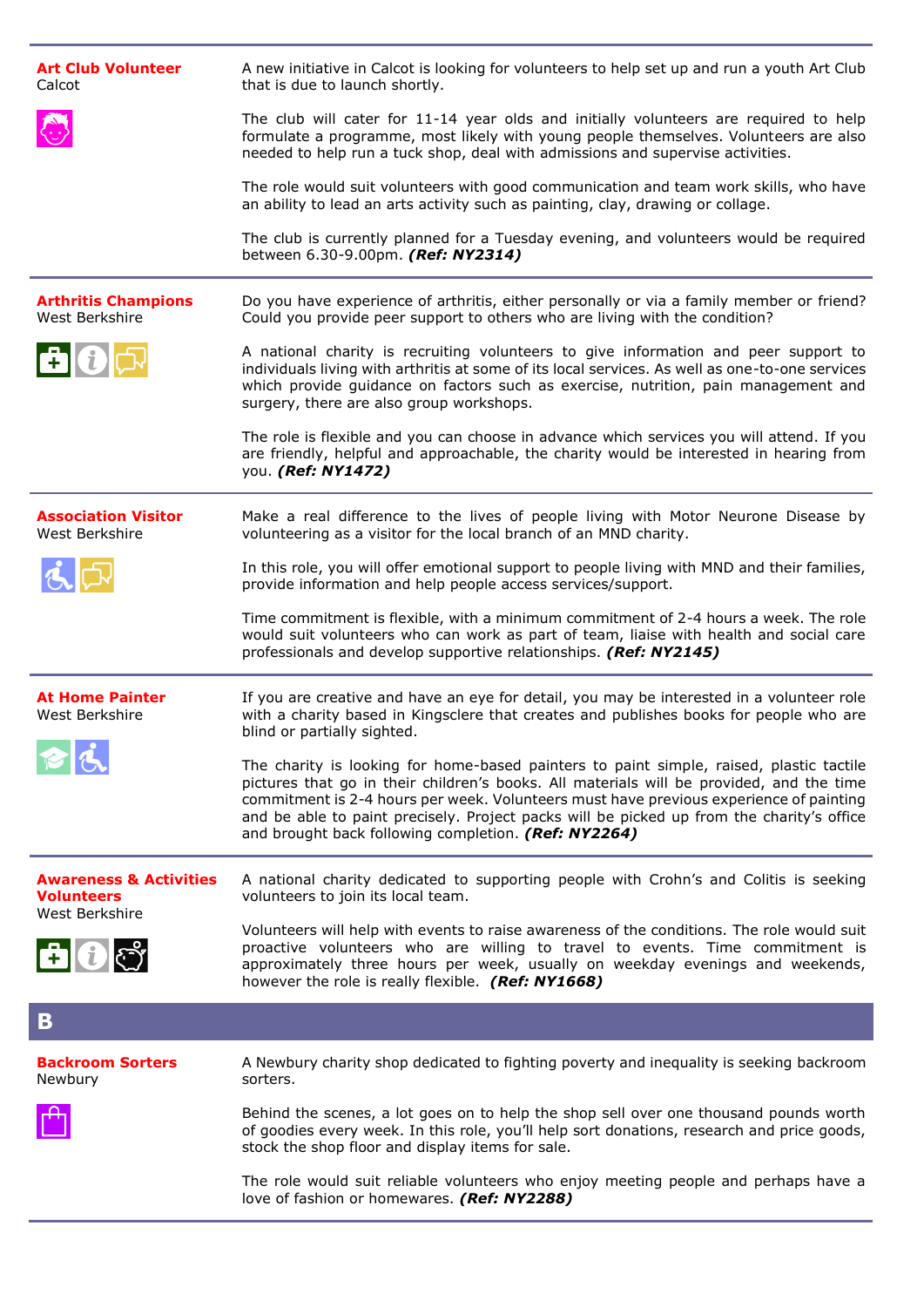| <b>Befriender</b><br>West Berkshire                           | Could you be a friend to an older person in West Berkshire? Volunteer to visit someone<br>who is lonely or can't get out much.                                                                                                                                                                                                                                                                                                           |
|---------------------------------------------------------------|------------------------------------------------------------------------------------------------------------------------------------------------------------------------------------------------------------------------------------------------------------------------------------------------------------------------------------------------------------------------------------------------------------------------------------------|
|                                                               | As a befriender, you will visit the person regularly in their home, building up a long-term<br>relationship with them. During a visit you will spend quality time talking and listening -<br>you may play cards or games, do craft activities or take a short walk if the person is<br>mobile.                                                                                                                                           |
|                                                               | Visits are usually 1-2 hours a week in the daytime. The role would suit kind, caring and<br>friendly volunteers. You will be given training and ongoing support. (Ref: NY78)                                                                                                                                                                                                                                                             |
| <b>Befriender</b><br>Tadley                                   | A disability charity has a house in Tadley that provides support for young people with<br>visual impairments and life-limiting degenerative conditions. Volunteer befrienders are<br>needed to provide the young people with company and help build their confidence and<br>self-esteem.                                                                                                                                                 |
|                                                               | Befrienders visit for one to two hours a week, to chat, watch television, listen to music or<br>read a book. They may also take the young person out for a walk. The role would be<br>suited to friendly volunteers with good listening skills and a willingness to learn. Training<br>will be provided. (Ref: NY1756)                                                                                                                   |
| <b>Befriender and Buddy</b><br>Newbury                        | A local organisation, operating from Newbury town, provides support, friendship and<br>guidance to people who have been affected by mental health conditions. Volunteers are<br>needed to meet, chat and give support to the group's members, as well as partake in<br>activities. If a volunteer has particular skills, they may be able to lead workshops for small<br>groups of members (for example, walking or crafts).             |
|                                                               | Members drop in at different times during the day, and volunteers are needed on Monday,<br>Thursday and Fridays with the service open between 9am and 4pm. An ability to<br>empathise is essential, and volunteers who have experienced mental health issues<br>themselves would be particularly welcome. (Ref: NY756)                                                                                                                   |
| <b>Befrienders</b><br>West Berkshire                          | A befriending service in West Berkshire helps make a difference to those with life-limiting<br>conditions.                                                                                                                                                                                                                                                                                                                               |
|                                                               | As a befriender, you'll provide companionship to people during a difficult time in their<br>lives and enable them to do the things that matter to them. This could include offering<br>companionship, sharing activities and helping with small practical tasks. Time<br>commitment is at least one hour a week. Individuals need to have a warm and caring<br>approach. Full training, support and mentoring are provided. (Ref: NY866) |
| <b>Befriending Bus</b><br><b>Volunteers</b><br>West Berkshire | Older people can be excluded from Facetime chats with loved ones because of a lack of<br>IT in their own homes, or a lack of confidence in using it. Volunteer Centre West<br>Berkshire's exciting new Befriending Bus project will be a fun way of ensuring lonely and<br>older people are included.                                                                                                                                    |
| $\blacksquare$                                                | In partnership with Fair Close Centre, a specially adapted minibus will be visiting the<br>homes of older/socially isolated people locally. On board the minibus there is IT allowing<br>them to have a chat with friends and loved ones who may live many miles away.<br>Volunteers will drive the bus and help set up the chats.                                                                                                       |
|                                                               | The role would suit friendly drivers with Facebook/Facetime/Skype type skills. Volunteers<br>will need to be between 21 and 70, with a clean UK driving license and the ability to carry<br>and install the computer equipment. (Ref NY2188)                                                                                                                                                                                             |
| <b>Boat Trip Crew</b><br>Newbury                              | If you enjoy the canal or boating, then this is the opportunity for you! Friendly and<br>welcoming volunteers are needed to crew boat trips for the public that run from the<br>Newbury Wharf each weekend and Thursdays during the season, as well as private<br>charters anytime. There are opportunities to get involved with tasks ranging from serving<br>in the galley, operating the lock and even driving the boat!              |
|                                                               | No special skills are required and training will be provided. Ideal if you have a good level<br>of fitness and enjoy working as part of a team. (Ref: NY1287)                                                                                                                                                                                                                                                                            |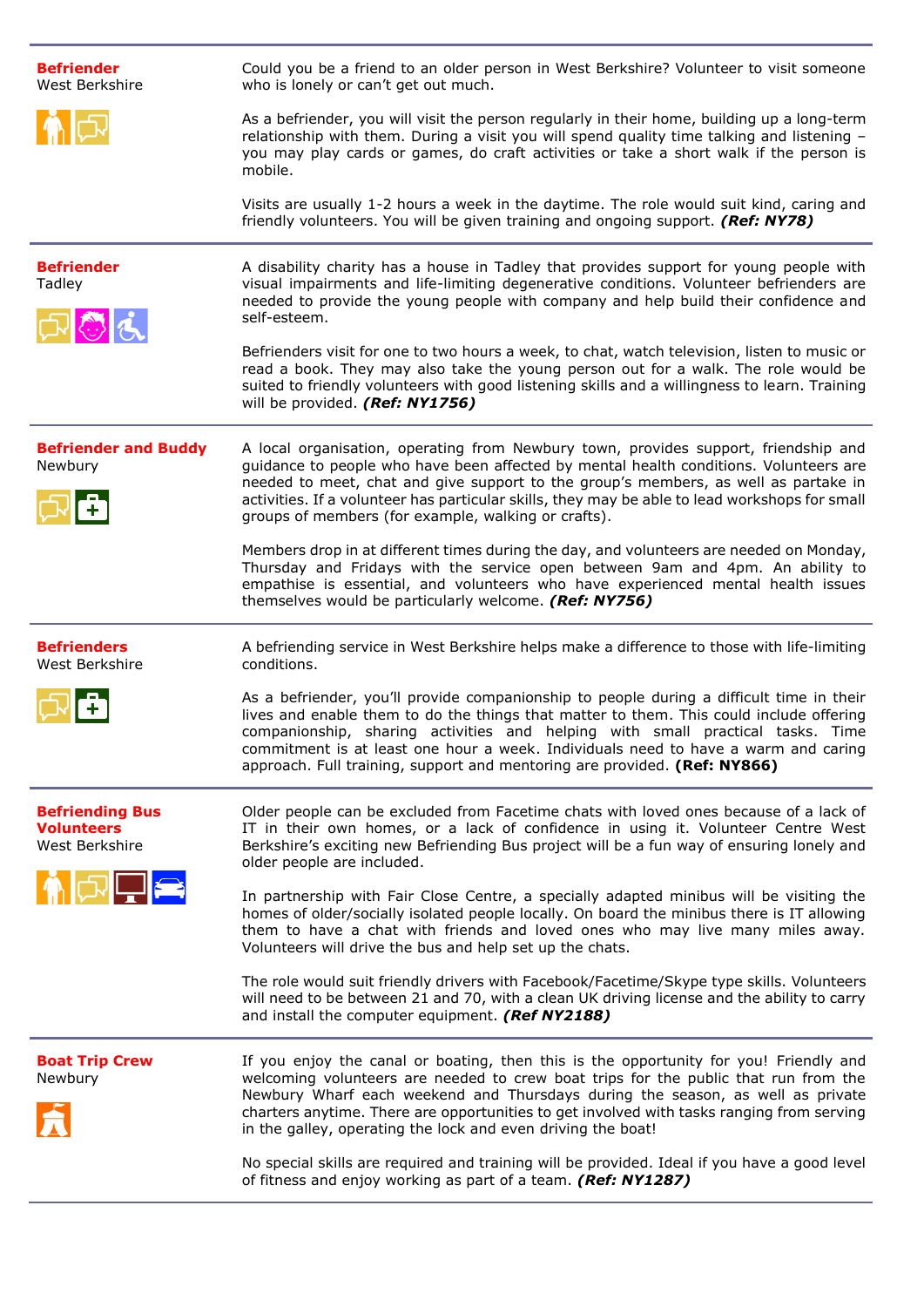| <b>Brownie, Guide and</b><br><b>Rainbow Volunteers</b><br>Newbury | Be an inspiring role model to girls and young women in Newbury - and have fun in the<br>process. Both leaders and helpers are needed. As unit leader, you'll run the unit, lead a<br>team of volunteers, and plan and deliver a programme of awesome activities.                                                                                                                                   |
|-------------------------------------------------------------------|----------------------------------------------------------------------------------------------------------------------------------------------------------------------------------------------------------------------------------------------------------------------------------------------------------------------------------------------------------------------------------------------------|
|                                                                   | If you're enthusiastic about giving girls opportunities for fun, friendship, challenge and<br>adventure then you'll make a perfect unit helper. You'll be key in providing the extra help<br>needed to make unit meetings and events happen. Plus, you'll get to know the girls and<br>other volunteers, and be part of the Girlguiding community. (Ref: NY348)                                    |
| <b>Building Guide</b><br>Greenham                                 | Do you have an interest in local history? A visitor attraction in Newbury focusing on<br>Greenham's history is seeking volunteer guides.                                                                                                                                                                                                                                                           |
|                                                                   | The role will involve providing a friendly welcome to visitors, giving guided tours/short<br>talks to help them learn more about the building and its historical collections, selling<br>guidebooks, answering questions and ensuring procedures are followed.                                                                                                                                     |
|                                                                   | The building is open every weekend and Wednesday to Friday through the week with<br>occasional weekend events. There is no minimum commitment, and the organisation will<br>be as flexible as possible in the context of their opening hours. (Ref: NY1943)                                                                                                                                        |
| <b>Business</b><br><b>Advisor/Mentor</b><br>Newbury               | A local organisation that supports refugees is seeking a volunteer advisor/mentor to run<br>sessions on being self-employed. This would include advice on keeping accounts,<br>invoicing, income tax and national insurance.                                                                                                                                                                       |
|                                                                   | Most businesses will be centred on practical skills such as woodworking, garden<br>maintenance, painting and decorating. Advice on building a customer base and Internet<br>advertising would also be helpful.                                                                                                                                                                                     |
|                                                                   | Time commitment is an hour a week for six weeks plus preparation time in the autumn<br>term. Sessions would run on Thursday mornings. The role would suit a volunteer with<br>business experience and an interest in supporting people from different backgrounds.<br>This is an opportunity to join a supportive team of volunteers helping displaced families<br>make a new start. (Ref: NY2232) |
| C                                                                 |                                                                                                                                                                                                                                                                                                                                                                                                    |
| <b>Café and Gift Shop</b><br><b>Volunteer</b>                     | A local museum is recruiting volunteers to help in its café and gift shop, providing a warm<br>welcome to visitors.                                                                                                                                                                                                                                                                                |
| Newbury                                                           | The role involves taking orders, operating a till, serving customers, learning how to make<br>food and drinks when required and helping with merchandise by cleaning or restocking.                                                                                                                                                                                                                |
|                                                                   | Volunteers will commit to a regular time, with sessions available $10:00 - 13:00$ or $13:00$<br>- 16:00 Wednesday to Sunday.                                                                                                                                                                                                                                                                       |
|                                                                   | The role would suit volunteers who enjoy meeting people of all ages, and are able to work<br>both alone and as part of a team. (Ref: NY2134)                                                                                                                                                                                                                                                       |
| <b>Café Assistant</b><br>Greenham                                 | A visitor attraction in Newbury focusing on Greenham's history is seeking volunteers to<br>help in its café.                                                                                                                                                                                                                                                                                       |
|                                                                   | The role will involve greeting customers and taking orders, preparing simple food and<br>serving. Volunteers will also help keep the café and kitchens clean, learn to operate a till<br>and have the opportunity to contribute ideas for the café's development.                                                                                                                                  |
|                                                                   | The building is open Wednesday to Friday through the week and every weekend with<br>occasional evening events. Time commitment is flexible to suit you. Experience of catering<br>would be an asset, but training can be provided. (Ref: NY1944)                                                                                                                                                   |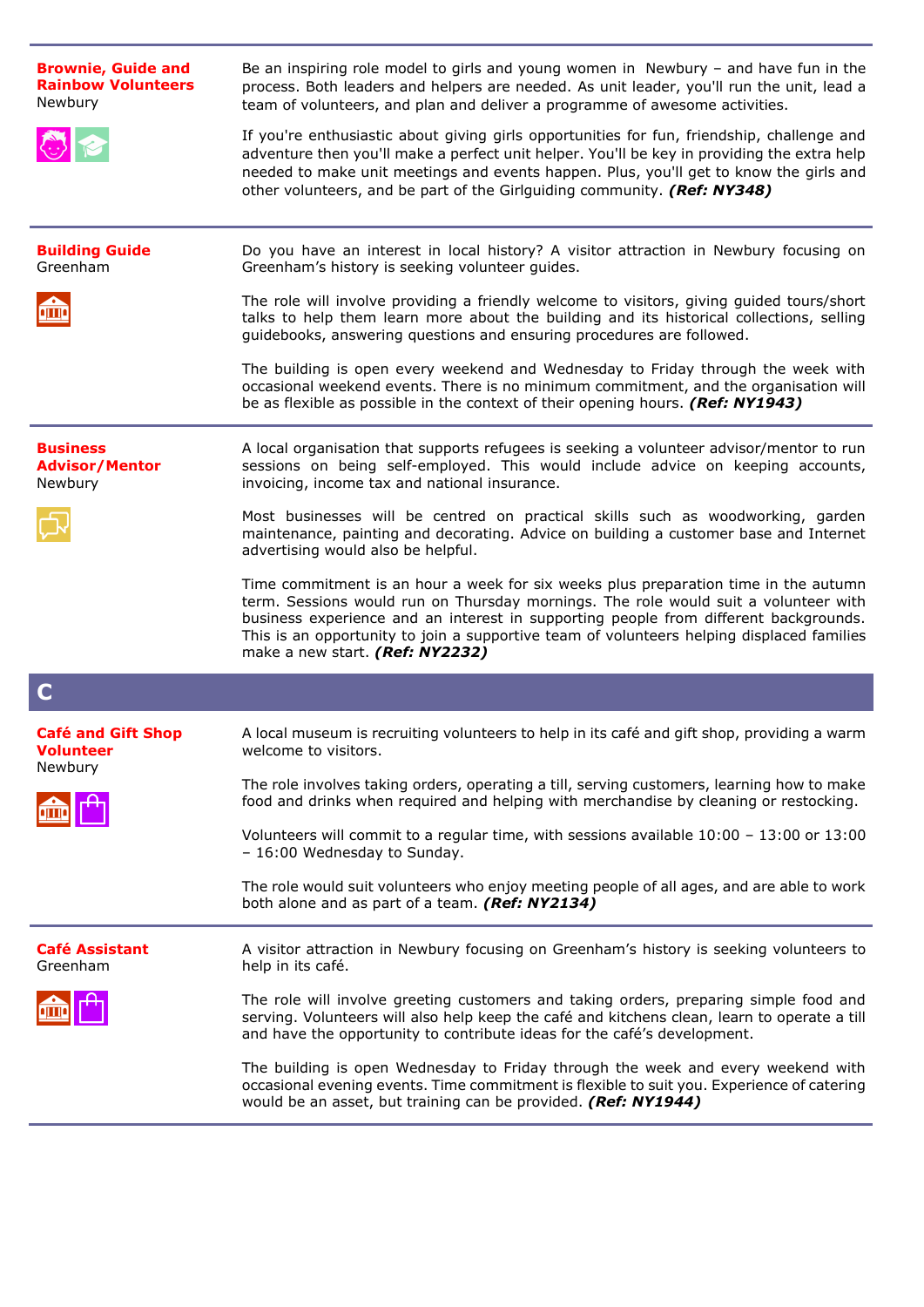| <b>Charity Mascot</b><br><b>Volunteer</b><br>West Berkshire | A charity that supports children and young people who are facing, or have experienced,<br>the death of someone close, is seeking volunteers to wear its mascot costumes at various<br>community events.                                                                                                                                                                            |
|-------------------------------------------------------------|------------------------------------------------------------------------------------------------------------------------------------------------------------------------------------------------------------------------------------------------------------------------------------------------------------------------------------------------------------------------------------|
|                                                             | The loveable doggie mascot costumes entertain children (and adults!) at events taking<br>place throughout the year such as summer fetes and family fun days. The role involves<br>waving to children, shaking hands and interacting with children and young people, posing<br>for photos, handing out stickers and promotional materials and taking part in bucket<br>collections. |
|                                                             | Events are usually on Saturdays and Sundays, and there is no expectation for you to be<br>available for all events. The role would suit enthusiastic and friendly volunteers - your<br>height must be between 5ft and 5ft 8. (Ref: NY2304)                                                                                                                                         |
| <b>Charity Shop Assistant</b><br>Newbury                    | A charity that supports life-limited and life-threatened children and their families is<br>seeking volunteers for its new shop in Newbury.                                                                                                                                                                                                                                         |
|                                                             | The shop specialises in second-hand books, furniture and children's toys. This role<br>involves assisting and serving customers, sorting and pricing stock and operating the till.                                                                                                                                                                                                 |
|                                                             | They are particularly keen to hear from volunteers with a passion for reading and books,<br>or a love of furniture and upcycling.                                                                                                                                                                                                                                                  |
|                                                             | The role would suit someone with excellent communication skills who enjoys being part<br>of a team. (Ref: NY2152)                                                                                                                                                                                                                                                                  |
| <b>Charity Shop Team</b><br><b>Members</b><br>Newbury       | Help raise funds for a leading health charity by volunteering for a busy charity shop based<br>in the centre of town. This is an opportunity to gain retail experience and meet new<br>people.                                                                                                                                                                                     |
|                                                             | Volunteers should enjoy working with the public, and as part of a team, and be happy to<br>learn how to use the till. You will be provided with full training in areas such as till work,<br>sorting, pricing and rotation of stock. (Ref: NY16)                                                                                                                                   |
| <b>Charity Shop Volunteer</b><br>Newbury                    | The Newbury branch of one of the leading charity shop outlets in the country would<br>welcome new volunteers to help them in their busy shop that is open Monday to Saturday.                                                                                                                                                                                                      |
|                                                             | Volunteers with common sense and the ability to work as a team are needed to help with<br>a variety of tasks including pricing, sorting and serving. They are particularly looking for<br>till cashiers and those who are willing to cash-up at the end of the day.                                                                                                                |
|                                                             | This is an ideal opportunity to contribute to the fundraising efforts of an international<br>charity, whilst meeting others and learning new skills. (Ref: NY22)                                                                                                                                                                                                                   |
| <b>Charity Shop Volunteer</b><br>Newbury                    | Are you an energetic and enthusiastic person who would like to make a difference to the<br>lives of others? A charity shop in Newbury which is run entirely by volunteers is looking<br>for new staff to join its team.                                                                                                                                                            |
|                                                             | You can help make the shop stand out from high street chains by making it a friendly,<br>welcoming and attractive place. The role is varied and could include sorting and pricing<br>donations, creating window displays and till work.                                                                                                                                            |
|                                                             | By giving your time, you could help change the lives of children worldwide. (Ref: NY906)                                                                                                                                                                                                                                                                                           |
| <b>Charity Shop Volunteer</b><br>Thatcham                   | Would you like to gain experience of retail whilst helping raise funds for a leading disability<br>charity?                                                                                                                                                                                                                                                                        |
|                                                             | A busy Thatcham charity shop is looking for volunteers to assist with tasks such as<br>working on the tills, sorting donations and back of shop work. You do not require any<br>formal qualifications to be a volunteer, just a warm personality, and the shop's friendly<br>team will provide you with training as you go. (Ref: NY1132)                                          |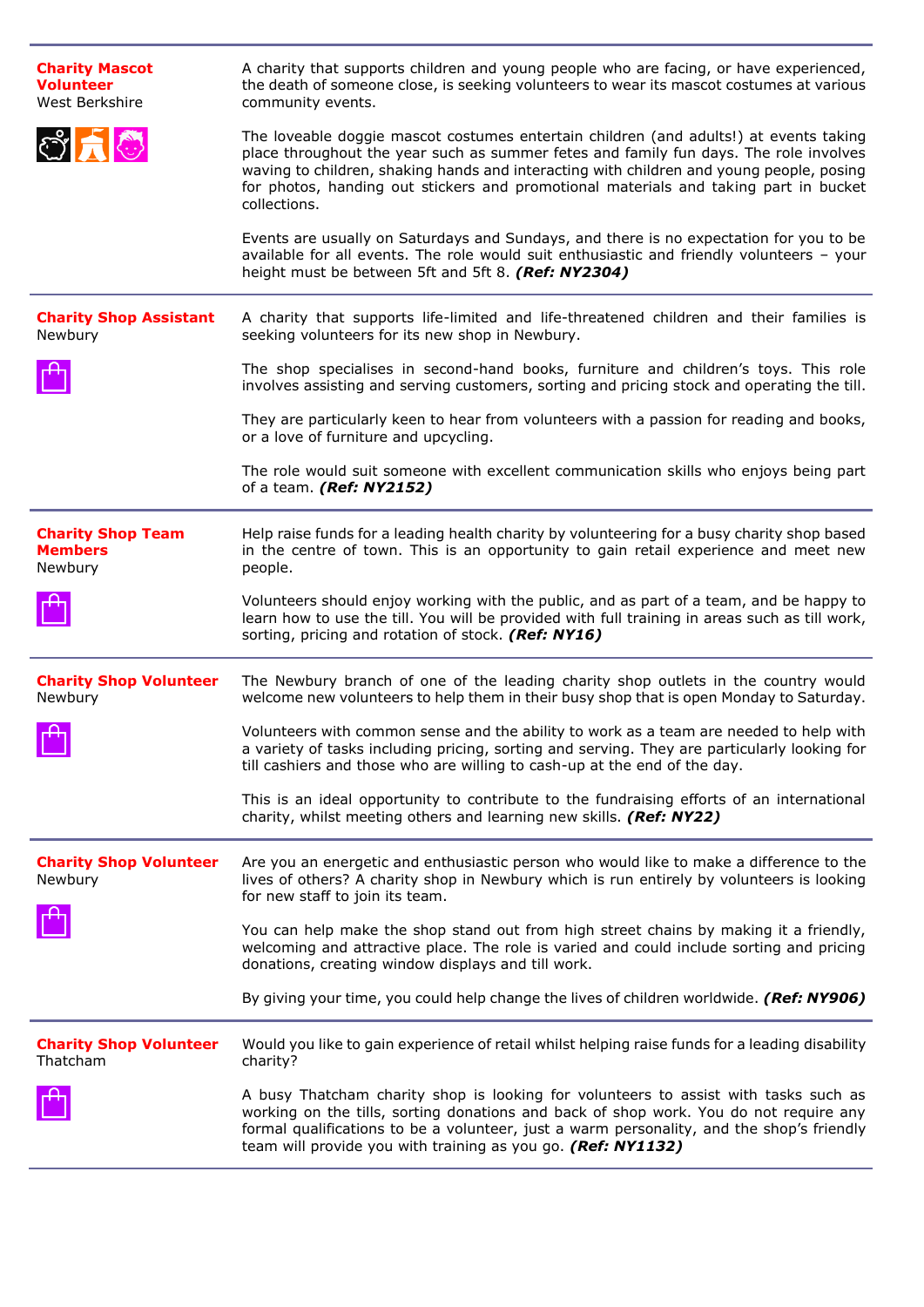| <b>Charity Shop Volunteer</b><br>Hungerford | Can you spare a few hours during the week or on a Saturday? Would you like to gain<br>experience in Retail or Customer Service? Join the friendly team in a Hungerford charity<br>shop that raises money for an international charity that helps people in crisis. You could<br>make new friends and gain experience whilst making a difference.<br>As well as sorting through and organising donations you will have the chance to create<br>exciting displays or perhaps develop new areas. You could also serve customers on the<br>till if you wanted to. The role would suit people who enjoy being part of a team. (Ref:<br><b>NY1591)</b> |
|---------------------------------------------|--------------------------------------------------------------------------------------------------------------------------------------------------------------------------------------------------------------------------------------------------------------------------------------------------------------------------------------------------------------------------------------------------------------------------------------------------------------------------------------------------------------------------------------------------------------------------------------------------------------------------------------------------|
| <b>Charity Shop Volunteer</b><br>Newbury    | Volunteers are being recruited for a charity shop in Newbury. By giving a half day once a<br>week or fortnight, you can help raise funds for hospice care for children and young people.<br>Tasks include window dressing, sorting donations, till work and customer service.                                                                                                                                                                                                                                                                                                                                                                    |
|                                             | No specific qualifications are required, but volunteers should enjoy working as part of<br>team and meeting people from a range of backgrounds. A good sense of humour also<br>helps! Training will be provided. (Ref: NY1765)                                                                                                                                                                                                                                                                                                                                                                                                                   |
| <b>Charity Shop Volunteer</b><br>Newbury    | Do you have time to spare to help in a Newbury charity shop? Volunteers are needed to<br>help prepare items for sale and serve customers. You will be provided with training and<br>will helping to raise funds for a leading disability charity.                                                                                                                                                                                                                                                                                                                                                                                                |
|                                             | No qualifications are required, just a friendly nature and a willingness to help others.<br>Maximum hours are 10:00 - 5:00. (Ref: NY1044)                                                                                                                                                                                                                                                                                                                                                                                                                                                                                                        |
| <b>Charity Shop Volunteer</b><br>Newbury    | Volunteers are required to help in a Newbury charity shop. An ideal way to gain experience<br>in retail, you can help raise funds for a leading animal charity.                                                                                                                                                                                                                                                                                                                                                                                                                                                                                  |
|                                             | Volunteers will be supported with training to develop their skills, and whatever help you<br>can give would be welcomed; however a couple of hours or one half day a week would<br>be ideal. Tasks include processing new stock, till work and displaying goods. (Ref:<br>NY1704)                                                                                                                                                                                                                                                                                                                                                                |
| <b>Charity Shop Volunteer</b><br>Thatcham   | Volunteers are required to assist in the day to day running of an animal charity shop in<br>Thatcham.                                                                                                                                                                                                                                                                                                                                                                                                                                                                                                                                            |
|                                             | The role would suit volunteers with experience of using a till and taking card payments -<br>this experience is not essential though as training can be provided.                                                                                                                                                                                                                                                                                                                                                                                                                                                                                |
|                                             | Volunteers commit to either one morning or one afternoon a week. If you love animals,<br>love talking to customers and love seeing customers purchase a great bargain, the shop<br>would be interested in hearing from you. (Ref: NY2215)                                                                                                                                                                                                                                                                                                                                                                                                        |
| <b>Charity Shop Volunteer</b><br>Newbury    | Volunteers are required to assist in the day to day running of an animal charity shop in<br>Newbury.                                                                                                                                                                                                                                                                                                                                                                                                                                                                                                                                             |
|                                             | The role would suit volunteers with experience of using a till and taking card payments -<br>this experience is not essential though as training can be provided.                                                                                                                                                                                                                                                                                                                                                                                                                                                                                |
|                                             | Volunteers commit to either one morning or one afternoon a week. If you love animals,<br>love talking to customers and love seeing customers purchase a great bargain, the shop<br>would be interested in hearing from you. (Ref: NY2281)                                                                                                                                                                                                                                                                                                                                                                                                        |
| <b>Charity Shop Worker</b><br>Newbury       | A major national help charity has a shop based in the centre of the town, and offers<br>volunteers a chance to gain work experience, training and qualifications. Even if you're<br>not setting out to start a career, you can meet new people by joining their team.                                                                                                                                                                                                                                                                                                                                                                            |
|                                             | Tasks include till work, sorting and pricing donated goods, stock presentation and creating<br>eye-catching window displays. Volunteers will be provided with training. (Ref: NY404)                                                                                                                                                                                                                                                                                                                                                                                                                                                             |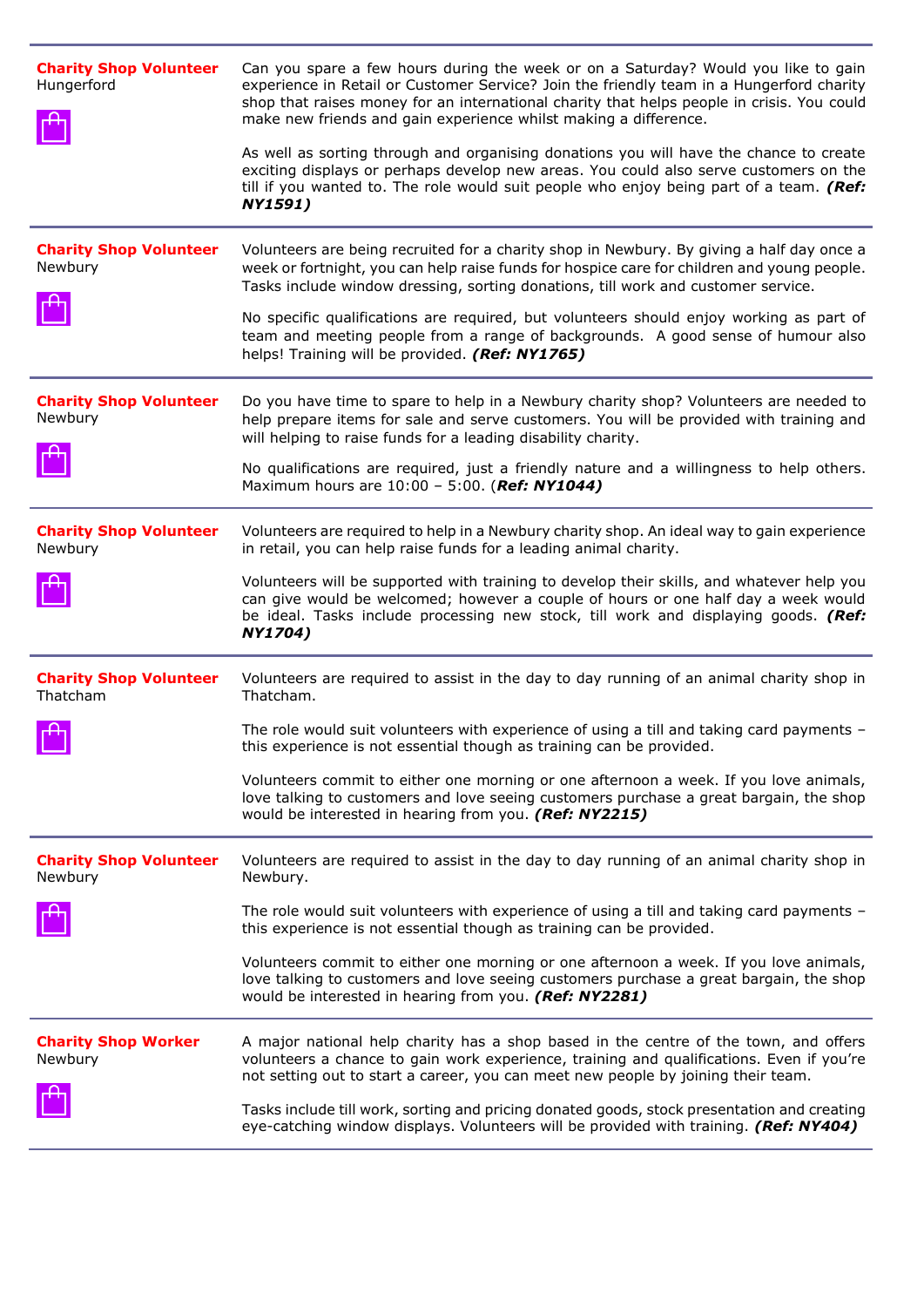| <b>Children &amp; Young</b><br><b>Persons' Activities</b><br><b>Assistant</b> | A local charity that supports people who are blind or visually impaired runs a programme<br>of activities for children and young people and their families.                                                                                                                                                                                                                                          |
|-------------------------------------------------------------------------------|------------------------------------------------------------------------------------------------------------------------------------------------------------------------------------------------------------------------------------------------------------------------------------------------------------------------------------------------------------------------------------------------------|
| West Berkshire                                                                | These include cooking, visits to adventure parks or sporting activities from baseball to<br>tandem cycling. Volunteers are needed to help with these activities.                                                                                                                                                                                                                                     |
| $\circ a$                                                                     | Time commitment varies and is very flexible, with activities being primarily during school<br>holidays or occasional weekends. The role would suit friendly and patient volunteers who<br>enjoy being part of a team, and training will be given. (Ref: NY2223)                                                                                                                                      |
| <b>Children's Rugby Coach</b><br>Thatcham                                     | A local rugby club is looking for more volunteers to coach its junior sections. The club has<br>funding available to support coaching qualifications for suitable candidates.                                                                                                                                                                                                                        |
| $\odot$ $\odot$ $\approx$                                                     | Volunteering will take generally place on Sunday mornings, and includes training,<br>matches and tournaments with some travel and administration required.                                                                                                                                                                                                                                           |
|                                                                               | The season runs from September through to April. The ideal volunteer will be enthusiastic<br>about working with young people and enjoy delivering fun and engaging coaching<br>sessions. (Ref: NY1881)                                                                                                                                                                                               |
| <b>Church Ambassador</b><br>West Berkshire                                    | A Christian charity collects unwanted tools, refurbishes them and then sorts them into<br>trade kits to send across the world for livelihood creation.                                                                                                                                                                                                                                               |
| OR                                                                            | Volunteer Church Ambassadors are being recruited by the charity. In this role, you'll<br>inform your local church of the charity's mission and plans. Church Ambassadors can<br>organise local tool collections, distribute the charity's newsletter and prayer diary, ask<br>the church to consider the charity for harvest and special offerings and arrange prayer<br>events and coffee mornings. |
|                                                                               | The role would suit friendly and engaging volunteers who can encourage people to support<br>the charity's cause. (Ref: NY2319)                                                                                                                                                                                                                                                                       |
| <b>Cleaners</b><br>West Berkshire                                             | A local charity provides holidays on purpose-built canal boats for disabled, disadvantaged<br>or elderly people and their carers. Trips take place between March and October.                                                                                                                                                                                                                        |
|                                                                               | Cleaners are required to undertake routine cleaning tasks inside and outside to ensure<br>the boats are spick and span and ready for the next hirers. This role is suited to those<br>who don't mind getting dirty and have a "hands-on" approach. Volunteering takes place<br>on Friday and Saturday mornings in Great Bedwyn. (Ref: NY1064)                                                        |
| <b>Client Gardener Support</b><br><b>Volunteer</b><br>Beech Hill              | A garden in the Beech Hill area of West Berkshire is used to bring about positive changes<br>to the lives of people with a range of disabilities and health conditions.                                                                                                                                                                                                                              |
| $\dot{\mathbf{c}} \boxtimes$                                                  | In this role, you will develop social interaction with individuals using the garden,<br>encouraging and supporting them with their work (sowing seeds, watering, planting out,<br>weeding, digging, hoeing, mowing, pruning). You will demonstrate tasks and guide<br>individuals to a greater or lesser extent depending on their needs.                                                            |
|                                                                               | The role would suit volunteers with patience and a commitment to being supportive and<br>companionable. Time commitment is one day a week (9.45am - 3.15pm, any weekday).<br>(Ref: NY2267)                                                                                                                                                                                                           |
| <b>Club Members</b><br>Newbury                                                | The world's largest service club organisation has a branch in Newbury and would welcome<br>new members who would like to volunteer their time to help humanitarian causes in their<br>local and global communities.                                                                                                                                                                                  |
|                                                                               | Whilst service is the club's main function, for example through putting on fundraising<br>events, it also offers networking, social activities and monthly meetings.                                                                                                                                                                                                                                 |
|                                                                               | Members from all backgrounds and with different skills and interests are welcome - the<br>club believes everyone has a contribution to make! (Ref: NY817)                                                                                                                                                                                                                                            |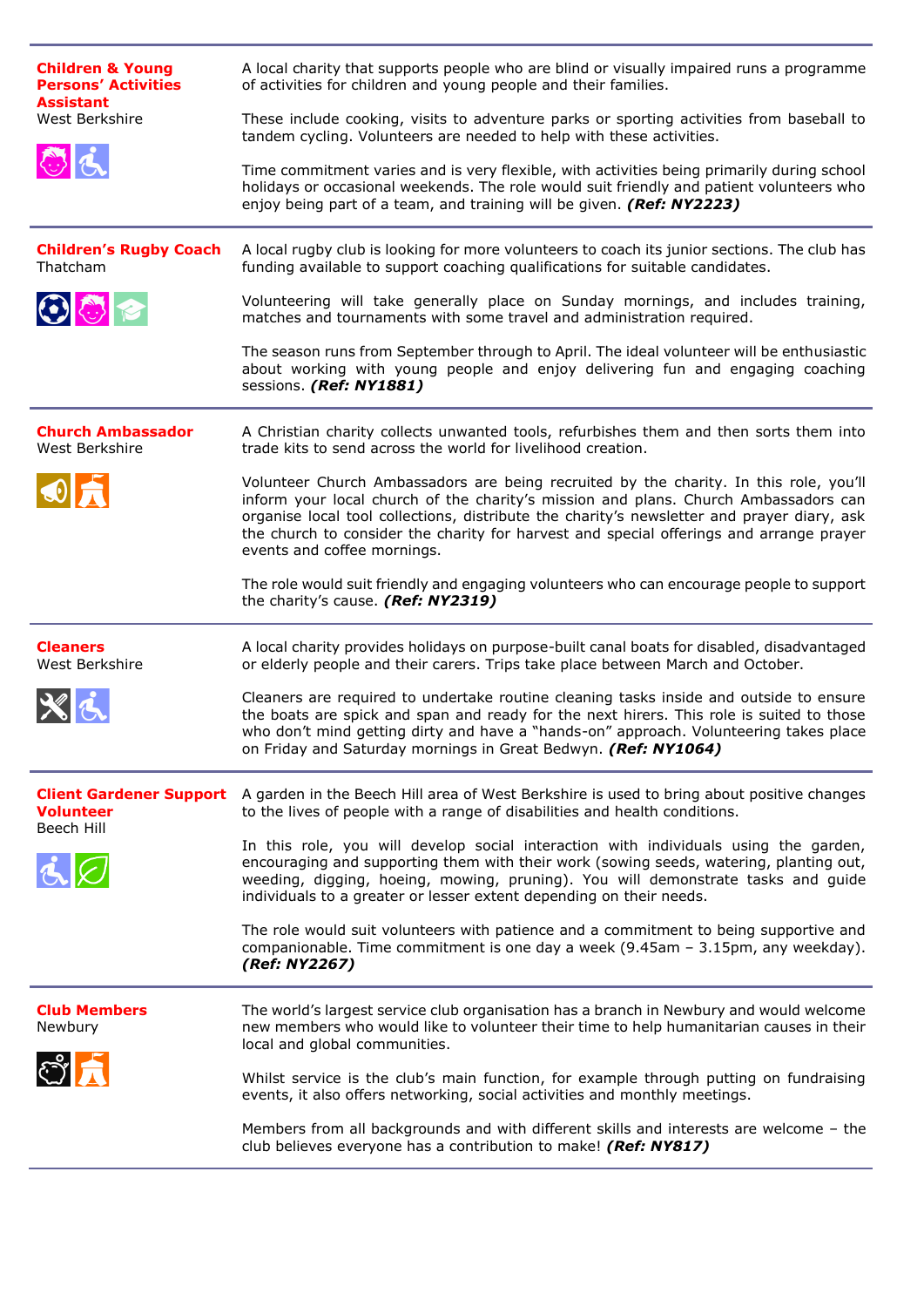| <b>Collection Box Co-</b><br><b>Ordinator</b><br>West Berkshire | A national charity which aims to bring chemotherapy treatment closer to the homes of<br>the cancer patients, is looking for volunteers who can identify and place collection boxes<br>locally. The role involves talking to shop owners and receptionists about how the boxes<br>ill help the charity and emptying them every 4-6 months. You would also keep records of<br>the amounts raised.<br>The charity is keen to hear from energetic and proactive volunteers and the time<br>commitment is flexible to fit around you. (Ref: NY2001) |
|-----------------------------------------------------------------|------------------------------------------------------------------------------------------------------------------------------------------------------------------------------------------------------------------------------------------------------------------------------------------------------------------------------------------------------------------------------------------------------------------------------------------------------------------------------------------------------------------------------------------------|
| <b>Collection Tin</b><br><b>Coordinator</b><br>West Berkshire   | A cancer charity that supports children, young people and their families is seeking<br>volunteers who can ensure collection tins are well managed locally.                                                                                                                                                                                                                                                                                                                                                                                     |
| $\mathbb{C}$ and                                                | This role involves seeking out new locations for tins, building relationships with people at<br>tin locations, placing and replacing tins four times per year and counting/banking<br>donations.                                                                                                                                                                                                                                                                                                                                               |
|                                                                 | Time commitment is flexible to fit around you. The role would suit numerate and<br>organised volunteers who enjoy meeting people. (Ref: NY2060)                                                                                                                                                                                                                                                                                                                                                                                                |
| <b>Collections Driver</b><br>Newbury                            | A project that works to relieve hunger in the local area is looking for volunteer collections<br>drivers. In this role, you will volunteer out in the van collecting donations to bring to the<br>warehouse.                                                                                                                                                                                                                                                                                                                                   |
|                                                                 | Collections are made from locations such as supermarkets, churches and donation<br>centres. You will represent the organisation in public places where collections take place,<br>speaking with the people working there to ensure they know collections have been made<br>and when the next one is planned.                                                                                                                                                                                                                                   |
|                                                                 | Drivers must hold a full clean licence, be over the age of 25, under 70 and able to lift<br>25kg. The role would suit organised and methodical volunteers with good communication<br>skills. Time commitment is a three hour session on a weekday morning. (Ref: NY2154)                                                                                                                                                                                                                                                                       |
| <b>Collection Box Co-</b><br><b>Ordinator</b><br>West Berkshire | A charity which provides assistance dogs to people with visual impairment is seeking a<br>collection box co-ordinator.                                                                                                                                                                                                                                                                                                                                                                                                                         |
|                                                                 | The role involves placing boxes locally and then collecting the money raised. You will<br>develop relationships with local shops, businesses and other organisations, encouraging<br>them to host one of the boxes. There is also an opportunity to be involved in street<br>collections and promoting the charity's work at local events. (Ref: NY647)                                                                                                                                                                                        |
| <b>Committee Members</b><br>Newbury                             | Do you enjoy live church organ music?                                                                                                                                                                                                                                                                                                                                                                                                                                                                                                          |
|                                                                 | A thriving local organists' association needs volunteers to help at its monthly organ<br>recitals and on its committee. An interest in the organ is essential, and a willingness to<br>help with some admin tasks in a friendly group.                                                                                                                                                                                                                                                                                                         |
|                                                                 | Time commitment is three hours per month. The concerts are monthly, generally on a<br>Thursday lunchtime. (Ref: NY2129)                                                                                                                                                                                                                                                                                                                                                                                                                        |
| West Berkshire                                                  | <b>Community Ambassador</b> A Christian charity collects unwanted tools, refurbishes them and then sorts them into<br>trade kits to send across the world for livelihood creation.                                                                                                                                                                                                                                                                                                                                                             |
|                                                                 | Community Ambassador volunteers speak on behalf of the charity and are their public<br>face locally. This means receiving invitations from a variety of groups who would like a<br>talk, and also contacting organisations directly.                                                                                                                                                                                                                                                                                                           |
|                                                                 | Talks can be from 10 to 40 minutes long, and you will not be asked to speak at a meeting<br>you are not confident to attend. The role would suit confident speakers who can talk<br>eloquently, clearly and passionately about the charity. (Ref: NY2320)                                                                                                                                                                                                                                                                                      |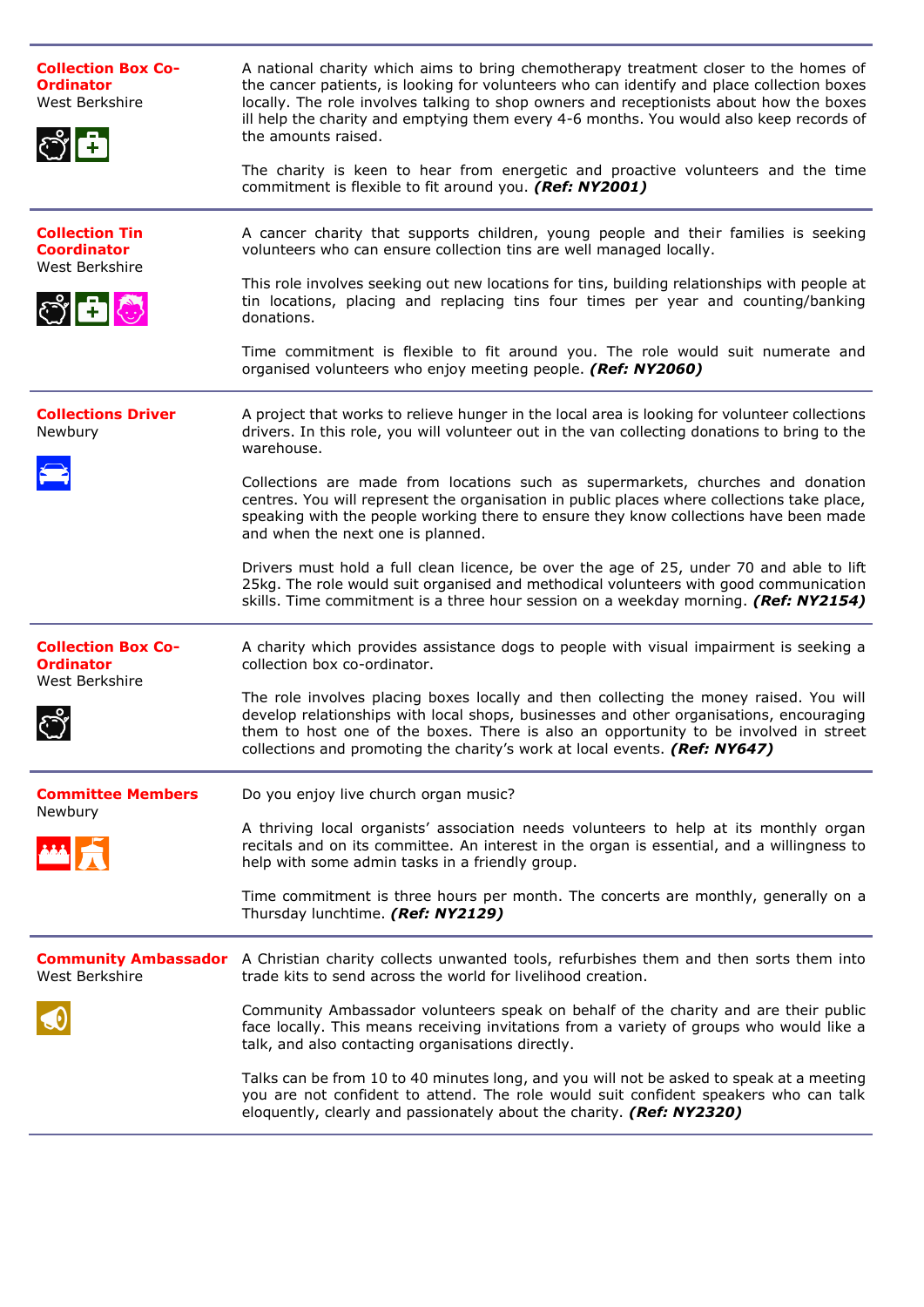| <b>Community Café</b><br><b>Volunteers</b><br>Burghfield           | Community spirited volunteers are being invited to get involved with a popular community<br>café in Burghfield. The café, run on Christian principles, provides a welcoming meeting<br>place for the community, regardless of faith. Volunteers play a crucial role in the delivery<br>of an enjoyable café experience in a harmonious environment. Volunteers are needed on<br>Monday, Wednesday and Thursday mornings.<br>Working under supervision, this will be a great opportunity for cheerful people with a<br>respectful attitude to develop new skills and friendships. (Ref: NY1458)                                         |
|--------------------------------------------------------------------|----------------------------------------------------------------------------------------------------------------------------------------------------------------------------------------------------------------------------------------------------------------------------------------------------------------------------------------------------------------------------------------------------------------------------------------------------------------------------------------------------------------------------------------------------------------------------------------------------------------------------------------|
| <b>Community Champion</b><br>West Berkshire<br>SO <mark>f</mark> f | Could you help promote the aims of a national cancer charity by representing them at<br>community events, distributing information to local organisations and seeking out new<br>fundraising avenues? The charity, which aims to bring chemotherapy treatment closer to<br>the homes of cancer patients, is recruiting volunteer community supporters in West<br>Berkshire.<br>The role would suit someone who enjoys public speaking and meeting and talking to new<br>people and groups. You will be well supported by the charity's staff, who are interested<br>in hearing from energetic and proactive individuals. (Ref: NY1723) |
| <b>Community Champion</b><br>West Berkshire                        | A Christian charity collects unwanted tools, refurbishes them and then sorts them into<br>trade kits to send across the world for livelihood creation.                                                                                                                                                                                                                                                                                                                                                                                                                                                                                 |
| $\odot$ $\bigcap$                                                  | Community Champions volunteer within the local community, churches or community<br>groups to promote the charity and help raise funds.                                                                                                                                                                                                                                                                                                                                                                                                                                                                                                 |
|                                                                    | The role involves organising fundraising events (or finding people who can organise them)<br>of all kinds including coffee mornings and quiz nights.                                                                                                                                                                                                                                                                                                                                                                                                                                                                                   |
|                                                                    | The role would suit passionate, energetic volunteers who can organise and get things<br>done. (Ref: NY2318)                                                                                                                                                                                                                                                                                                                                                                                                                                                                                                                            |
| <b>Community</b><br><b>Engagement Volunteer</b>                    | Are you interested in helping raise the quality of health and social care in West Berkshire?                                                                                                                                                                                                                                                                                                                                                                                                                                                                                                                                           |
| West Berkshire                                                     | The local branch of a charity which acts as a consumer champion for health and social<br>care is seeking Community Engagement Volunteers. As a volunteer, you would help get<br>more people talking about their experiences of health and care services.                                                                                                                                                                                                                                                                                                                                                                               |
|                                                                    | This role involves assisting with running stands at events, carrying out face-to-face<br>surveys and interviewing local people. Volunteering would take 1-2 hours per month, and<br>a commitment of 6-12 months would be welcomed. (Ref: NY1635)                                                                                                                                                                                                                                                                                                                                                                                       |
| <b>Community</b><br><b>Engagement Volunteer</b><br>West Berkshire  | A cancer charity that supports children, young people and their families is seeking<br>volunteers who can use their local knowledge and great communication skills to promote<br>their cause.                                                                                                                                                                                                                                                                                                                                                                                                                                          |
| $\circ$ $\bullet$                                                  | The role involves approaching businesses and groups to encourage them to get involved,<br>putting up posters on local bulletin boards, building relationships with local media and<br>promoting via social media.                                                                                                                                                                                                                                                                                                                                                                                                                      |
|                                                                    | Time commitment is flexible to fit around you. The role would suit outgoing and<br>enthusiastic volunteers. (Ref: NY2062)                                                                                                                                                                                                                                                                                                                                                                                                                                                                                                              |
| <b>Community</b><br><b>Engagement Volunteer</b>                    | Are you aged between 16-30? The local branch of a national health organisation is looking<br>for volunteers to help promote what they do to young people.                                                                                                                                                                                                                                                                                                                                                                                                                                                                              |
| (Youth)<br>West Berkshire                                          | The organisation is a consumer champion for health and social care in West Berkshire,<br>and seeks to help improve services.                                                                                                                                                                                                                                                                                                                                                                                                                                                                                                           |
| $\odot$ 6                                                          | As a volunteer, you would represent and promote the organisation at your school, college<br>or youth group, encouraging people to share the experiences and feelings about health<br>and social care. The time commitment is approximately ten hours over six months. (Ref:<br>NY1671)                                                                                                                                                                                                                                                                                                                                                 |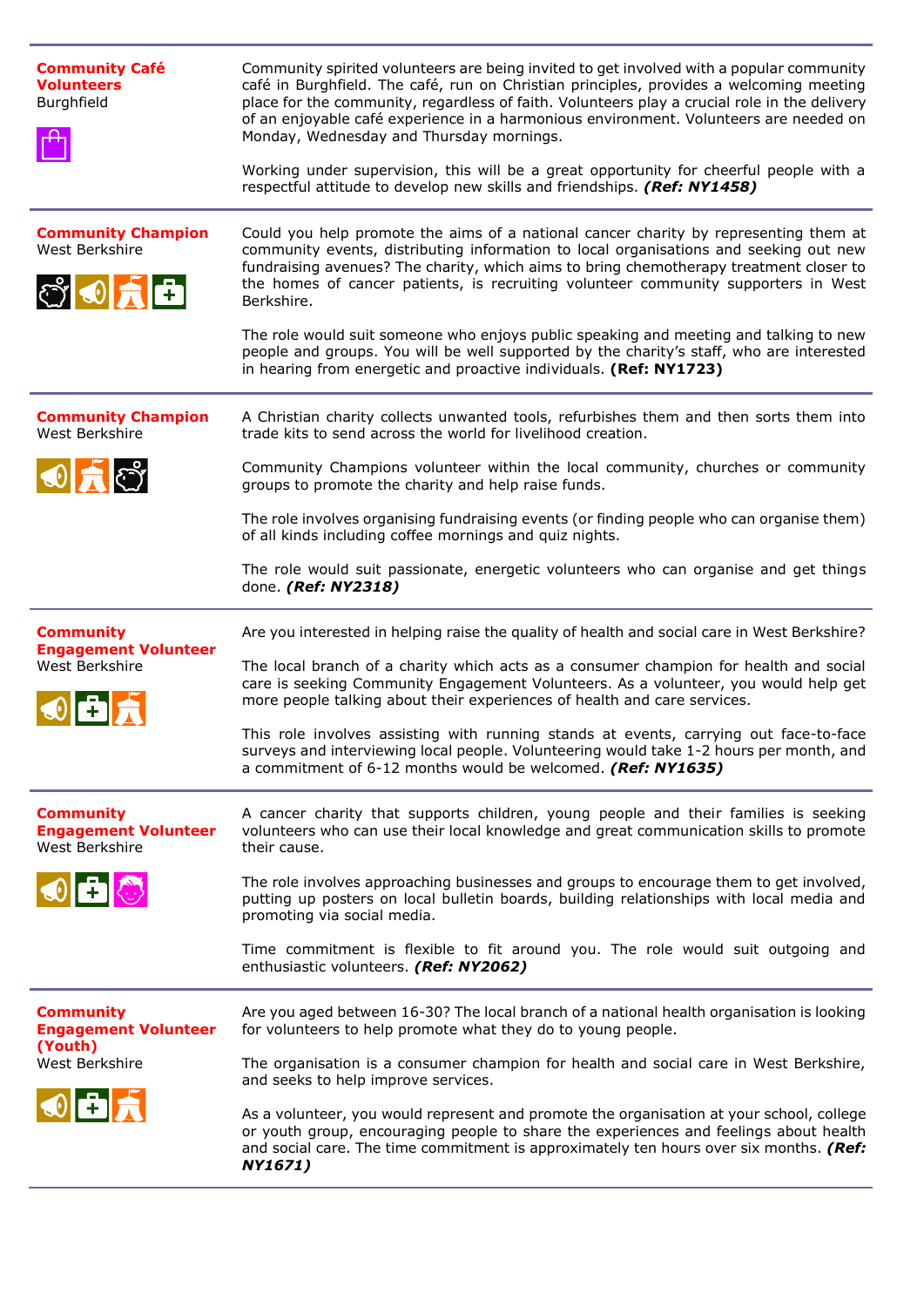| <b>Community Fundraising</b><br><b>Ambassador</b><br>West Berkshire | A charity that provides hospice and neurological care is seeking Community Fundraising<br>Ambassadors to help support raise vital funds.                                                                                                                                                                                                                |
|---------------------------------------------------------------------|---------------------------------------------------------------------------------------------------------------------------------------------------------------------------------------------------------------------------------------------------------------------------------------------------------------------------------------------------------|
| <u>් 00</u>                                                         | As a volunteer ambassador, you will play a key role in helping to raise awareness of the<br>charity in the local community. This role involves delivering talks to local groups and<br>organisations, inspiring them to support the charity.                                                                                                            |
|                                                                     | The role is suited to volunteers who are comfortable and confident with public speaking,<br>with a good knowledge of the local area. The role is flexible, but a commitment of one<br>day per week would be ideal. (Ref: NY1124)                                                                                                                        |
| <b>Community Larder</b><br><b>Volunteer</b>                         | A Newbury scheme relieves food poverty and helps families and individuals gain access<br>to affordable food.                                                                                                                                                                                                                                            |
| Newbury                                                             | Volunteers are required to help at the scheme's regular sessions on Tuesdays between 1<br>and 4pm. In this role, you will help set the hall up for food distribution, log scheme<br>members, ensure equitable distribution of food, complete monitoring paperwork and<br>connect scheme members to other services.                                      |
|                                                                     | Training will be provided, and the role would suit welcoming volunteers who can engage<br>and support members of the public. (Ref: NY2282)                                                                                                                                                                                                              |
| <b>Community Library</b><br><b>Organiser</b><br>Burghfield          | A Community Library Organiser plays a key role in supporting front line volunteer cover<br>to ensure that a local library can maintain its open hours. The role will cover the essential<br>activities to support the library service, such as organising the volunteer rota, arranging<br>cover and being a point of contact for volunteers and staff. |
|                                                                     | This opportunity would suit someone with good communication and organisational skills.<br>The ideal volunteer will enjoy helping out in a team, but also be self-motivated and able<br>to organise alone.                                                                                                                                               |
|                                                                     | The time involved varies depending on how many changes there need to be to rotas in a<br>given week. Timetabling can be done at the library or at home. (Ref: NY1986)                                                                                                                                                                                   |
| <b>Community Library</b><br><b>Organiser</b><br>Mortimer            | A Community Library Organiser plays a key role in supporting front line volunteer cover<br>to ensure that a local library can maintain its open hours. The role will cover the essential<br>activities to support the library service, such as organising the volunteer rota, arranging<br>cover and being a point of contact for volunteers and staff. |
|                                                                     | This opportunity would suit someone with good communication and organisational skills.<br>The ideal volunteer will enjoy helping out in a team, but also be self-motivated and able<br>to organise alone.                                                                                                                                               |
|                                                                     | The time involved varies depending on how many changes there need to be to rotas in a<br>given week. Timetabling can be done at the library or at home. (Ref: NY2184)                                                                                                                                                                                   |
| <b>Community Library</b><br><b>Organiser</b><br>Newbury             | A Community Library Organiser plays a key role in supporting front line volunteer cover<br>to ensure that a local library can maintain its open hours. The role will cover the essential<br>activities to support the library service, such as organising the volunteer rota, arranging<br>cover and being a point of contact for volunteers and staff. |
|                                                                     | This opportunity would suit someone with good communication and organisational skills.<br>The ideal volunteer will enjoy helping out in a team, but also be self-motivated and able<br>to organise alone.                                                                                                                                               |
|                                                                     | The time involved varies depending on how many changes there need to be to rotas in a<br>given week. Timetabling can be done at the library or at home. (Ref: NY2212)                                                                                                                                                                                   |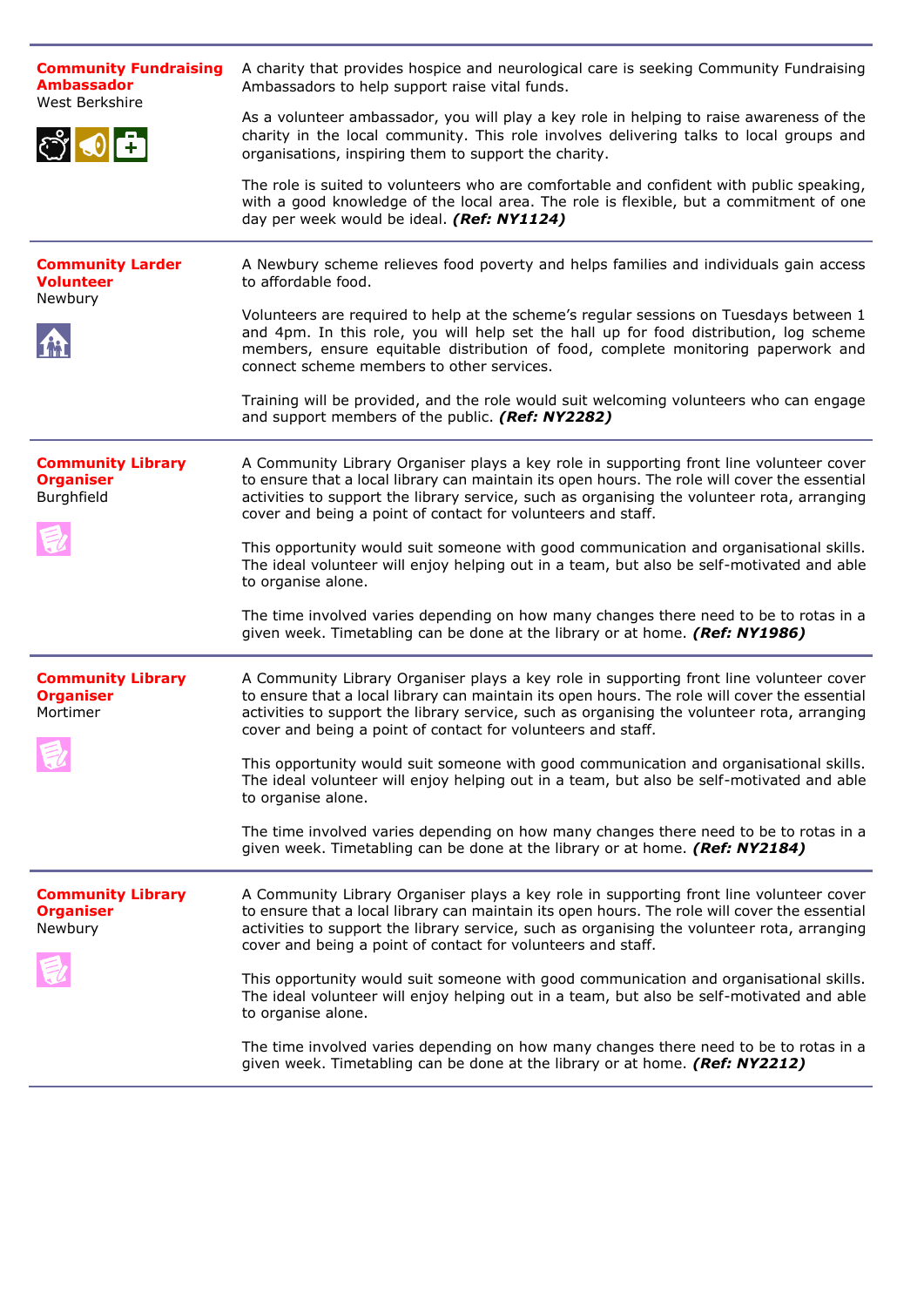| <b>Community Library</b><br><b>Volunteer</b><br>West Berkshire   | Would you like to volunteer in a local library? Community Library Volunteers are currently<br>being recruited to help users of library services in West Berkshire (currently volunteers<br>are not needed in Newbury).                                                                                                                                                                                        |
|------------------------------------------------------------------|---------------------------------------------------------------------------------------------------------------------------------------------------------------------------------------------------------------------------------------------------------------------------------------------------------------------------------------------------------------------------------------------------------------|
|                                                                  | The role could involve assisting readers with using the self-service equipment, helping<br>people access stock and computers, shelving and assisting with events. Volunteers will<br>commit to a regular time and the role would suit those with enjoy communicating with<br>people and have an interest in reading.                                                                                          |
|                                                                  | Training and support will be provided. (Ref: NY1844)                                                                                                                                                                                                                                                                                                                                                          |
| <b>Community Navigator</b><br>West Berkshire                     | Prevent and reduce social isolation across the district by supporting vulnerable people to<br>look after themselves, live independently and have a good quality of life.                                                                                                                                                                                                                                      |
|                                                                  | Community Navigators visit and advise people in their homes, signposting them to<br>appropriate activities. You'll also help people develop skills to find solutions themselves<br>and access information online.                                                                                                                                                                                             |
|                                                                  | Time commitment is flexible and estimated to be 3-5 hours a week. The role would suit<br>a non-judgemental volunteer with good interpersonal skills, who is also computer literate.<br>(Ref: NY2138)                                                                                                                                                                                                          |
| <b>Community Orchard</b><br><b>Lead Co-ordinator</b><br>Thatcham | Do you have a knowledge of fruit tree and hedge maintenance? Could you corral a team<br>of volunteers to help manage the upkeep of a community orchard based in Thatcham?                                                                                                                                                                                                                                     |
|                                                                  | The role will involve recruiting and managing a volunteering team; planning and<br>scheduling maintenance of trees and hedges in the orchard area and running events<br>(particularly during harvest time) to get the community involved.                                                                                                                                                                     |
|                                                                  | Time commitment is flexible and the project can be led by the volunteer's availability.<br>(Ref: NY2237)                                                                                                                                                                                                                                                                                                      |
|                                                                  |                                                                                                                                                                                                                                                                                                                                                                                                               |
| <b>Conservation</b><br><b>Volunteers</b><br>West Berkshire       | Fun outdoor sessions are held in West Berkshire where you have the opportunity to tackle<br>small conservation tasks - developing your strength and stamina, teaching you practical<br>skills and boosting your self-confidence.                                                                                                                                                                              |
|                                                                  | It's a refreshing way to improve your wellbeing, make new friends and learn new skills.                                                                                                                                                                                                                                                                                                                       |
|                                                                  | Why not join the local group that meets on Monday mornings at sites across the area? You<br>will have the satisfaction of taking part in a variety of tasks to benefit you $-$ as well as the<br>local community. (Ref: NY1053)                                                                                                                                                                               |
| <b>Co-opted Governor</b><br>Newbury<br>丛名图                       | A Newbury primary school is looking for co-opted governors. This is an opportunity for<br>you to help ensure the school is delivering good quality education to its pupils. The board<br>of governors ensures clarity of vision and strategic direction, holds executive leaders to<br>account for educational performance of the school and oversees financial performance to<br>ensure money is well spent. |
|                                                                  | Time commitment is 5-8 hours a month; the board meets six times a year. In addition,<br>governors are encouraged to visit the school. The school would be interested in hearing<br>from people with experience of leadership, finance, HR, administration, education, SEN,<br>management or working with children. (Ref NY1750)                                                                               |
| <b>Co-Opted School</b><br><b>Governor</b><br>Newbury             | A local education provider that supports children and young people with a variety of<br>complex learning difficulties is seeking governors.                                                                                                                                                                                                                                                                   |
| <b>MARK</b>                                                      | Governors play an important role in school life, helping to debate, shape and progress<br>the school plans, policies and procedures. They meet a couple of times each term, with<br>meetings currently being done virtually (meetings occur at around 4.30pm).                                                                                                                                                |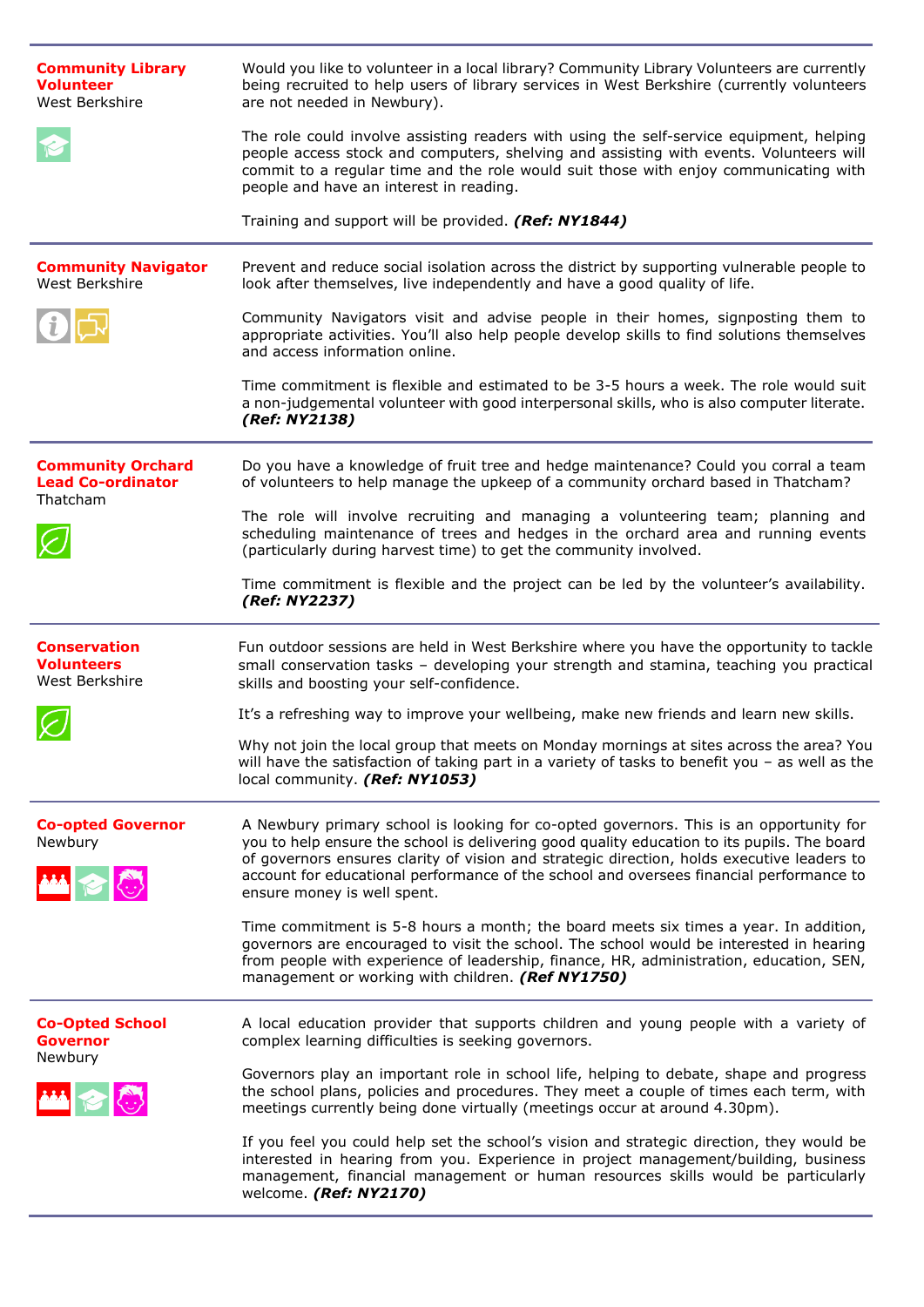| <b>Counsellors</b><br>Newbury                                    | A local service which provides counselling to young people is looking for new volunteer<br>counsellors who have the relevant skills and experience to take on the role.                                                                                                                                                                                                                                           |
|------------------------------------------------------------------|-------------------------------------------------------------------------------------------------------------------------------------------------------------------------------------------------------------------------------------------------------------------------------------------------------------------------------------------------------------------------------------------------------------------|
|                                                                  | Volunteers must be qualified counsellors or in the $2nd$ year of a Diploma (level 4)<br>counselling course, received their own counselling and have worked with young people in<br>some capacity. This role is particularly suited to volunteers with a positive attitude<br>towards others who have the ability to listen to and accept others. (Ref: NY4)                                                       |
| <b>Counsellors</b><br>West Berkshire                             | A charity with an excellent reputation for reducing re-offending runs a counselling service<br>in West Berkshire whereby volunteers work individually with offenders or survivors of<br>sexual abuse.                                                                                                                                                                                                             |
|                                                                  | This is a challenging but rewarding role; you will need to have at least a Professional<br>Level Diploma in counselling (i.e. at least a year's tuition and 50 hours clinical experience)<br>and be registered with the BACP or UKCP in order to volunteer. You will also need<br>appropriate insurance cover and access to a supervisor (the organisation will contribute<br>to the cost of this). (Ref: NY1401) |
| <b>County Chaplain</b><br>Berkshire                              | The Berkshire branch of a charity which provides first aid and health care services is<br>seeking a County Chaplain.                                                                                                                                                                                                                                                                                              |
|                                                                  | In this role, you will provide a spiritual, pastoral and religious dimension to the decisions<br>and discussions of the group's meetings, leading the opening and closing prayers. The<br>role also involves overseeing Acts of Workshop, providing pastoral care to charity<br>members and taking an interest in the work of the charity's units locally, including giving<br>support to younger members.        |
|                                                                  | Time commitment is approximately 15-20 days a year. The role would suit a good<br>communicator with empathy and an ability to travel round Berkshire. Previous experience<br>of a pastoral role with a charity would be an advantage (Ref: NY2261)                                                                                                                                                                |
| <b>Crowd Funding</b><br><b>Specialist Lead</b><br>West Berkshire | A specialist gym with power-assisted exercise equipment operates for the benefit of<br>people with disabilities living locally. The centre is currently planning a new hydrotherapy<br>premises.                                                                                                                                                                                                                  |
|                                                                  | Fundraising has been achieved mainly through grants and contact with regular<br>supporters. The centre would also like to raise funds through social media. It is therefore<br>looking for a volunteer with a sound knowledge of crowd funding and using it to generate<br>significant charitable income.                                                                                                         |
|                                                                  | The role would suit someone with strong social media expertise, and the passion to hit a<br>big target and have fun on the way. (Ref: NY2166)                                                                                                                                                                                                                                                                     |
| $\mathbf D$                                                      |                                                                                                                                                                                                                                                                                                                                                                                                                   |
| <b>Day Trip Crew</b><br>West Berkshire                           | A local charity provides holidays on purpose-built canal boats for disabled, disadvantaged<br>or elderly people and their carers. Trips take place between March and October.                                                                                                                                                                                                                                     |
|                                                                  | Many groups hire boats just for the day, and on these days crew are needed to steer the<br>boat and operate the locks. The days usually run from 10:30am to 4:00pm with crew<br>arriving at 9:45am to prepare the boat.                                                                                                                                                                                           |
|                                                                  | Volunteering takes place on Friday and Saturday mornings in Great Bedwyn. (Ref:<br><b>NY848)</b>                                                                                                                                                                                                                                                                                                                  |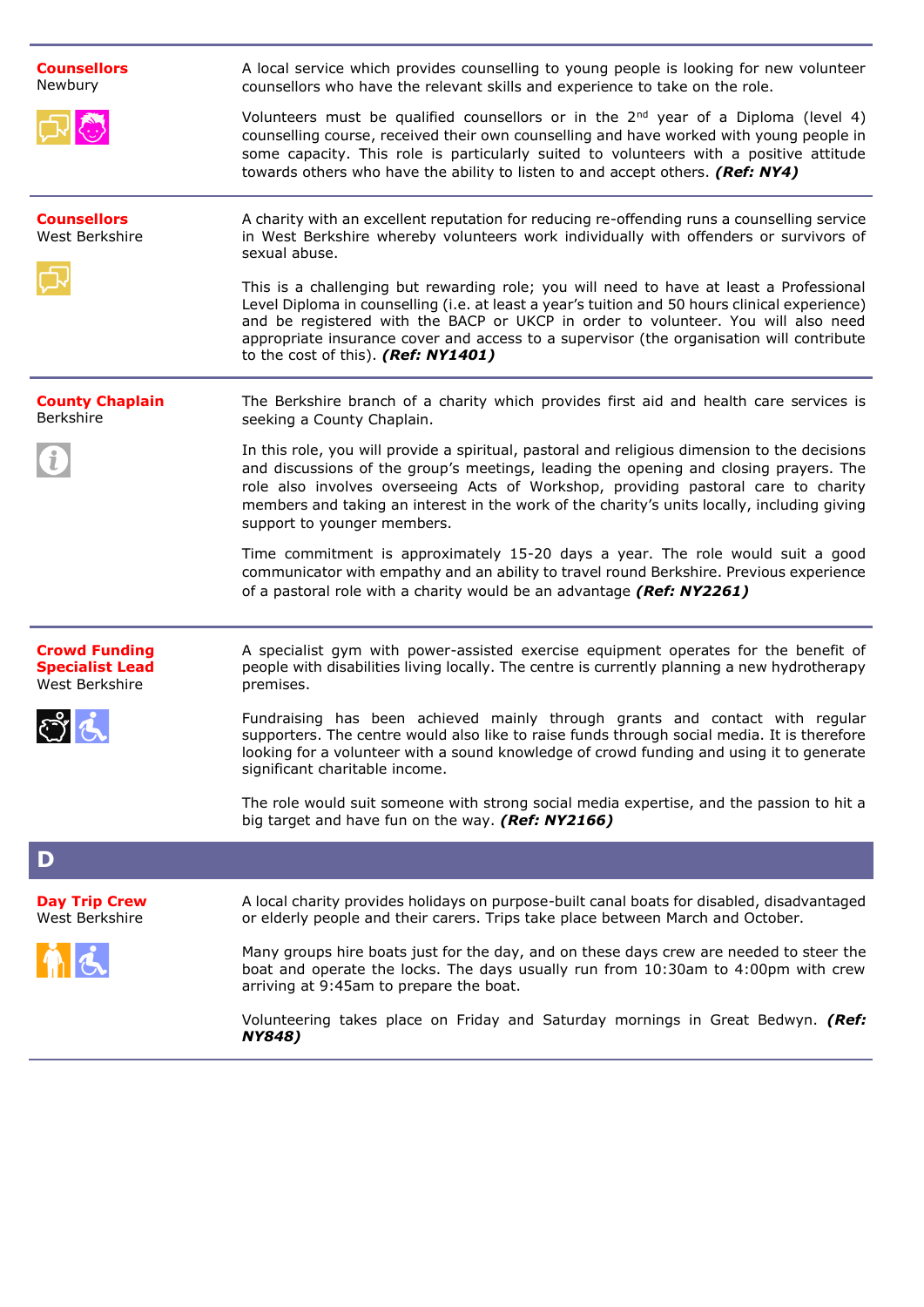| <b>Directors</b><br>Newbury                                | Do you want to do something practical that will ease the housing crisis? A local charity<br>owns and manages 16 modern flats that are let to families who cannot afford to buy or<br>rent on the open market.                                                                                                                                                                                           |
|------------------------------------------------------------|---------------------------------------------------------------------------------------------------------------------------------------------------------------------------------------------------------------------------------------------------------------------------------------------------------------------------------------------------------------------------------------------------------|
|                                                            | Due to recent retirements, the charity is recruiting new directors. They are looking for<br>someone who is willing to accept responsibility and enjoys being part of a small team.<br>Directors will like people, be well-organised and reliable and familiar with using e-mail<br>and online resources. Previous experience of social housing or being a trustee would be<br>useful but not essential. |
|                                                            | Directors attend quarterly meetings and there are additional Property Committee<br>meetings, usually every couple of months. Time commitment outside of these meetings<br>is flexible. (Ref: NY2136)                                                                                                                                                                                                    |
| <b>Distribution Driver</b><br>Newbury                      | A project that works to relieve hunger in the local area is looking for volunteer distribution<br>drivers. In this role, you will be responsible for home deliveries and as such be the main<br>face of the organisation to its clients.                                                                                                                                                                |
|                                                            | Activities will include collecting client order boxes and bags from the warehouse, ensuring<br>they are delivered to the allocated client address and returning undelivered orders to the<br>warehouse.                                                                                                                                                                                                 |
|                                                            | Distribution drivers volunteer for an afternoon shift starting at 12:30. Drivers must hold<br>a full clean licence, be over the age of 21 and able to lift 25kg. Volunteers should have<br>good communication skills with an ability to deal with clients in a sensitive and empathic<br>manner. (Ref: NY2200)                                                                                          |
| <b>Distribution Packing</b><br><b>Volunteer</b><br>Newbury | A project that works to relieve hunger in the local area is seeking volunteers to join the<br>distribution packing team in its warehouse.                                                                                                                                                                                                                                                               |
|                                                            | This role involves preparing client orders, working to a specific packing list and collecting<br>the required items from the shelves in the storeroom. Volunteers will also pack complete<br>orders into delivery boxes, label boxes and bags, prepare fruit and veg into bags and<br>carry packed boxes into storage or the driver collections area.                                                   |
|                                                            | The role would suit a volunteer with good attention to detail. A shift lasts about three<br>hours and volunteers are likely to be on their feet the whole time, moving stock and<br>possibly lifting boxes of up to 12kg around the warehouse. Volunteering is available 9am-<br>12:30pm on weekday mornings. (Ref: NY2198)                                                                             |
| <b>District Chair</b><br>Newbury and Hungerford            | The local branch of a charity that protects the countryside is seeking a volunteer district<br>chair for Newbury and Hungerford.                                                                                                                                                                                                                                                                        |
|                                                            | In this role, you will establish, develop and provide leadership to your district committee<br>and volunteers. The district group campaigns on issues affecting the local countryside,<br>responds to local planning applications, influences local planning decisions and runs and<br>attends events to increase awareness and raise money.                                                            |
|                                                            | The role would suit a volunteer with some leadership and committee work/organisational<br>development experience and a passion for environmental and countryside issues. The<br>role is flexible to suit your availability, however there is a regular monthly committee<br>meeting (currently on a Monday morning). (Ref: NY2315)                                                                      |
| <b>District Secretary</b><br>Thatcham                      | A Scouting branch that provides activities for young people in and around Thatcham is<br>seeking a volunteer secretary to take minutes at three executive meetings a year plus an<br>AGM. The volunteer will produce and send out an agenda following a short pre executive<br>meeting and then produce minutes.                                                                                        |
|                                                            | Meetings are held in the evening and are currently online. The role would suit a volunteer<br>with an ability to take good, concise meeting minutes and type them up accordingly.                                                                                                                                                                                                                       |
|                                                            | This is a behind the scenes role and does not require you to be working with the young<br>people although there are roles if you are interested. (Ref: NY2209)                                                                                                                                                                                                                                          |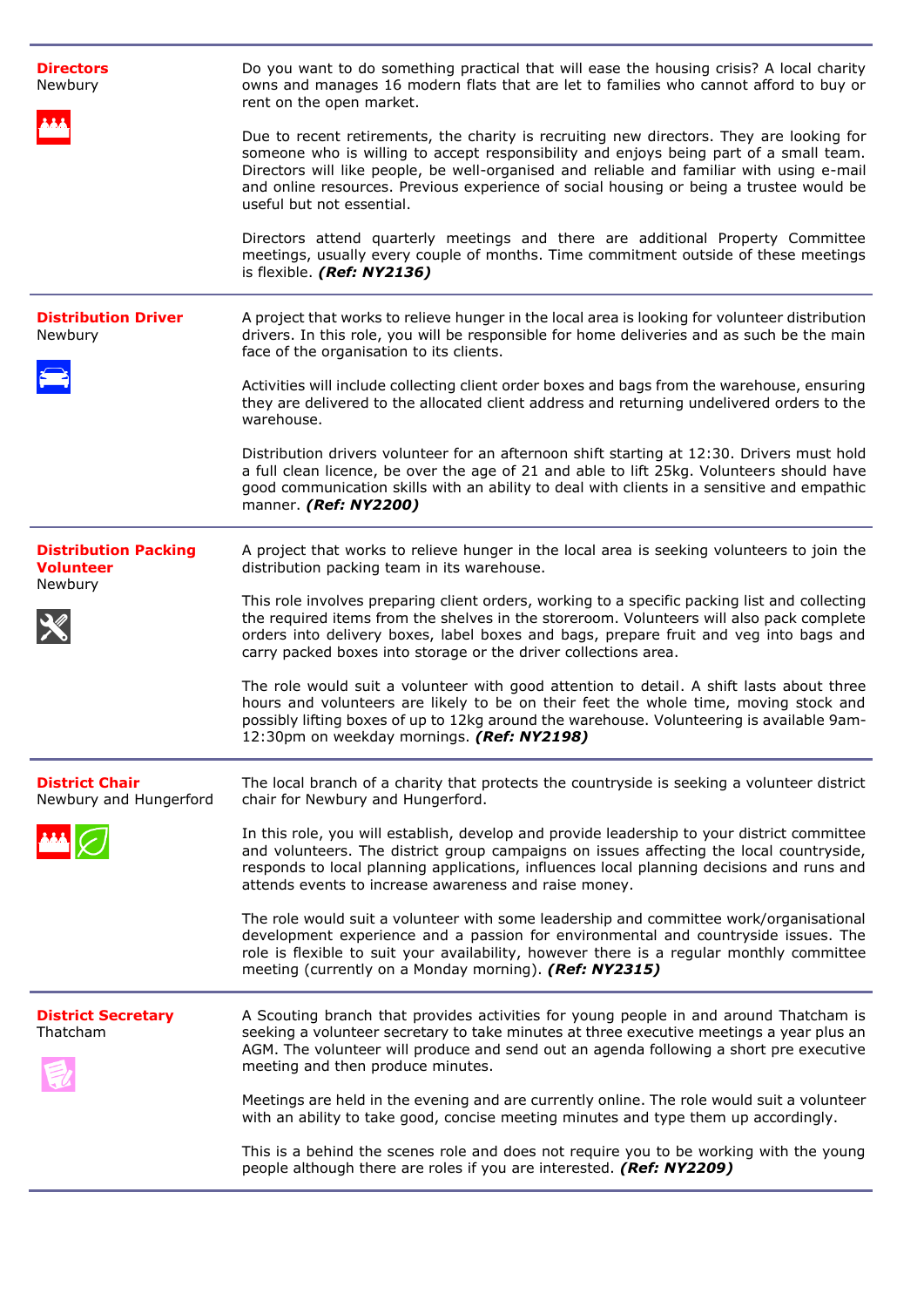| <b>Dog Visitor</b><br>West Berkshire                  | Do you have a well-behaved, calm and friendly dog that enjoys human contact? You could<br>help a national charity bring some joy to care home and hospital residents in the West<br>Berkshire area by allowing them to spend a little time with your dog.                                                                              |
|-------------------------------------------------------|----------------------------------------------------------------------------------------------------------------------------------------------------------------------------------------------------------------------------------------------------------------------------------------------------------------------------------------|
|                                                       | The role of the volunteers and their dogs is also now extending to include 'Read 2 Dogs'<br>(helping children with reading in schools), clinical psychology assistance (with dog<br>phobias) and occupational therapy rehabilitation assistance. Visits to see children,<br>including those with special needs, are increasing.        |
|                                                       | Dogs will be assessed for suitability first. Volunteers should be able to offer a fairly regular<br>commitment of about two hours a week. (Ref: NY1556)                                                                                                                                                                                |
| <b>Dominoes Volunteers</b><br>Newbury                 | Be part of an incredible spectacle that will see thousands of giant dominoes winding<br>through the streets of Newbury!                                                                                                                                                                                                                |
|                                                       | 150 dominoes volunteers are needed to make the event happen, setting up sections of<br>the route and working together to ensure the tumbling dominoes continue on their<br>journey during the fall.                                                                                                                                    |
|                                                       | You will need to available for a briefing session before the event (20th June 6pm-8pm or<br>21st June 4pm-6pm) and on the event day, the 25th June 2022, from 9am to 6pm.<br>Volunteers must be aged 14 and over and accompanied by an adult if under 18. (Ref:<br>NY2136)                                                             |
| <b>Donation Point</b><br><b>Volunteers</b><br>Newbury | A local charity has a collection point at a recycling centre in Newbury, whereby they<br>retrieve items from the public that could be repaired or recycled rather than going to<br>landfill.                                                                                                                                           |
|                                                       | Enthusiastic volunteers with a practical attitude are needed to help in the unit by greeting<br>customers and receiving their items - but to first ensure they are appropriate for<br>recycling. Volunteers will need to be physically able - a sense of humour and willingness<br>to "muck in" will also help! (Ref: NY1184)          |
| <b>Driver</b><br>West Berkshire                       | A West Berkshire scheme provides support to young carers, and drivers are required to<br>take the young people to the sessions. By giving a little of your time, you can help young<br>people who look after relatives access activities, as well as practical and emotional<br>support.                                               |
|                                                       | Volunteers will require their own vehicle and a clean driving license. The scheme also has<br>access to a minibus, which can be driven with a normal licence. Volunteers are required<br>on Wednesday and Thursdays late afternoon/evening, and should enjoy talking to<br>children. (Ref: NY1869)                                     |
| <b>Drivers</b><br>Newbury                             | A charity that supports life-limited and life-threatened children and their families has a<br>shop in Newbury.                                                                                                                                                                                                                         |
|                                                       | They are looking for volunteer van drivers to assist with the delivery of sold and collection<br>of donated furniture. The driver will be accompanied by another team member for sharing<br>lifting of large items.                                                                                                                    |
|                                                       | The role involves driving a 3.5 ton van, and volunteers will need a clean licence and good<br>level of spoken English. Some previous experience would be preferred. (Ref: NY2156)                                                                                                                                                      |
| <b>Drivers</b><br>West Berkshire                      | Would you like to make a difference to patients and families living with cancer? A local<br>community charity is in need of more volunteer drivers for their transport service. By giving<br>some free time you could help relieve the stress for patients needing to get to hospital<br>appointments throughout the South of England. |
|                                                       | A clean licence, sympathetic ear, and patience are all that is required. Travel expenses are<br>reimbursed, and whatever time you can give is welcome. Volunteers are required Monday<br>to Friday and occasional weekends. (Ref: NY202)                                                                                               |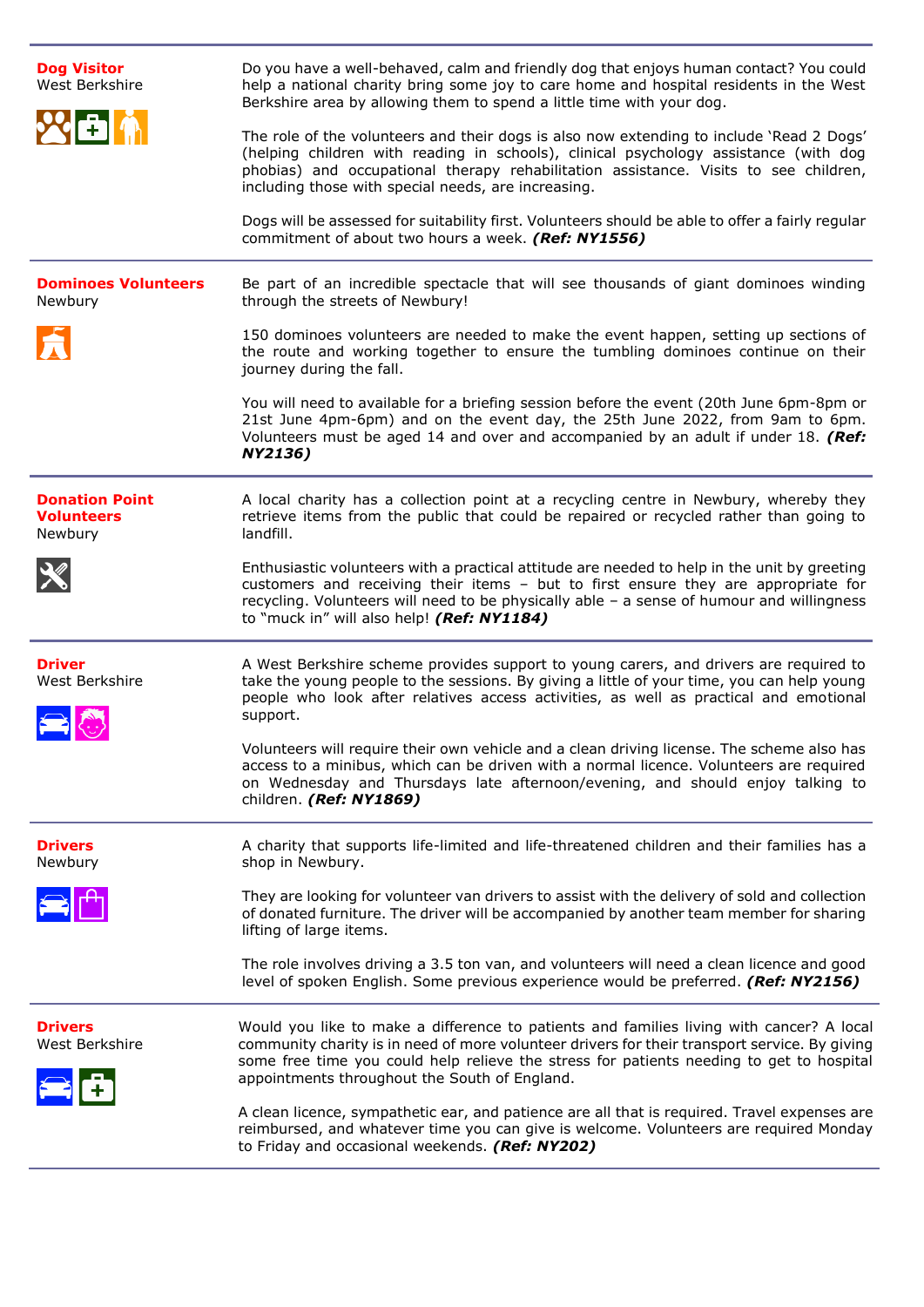| <b>Drivers</b><br>Newbury<br>$\approx$ 16                          | Volunteer Drivers in West Berkshire help hundreds of less able people each year, by<br>collecting people from their homes and taking them to appointments of all kinds. This<br>enjoyable and rewarding volunteer opportunity is an easy way to get involved in the local<br>community.<br>You will not be out of pocket as your mileage will be paid and your insurers should not<br>charge extra for volunteering on a not for gain or reward basis. You decide when and<br>where you want to drive. Perfect for caring and patient people with an empathy for the<br>less able. (Ref: NY188) |
|--------------------------------------------------------------------|-------------------------------------------------------------------------------------------------------------------------------------------------------------------------------------------------------------------------------------------------------------------------------------------------------------------------------------------------------------------------------------------------------------------------------------------------------------------------------------------------------------------------------------------------------------------------------------------------|
| <b>Drivers</b><br>Thatcham<br>$\approx$ 16                         | A busy Thatcham car scheme needs happy and outgoing volunteer drivers to transport<br>mainly older people who are unable to use public transport. Volunteers undertake lifts to<br>doctors, hospitals, clinics and social outings.<br>The time commitment is up to you, and you decide when you want to drive. You will not<br>be out of pocket as your mileage will be paid. Insurers should also not charge extra as<br>you are volunteering on not for gain or reward basis. (Ref: NY374)                                                                                                    |
| <b>Drivers and Office</b><br><b>Volunteers</b><br>Kintbury<br>三角大昆 | A busy Kintbury car scheme has a pool of volunteer drivers to undertake requests from<br>the elderly and infirm to take them to appointments of all kinds. Office volunteers are<br>also needed to join the rota to man the phone. Volunteers may also participate in the<br>organisation of the lunch club, tea dance and the welcome service that the village offers.<br>Drivers will need a clean and current licence, and should have empathy for the elderly.<br>(Ref: NY178)                                                                                                              |
| <b>Drivers</b><br>Hungerford<br>$= \frac{1}{2}$                    | A scheme in Hungerford recruits volunteer drivers to collect less able people from their<br>homes, take them to appointments and then drive them home again.<br>You will need to access to your own vehicle as well as a clean driving licence. You will not<br>be out of pocket as your mileage will be paid.<br>Ideal for caring and patient volunteers, this an opportunity to help out people who are<br>unable to use public transport in the Hungerford area. (Ref: NY719)                                                                                                                |
| <b>Drivers</b><br>Chapel Row                                       | A scheme in Chapel Row recruits volunteer drivers to collect less able people from their<br>homes, take them to appointments and then drive them home again.<br>You will need to access to your own vehicle as well as a clean driving licence. You will not<br>be out of pocket as your mileage will be paid.<br>Ideal for caring and patient volunteers, this an opportunity to help out people who are<br>unable to use public transport in the Chapel Row area. (Ref: NY720)                                                                                                                |
| <b>Drivers</b><br>Lambourn<br>$= \hbox{${\rm \AA}$}$               | You could become a volunteer driver for a scheme in Lambourn that takes people who<br>are unable to use public transport to a variety of appointments.<br>You will need to access to your own vehicle as well as a clean driving licence. You will not<br>be out of pocket as your mileage will be paid. Volunteers should be caring and patient.<br>(Ref: NY721)                                                                                                                                                                                                                               |
| <b>Drivers</b><br><b>Bradfield</b><br>$= \frac{1}{2}$              | A scheme in Bradfield recruits volunteer drivers to collect less able people from their<br>homes, take them to appointments and then drive them home again. You will need to<br>access to your own vehicle as well as a clean driving licence. You will not be out of pocket<br>as your mileage will be paid.<br>Ideal for caring and patient volunteers, this an opportunity to help out people who are<br>unable to use public transport in the Bradfield area. (Ref: NY723)                                                                                                                  |
| <b>Drivers</b><br>Burghfield and Mortimer<br>$\blacksquare$ nd     | A volunteer driving scheme that serves the Burghfield and Mortimer area is seeking new<br>volunteers. You would help provide a valued service to elderly and disabled people living<br>in the area, taking them to hospitals, clinics and medical appointments.<br>Volunteers use their own vehicles and mileage will be paid back. (Ref: NY346)                                                                                                                                                                                                                                                |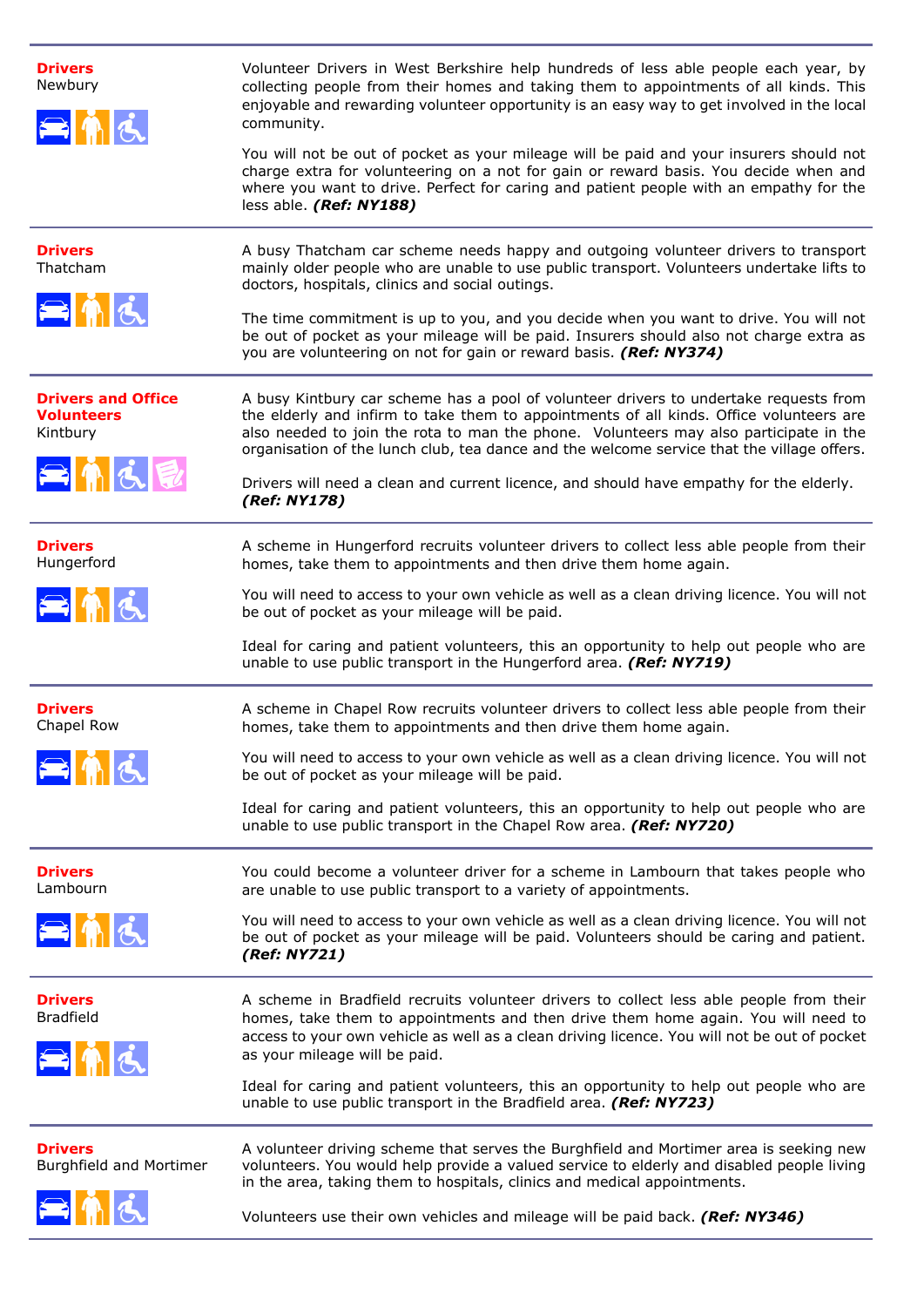| <b>Drivers</b><br>Theale<br>SAR                                       | A volunteer driving scheme that serves the Theale area is seeking new volunteers. You<br>would help provide a valued service to elderly and disabled people living in the area,<br>taking them to hospitals, clinics and medical appointments.<br>Volunteers use their own vehicles and mileage will be paid back. (Ref: NY1238)                                                                                                                                                                                                                                                                                                                                                                                                                                                                           |
|-----------------------------------------------------------------------|------------------------------------------------------------------------------------------------------------------------------------------------------------------------------------------------------------------------------------------------------------------------------------------------------------------------------------------------------------------------------------------------------------------------------------------------------------------------------------------------------------------------------------------------------------------------------------------------------------------------------------------------------------------------------------------------------------------------------------------------------------------------------------------------------------|
| <b>Drivers</b><br>Pangbourne<br>$= 16$                                | A scheme in Pangbourne is looking for volunteer drivers. Drivers will collect clients from<br>their own homes and take them to appointments, stay with them and then take them<br>home again.<br>Drivers need to be calm and patient, and a clean driving license is essential. Mileage will<br>be reimbursed. (Ref: NY722)                                                                                                                                                                                                                                                                                                                                                                                                                                                                                |
| <b>Drivers</b><br>West Berkshire<br>目氏                                | A local charity that supports people who are blind or visually impaired runs a programme<br>of social activities for its clients. The charity relies on minibus drivers and volunteers in<br>their own cars to transport clients to these events. Volunteers will always be part of the<br>activity taking place and a valued part of the team.<br>Time commitment varies and is very flexible. The role would suit friendly and patient<br>volunteers who enjoy being part of a team, and training will be given. (Ref: NY2227)                                                                                                                                                                                                                                                                           |
| <b>Driver's Mate</b><br>Newbury                                       | A charity that supports life-limited and life-threatened children and their families has a<br>shop in Newbury. The shop is looking for a volunteer driver's mate to support their team<br>with the delivery and collection of furniture for the shop.<br>No driving is required for the role. The role will involve some heavy lifting in a team of<br>two. Time commitment is Thursday 9:00-4:00, and the role would suit a reliable and<br>friendly volunteer who enjoys being part of a team. (Ref: NY2262)                                                                                                                                                                                                                                                                                             |
| <b>Drop In Centre</b><br><b>Volunteers</b><br>Newbury                 | If you are calm, friendly, practical and a good team player, then you could get involved<br>with a Newbury based project that meets on Mondays, Tuesdays, Wednesdays, Fridays<br>and Sundays to support the homeless. The project offers friendly support to those in<br>need, as well as a hot meal, groceries, toiletries, bedding and clothes.<br>Volunteers are needed to help with the preparation and serving of meals, washing up and<br>the issuing of supplies. Volunteers should be open-minded, empathetic and have good<br>communication skills. (Ref: NY29)                                                                                                                                                                                                                                   |
| Е                                                                     |                                                                                                                                                                                                                                                                                                                                                                                                                                                                                                                                                                                                                                                                                                                                                                                                            |
| <b>Education Team</b><br><b>Volunteer</b><br>Hampstead Norreys<br>見っじ | A local visitor attraction which houses over 600 species of plants and animals is looking<br>for a volunteer to assist its maintenance team. Its education team runs a programme of<br>educational visits for children, young people and university students. They are looking for<br>volunteers to help develop and run their schools programme.<br>The role will be research and admin based for the practical day-to-day running of the<br>programme with some craft activities during school holidays. Time commitment is one<br>set day a week. Volunteers should have administrative skills and good team working<br>skills. (Ref: NY1164)                                                                                                                                                           |
| <b>Elderly Day Care</b><br><b>Volunteer</b><br>Tadley                 | A day centre in Tadley provides activities to older people living in North Hampshire and<br>West Berkshire, giving their carers a break. The service caters for various needs,<br>supporting those with dementia, Parkinson's, stroke or who are experiencing isolation.<br>Volunteers are needed to help with the various activities, which include bingo, quizzes,<br>cards, crosswords and active physical games such as bean bag target and skittles. The<br>service also serves lunch and gives opportunities for chats over coffee.<br>The role would suit those with good communication skills who enjoy interacting and being<br>part of a team. The centre is open 10am-3pm Monday, Wednesday and Thursday.<br>Volunteers usually do a half day or a day, but there is flexibility. (Ref: NY2307) |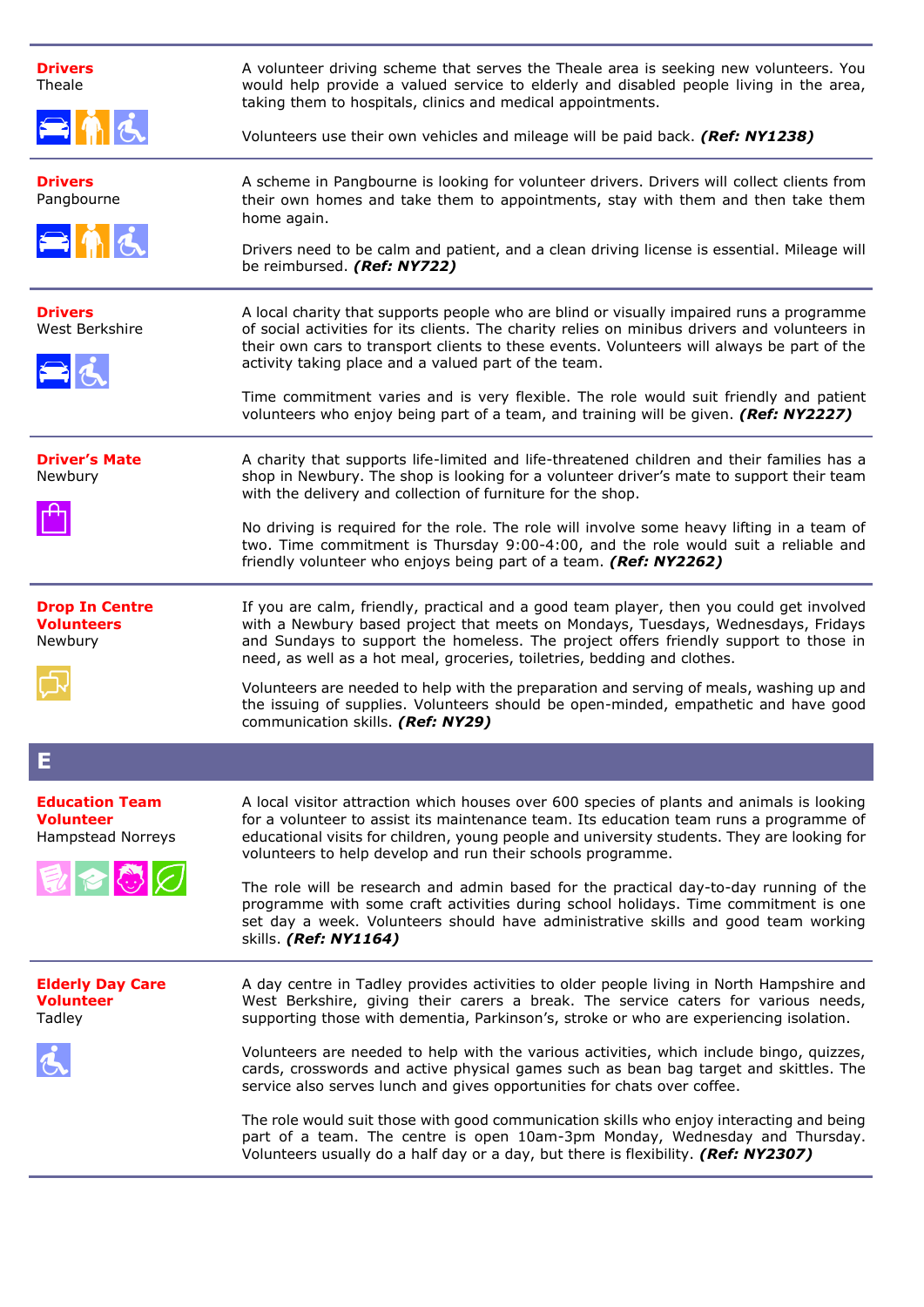| <b>Employability Mentor</b><br>West Berkshire                                       | A charity that supports local people who are blind or visually impaired is recruiting<br>volunteer mentors for its Employability Project.                                                                                                                                                                                                                                                                                                                       |
|-------------------------------------------------------------------------------------|-----------------------------------------------------------------------------------------------------------------------------------------------------------------------------------------------------------------------------------------------------------------------------------------------------------------------------------------------------------------------------------------------------------------------------------------------------------------|
| $\mathbf{G}$                                                                        | You will be supporting an individual on their journey towards employment or training.<br>They might be undergoing interviews, taking on new volunteering or training and be<br>nervous about what's to come. This is a virtual role and will require phone or video calls.                                                                                                                                                                                      |
|                                                                                     | The charity is looking for people have been through the process of changing their future<br>through employment, volunteering or training. You will know how starting a new<br>endeavour can affect your confidence and self-worth. (Ref: NY2228)                                                                                                                                                                                                                |
| <b>Engineer Volunteer</b><br>West Berkshire                                         | A national charity helps people with disabilities become more independent by providing<br>custom-made equipment that is not available to buy.                                                                                                                                                                                                                                                                                                                   |
| $x_{d}$                                                                             | The charity's Berkshire branch is interested in hearing from skilled DIYers, model makers<br>and craftspeople who have access to their own workshop, as well as the ability to design<br>and make unique equipment that can help someone with a disability.                                                                                                                                                                                                     |
|                                                                                     | You will work from home, although you will need your own transport to visit clients and<br>find out about their needs and buy equipment. The cost of materials and petrol will be<br>reimbursed. (Ref: NY1797)                                                                                                                                                                                                                                                  |
| <b>Enter and View</b><br><b>Volunteer</b><br>West Berkshire<br>$\ddot{\phantom{1}}$ | Do you have an interest in health and social care services? The West Berkshire branch of<br>a national consumer champion organisation is seeking volunteers to visit local health and<br>social care providers to observe and assess the services being provided.<br>Ideal with someone with good communication and written skills, you would conduct visits<br>as part of a small team and be involved in writing reports recommendations for<br>improvements. |
|                                                                                     | Volunteers will need to be able to travel around West Berkshire and the time commitment<br>involved is 1-2 hours per month. Virtual Enter & View visits are now being carried out -<br>for these, volunteers will need to be competent with carrying out computer interviews.<br>(Ref: NY1632)                                                                                                                                                                  |
| <b>Event/Fundraising</b><br><b>Volunteer</b><br>West Berkshire                      | A charity that supports children and young people who are facing, or have experienced,<br>the death of someone close, is seeking volunteers to support at fundraising events.                                                                                                                                                                                                                                                                                   |
| $\bullet$ $\blacksquare$                                                            | The role could involve setting up stalls at events, managing cashboxes, selling<br>merchandise and raffle tickets, counting takings and being an ambassador for the<br>charity.                                                                                                                                                                                                                                                                                 |
|                                                                                     | Events usually take place at weekends. The charity will give you plenty of notice about<br>upcoming events and there is no expectation for volunteers to be available at all of them.<br>(Ref: NY1919)                                                                                                                                                                                                                                                          |
| <b>Event Helper</b><br>West Berkshire                                               | A national charity which aims to bring chemotherapy treatment closer to the homes of<br>the cancer patients, needs volunteers to help out at events. Typically they need help<br>manning their stand, selling merchandise and collecting money.                                                                                                                                                                                                                 |
| $\mathbb{C}^{\prime}$ O $\mathbb{R}$                                                | The charity is keen to hear from energetic and proactive volunteers who are willing to<br>talk to people about its work. Time commitment is flexible to fit around you. (Ref:<br><b>NY1725)</b>                                                                                                                                                                                                                                                                 |
| <b>Excel and Data Analysis</b>                                                      | A local charity creates and publishes books for people who are blind or partially sighted.                                                                                                                                                                                                                                                                                                                                                                      |
| Kingsclere                                                                          | If you love working with Excel and are a whizz at VLookups and pivots then this role could<br>be for you. The role is pivotal and supports production of data sets which underpin the<br>very fabric of the charity, from understanding their membership to informing fundraising<br>asks and reporting back to funders.                                                                                                                                        |
|                                                                                     | The role will involve online reporting in Excel, undertaking analysis of surveys and<br>spotting irregularities in the data. Time commitment would be 10 hours a month,<br>volunteering at the charity's office. (Ref: NY2296)                                                                                                                                                                                                                                  |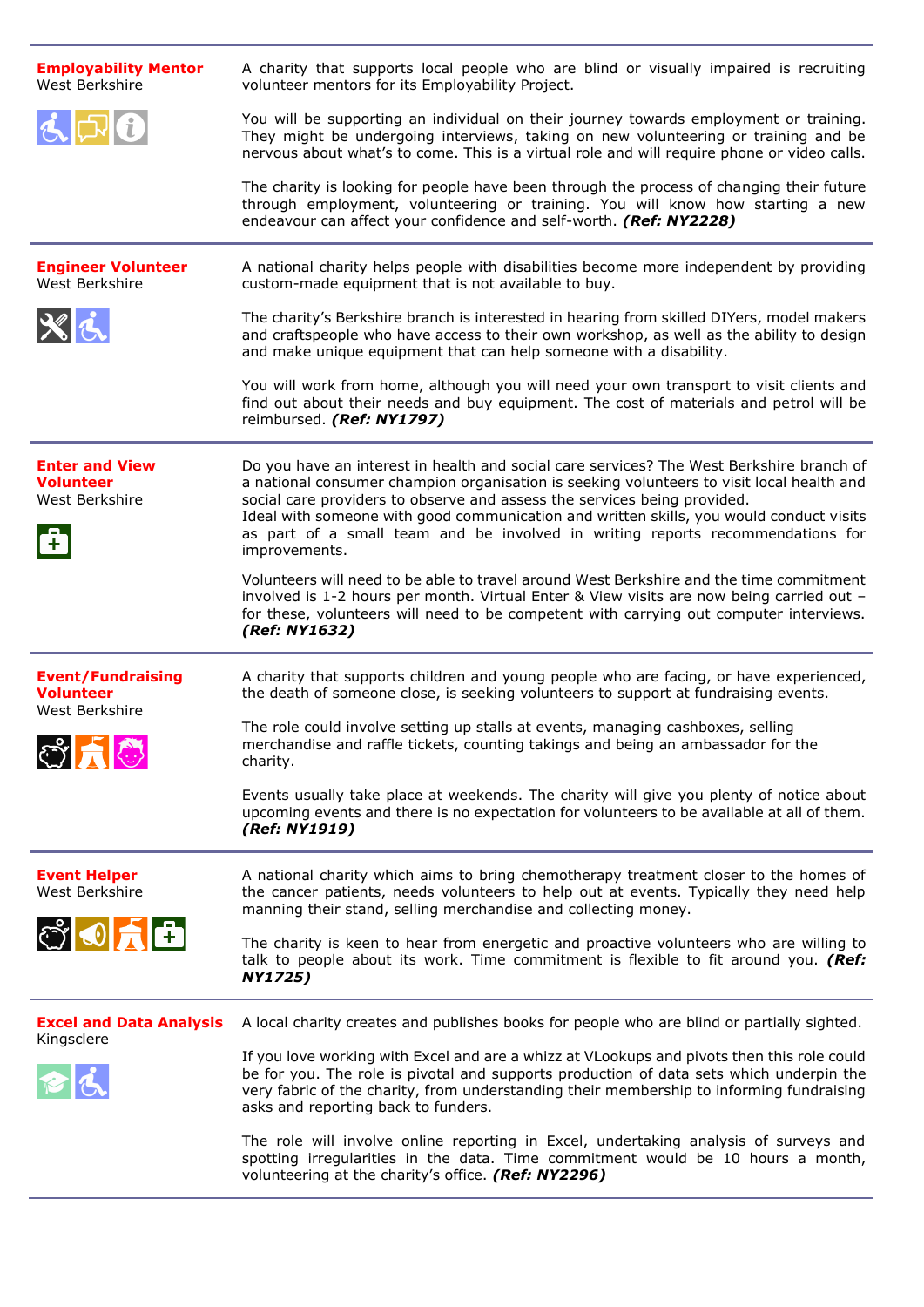| <b>Exercise Therapy</b><br><b>Assistants</b><br>Thatcham | Many disabled people find it difficult to take as much exercise as they want - but a therapy<br>centre in Thatcham is working to solve that problem for disabled people across West<br>Berkshire. A specialised gym, equipped with power-assisted exercise equipment, is running<br>as a not for profit venture.<br>You could help by joining a small team of volunteers who provide a warm welcome to<br>people using the centre. This will include booking them in, showing them round the centre<br>and providing encouragement. Ideal for personable volunteers who are good at making<br>conversation. (Ref: NY1439) |
|----------------------------------------------------------|---------------------------------------------------------------------------------------------------------------------------------------------------------------------------------------------------------------------------------------------------------------------------------------------------------------------------------------------------------------------------------------------------------------------------------------------------------------------------------------------------------------------------------------------------------------------------------------------------------------------------|
| <b>Exhibitions Volunteer</b><br>Greenham                 | A visitor attraction in Newbury focusing on Greenham's history is seeking exhibition<br>volunteers.                                                                                                                                                                                                                                                                                                                                                                                                                                                                                                                       |
|                                                          | This role involves working with others to develop a programme of exhibition and outreach<br>events. You will assist with working out logistics, scheduling and allocating tasks, as well<br>as helping with set-up and delivery.                                                                                                                                                                                                                                                                                                                                                                                          |
|                                                          | Time commitment is flexible to suit you. The building is open every weekend, Wednesday<br>to Friday through the week and occasional evenings. There is no minimum commitment<br>and the organisation will be as flexible as possible in the context of their opening hours.<br>The role would suit a volunteer who loves being around people, who is full of enthusiasm<br>and hopes to inspire people of all ages. (Ref: NY2149)                                                                                                                                                                                         |
| <b>External Engineers</b><br>West Berkshire              | A local charity provides holidays on purpose-built canal boats for disabled, disadvantaged<br>or elderly people and their carers. Trips take place between March and October.                                                                                                                                                                                                                                                                                                                                                                                                                                             |
|                                                          | Experienced engineers are needed to undertake routine checks and maintenance on the<br>bats - this will include resolving any reported problems and following a check list. You<br>will need relevant and proven experience and it would be useful to have own tools.                                                                                                                                                                                                                                                                                                                                                     |
|                                                          | Volunteering takes place on Friday and Saturday mornings in Great Bedwyn. (Ref:<br>NY1063)                                                                                                                                                                                                                                                                                                                                                                                                                                                                                                                                |

**"There's so much available! I'm glad there's a Volunteer Centre to help me find the right role."**

## **E-mail [vbase@vcwb.org.uk](mailto:vbase@vcwb.org.uk) or call 01635 49004 for further guidance.**

| A                                                |                                                                                                                                                                                                                                                                                                                                                                                                                        |
|--------------------------------------------------|------------------------------------------------------------------------------------------------------------------------------------------------------------------------------------------------------------------------------------------------------------------------------------------------------------------------------------------------------------------------------------------------------------------------|
| <b>Face to Face Befriender</b><br>West Berkshire | Isolation has become more prevalent over the Covid period and some local people who<br>are blind or visually impaired need support to get out and about.                                                                                                                                                                                                                                                               |
|                                                  | In this role, you will encourage a visually impaired person to get out and socialise or to<br>engage in face to face friendships at home. You may go for a walk, to a coffee shop or do<br>other activities in the local area. Mileage and limited expenses are paid.                                                                                                                                                  |
|                                                  | The role would suit friendly volunteers with empathy and good listening skills. Training<br>will be provided. (Ref: NY2224)                                                                                                                                                                                                                                                                                            |
| <b>Facilitator</b><br>West Berkshire<br>346      | An education charity delivers sessions in secondary schools to help young people explore<br>the life skills needed to sustain long-term, healthy relationships. The charity is looking for<br>volunteer facilitators to run the sessions. You will be responsible for introducing the topic,<br>engaging the students, introducing volunteer couples, ensuring the sessions run to time<br>and summarising at the end. |
|                                                  | The role would suit someone with experience of facilitation, mentoring or teaching who<br>has worked with young people in some capacity. Time commitment is half a day every<br>three months, or two days per year during term time. Sessions are now being run<br>remotely through video calls with classes. (Ref: NY2075)                                                                                            |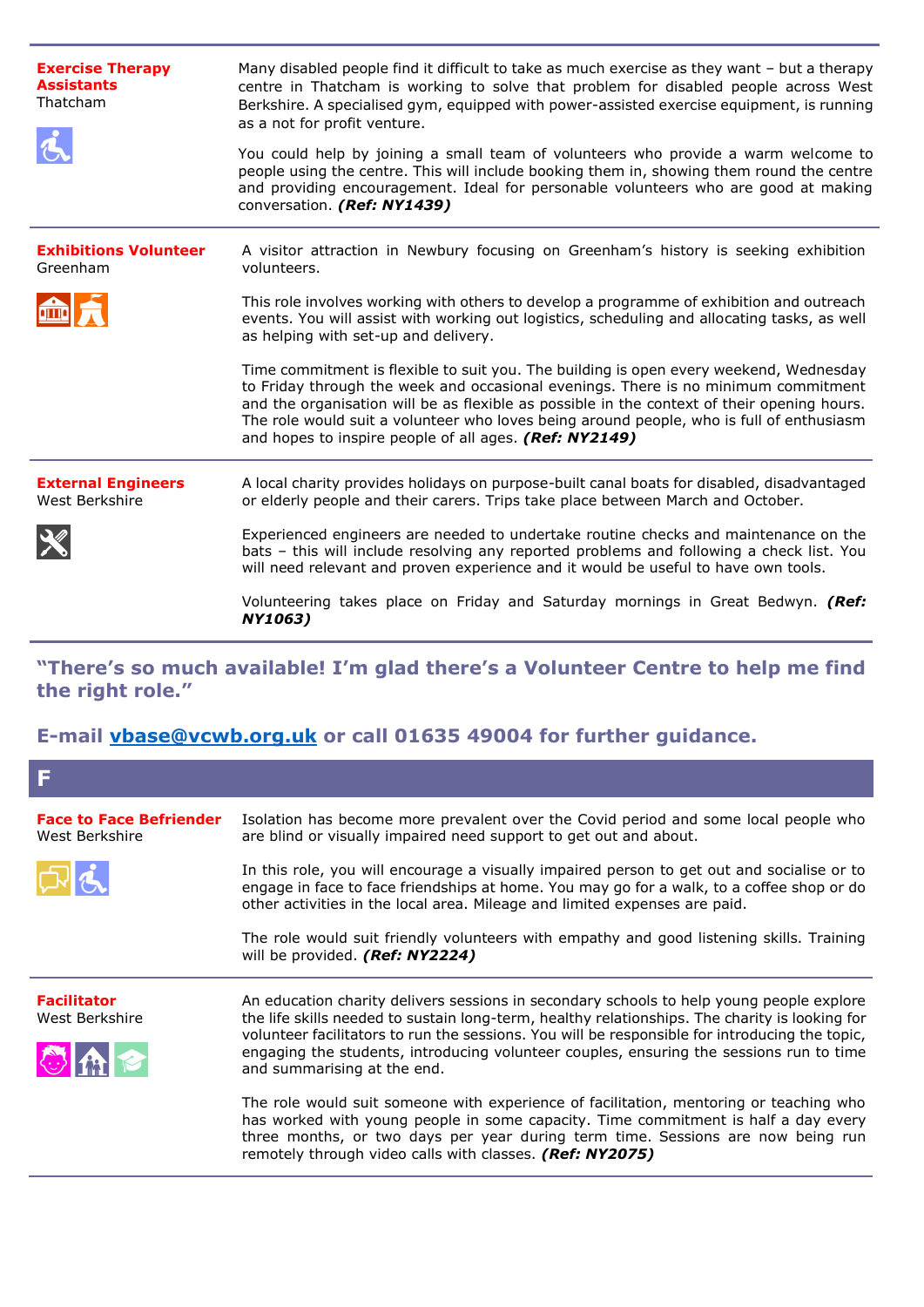| <b>Family Activities</b><br><b>Assistant Volunteer</b><br>Newbury       | A local museum is looking for volunteers who can help run activities for children to be<br>involved with. You will help make visitors feel welcome and ensure their visits run as<br>smoothly as possible by assisting in the fun activities.                                                                                |
|-------------------------------------------------------------------------|------------------------------------------------------------------------------------------------------------------------------------------------------------------------------------------------------------------------------------------------------------------------------------------------------------------------------|
| 心血血                                                                     | The role will involve contributing ideas for activities, preparing materials, setting up and<br>tidying and assisting with evaluation.                                                                                                                                                                                       |
|                                                                         | The role would suit enthusiastic and energetic volunteers who thrive in a busy<br>environment. The role is expected to involve 1-6 days commitment a month (mostly in<br>the school holidays on Fridays). (Ref: NY2065)                                                                                                      |
| <b>Farm Gardening Team</b><br><b>Volunteers</b>                         | A social enterprise in Inkpen grows a large range of plants in a poly tunnel and outside in<br>a garden.                                                                                                                                                                                                                     |
| Inkpen                                                                  | Gardening team volunteers are being recruited to help with tasks such as sowing seeds,<br>propagation, planting, soil improvement, plant maintenance, grass cutting and hedge<br>cutting. Some volunteers may also enjoy assisting with ad hoc projects such as building<br>bird boxes or hen houses.                        |
|                                                                         | Suggested time commitment is one day or two half days a week, but there is flexibility.<br>Some gardening experience would be useful but not essential, and you can volunteer on<br>Mondays, Wednesdays, Fridays and weekends. (Ref: NY2241)                                                                                 |
| <b>15 Steps Challenge</b><br><b>Survey Volunteers</b><br>West Berkshire | Local health services are recruiting volunteers to help carry out "15 Steps" surveys. The<br>survey was borne from a comment from a mother who said "I can tell what kind of care<br>my daughter is going to get within 15 Steps of walking into a ward".                                                                    |
| $\ddot{\phantom{1}}$                                                    | In this role, you will visit local services as part of a small team to give feedback on first<br>impressions from a patient/visitor perspective.                                                                                                                                                                             |
|                                                                         | Findings are passed on to managers enabling them to look at areas that can be improved.<br>Visits take place once or twice a year and take about three hours. The role would suit<br>friendly, enthusiastic and approachable volunteers with an understanding of<br>confidentiality. (Ref: NY2211)                           |
| <b>Football Club Head</b><br><b>Treasurer</b><br>Thatcham               | A Thatcham club provides grassroots football for children and young people locally. The<br>club is run by volunteers and relies on parents and local residents to keep running.                                                                                                                                              |
|                                                                         | The club is seeking a volunteer treasurer, who would prepare yearly budget projections,<br>review and set membership fees, track membership payments, review and pay expenses<br>and invoices, produce yearly accounts and carry out admin using online services.                                                            |
|                                                                         | Time commitment is around $1/2 - 1$ hour a week. Volunteering can be done remotely,<br>with attendance at AGMs. The role would suit a volunteer with good accounting skills and<br>an eye for detail. Experience of spreadsheets would be preferable; there is no need for<br>previous experience in football. (Ref: NY2297) |
| <b>Fruit Orchard Project</b><br><b>Volunteers</b><br>West Berkshire     | A national conservation charity which monitors wildlife species and habitats is seeking<br>volunteers to carry out simple orchard surveys in the West Berkshire area. The results of<br>these surveys will contribute to a national map of traditional orchards.                                                             |
|                                                                         | No experience is necessary, just an interest in exploring the countryside. The organisation<br>will provide volunteers with survey packs, maps and full instructions of how to take part.<br>Access to a car would be desirable, although not essential if you enjoy walking. (Ref:<br><b>NY920)</b>                         |
| <b>Fundraiser</b><br>West Berkshire                                     | A charity that provides assistance dogs to people with visual impairment is seeking<br>volunteers to assist their fundraising team locally.                                                                                                                                                                                  |
| ಲೆಡ                                                                     | The time commitment can be very flexible, and the team organise events throughout the<br>year. There is the opportunity to be involved in street collections, help on stalls at local<br>events and take collection boxes to local businesses.                                                                               |
|                                                                         | The role would suit volunteers with good communication skills who enjoy being part of a<br>team. (Ref: NY2087)                                                                                                                                                                                                               |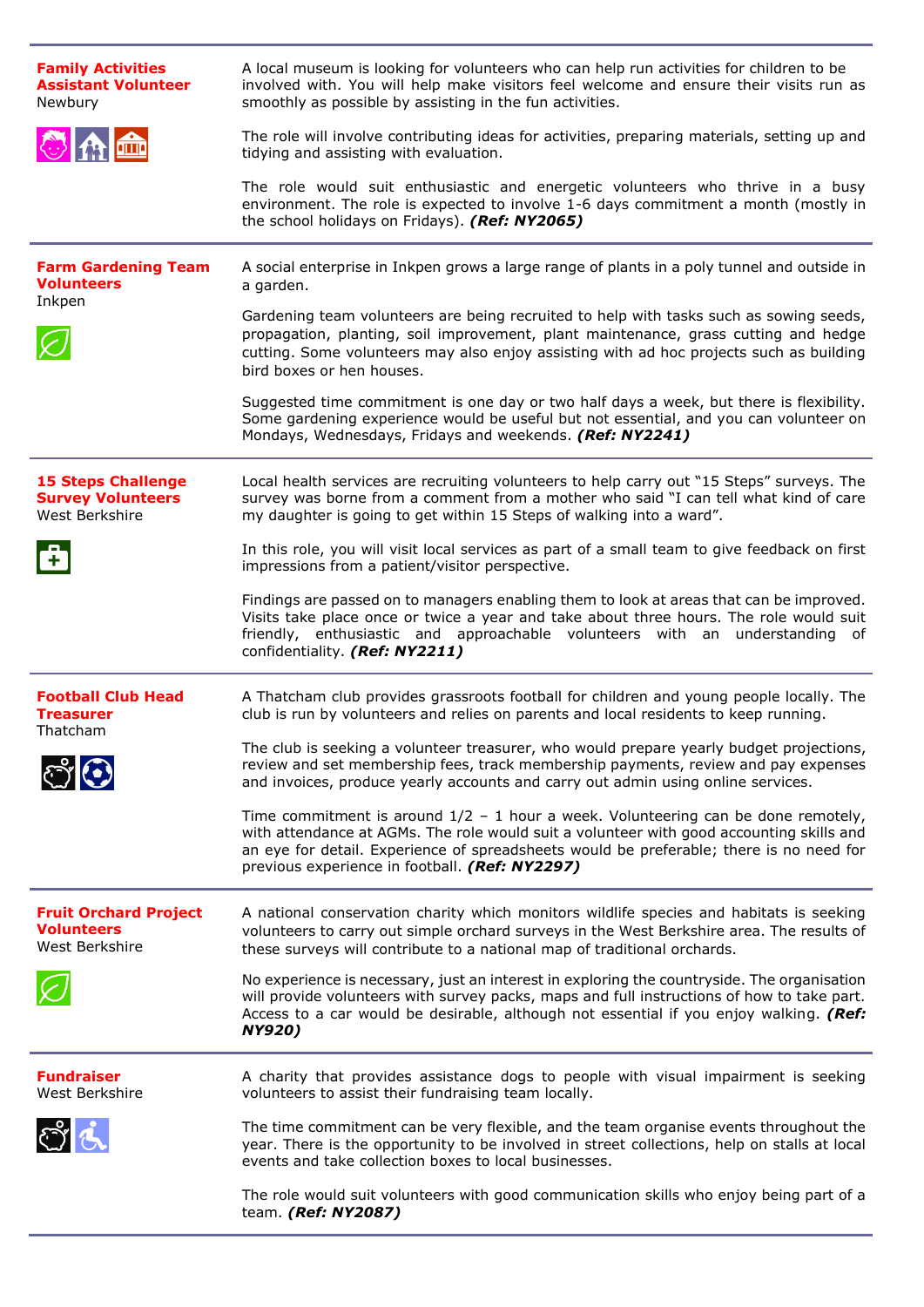| <b>Fundraiser</b><br>Wash Common<br>ಲೆ ೯                                                              | A local community library is run entirely by volunteers. The library is seeking a volunteer<br>who would take responsibility for organising fundraising events to cover their annual<br>running costs.<br>The volunteer would maintain the library's Good Exchange fundraising platform, research<br>and apply for grants and come up with interesting ways of raising funds.<br>The ideal volunteer will be passionate about the need for libraries and enjoy meeting<br>people of all ages. The role requires a confident, organised person with excellent written<br>communication skills and an ability to use financial data. The role is very flexible and<br>there are no specific working hours. (Ref: NY2124)             |
|-------------------------------------------------------------------------------------------------------|------------------------------------------------------------------------------------------------------------------------------------------------------------------------------------------------------------------------------------------------------------------------------------------------------------------------------------------------------------------------------------------------------------------------------------------------------------------------------------------------------------------------------------------------------------------------------------------------------------------------------------------------------------------------------------------------------------------------------------|
| <b>Fundraisers</b><br>West Berkshire<br>ڔۑ                                                            | Make a difference by joining a small, local fundraising group that is raising money to<br>support WaterAid projects in areas such as Madagascar.<br>The local WaterAid group would like volunteers to help with events such as bake and plant<br>sales and coffee mornings. Good humour and a little time is all that is needed to help<br>ensure clean water and safe sanitation can be available to all. (Ref: NY1539)                                                                                                                                                                                                                                                                                                           |
| <b>Fundraising</b><br><b>Ambassador</b><br>West Berkshire<br>$\mathbf{C}^{\prime}$ $\mathbf{\dot{G}}$ | A national charity that funds research into and supports those with muscle-wasting<br>conditions is recruiting Fundraising Ambassadors locally.<br>In this role, you will use your influence and contacts with small local businesses and<br>individuals to help build networks and fundraising partnerships.<br>The role would suit a volunteer with good communication skills who is confident in<br>speaking about the cause and the charity's work. Time commitment is 2-3 hours a week.<br>(Ref: NY2254)                                                                                                                                                                                                                      |
| <b>Fundraising</b><br><b>Engagement Volunteer</b><br>West Berkshire<br>$\mathbb{C}$ ch $\mathbb{C}$   | A cancer charity that supports children, young people and their families is seeking<br>volunteers who can raise awareness and increase their income.<br>Your role will be to help support local events and help represent the charity in the local<br>community. This could involve organising events, attending cheque presentations,<br>organising bucket collections and placing collection tins. Time commitment is flexible to<br>fit around you. (Ref: NY2059)                                                                                                                                                                                                                                                               |
| <b>Fundraising Events</b><br><b>Volunteer</b><br>West Berkshire<br>大きむん                               | A charity that supports children with disabilities and their families is looking for volunteers<br>to help out at their fundraising events.<br>The role involves attending and supporting the events, assisting with setting up, greeting<br>and registering guests, supporting with fundraising during the event and helping with<br>clearing down.<br>The role would suit positive and enthusiastic volunteers with good communication skills.<br>(Ref: NY2263)                                                                                                                                                                                                                                                                  |
| <b>Fundraising Group</b><br><b>Coordinator</b><br>West Berkshire<br>ી હ                               | A national charity that funds research into and supports those with muscle-wasting<br>conditions is looking to build fundraising groups locally, and volunteer group coordinators<br>are needed to get the project off the ground.<br>In this role, you will research areas where it might be good to start groups and find out<br>about active community groups and opportunities for fundraising events. The research<br>will be collated for the group being set up, and you'd then contact prospective group<br>members to invite them to the initial meetings. Time commitment is one day a week<br>(which can be split over days) and the role would suit organised and friendly volunteers<br>with IT skills. (Ref: NY2255) |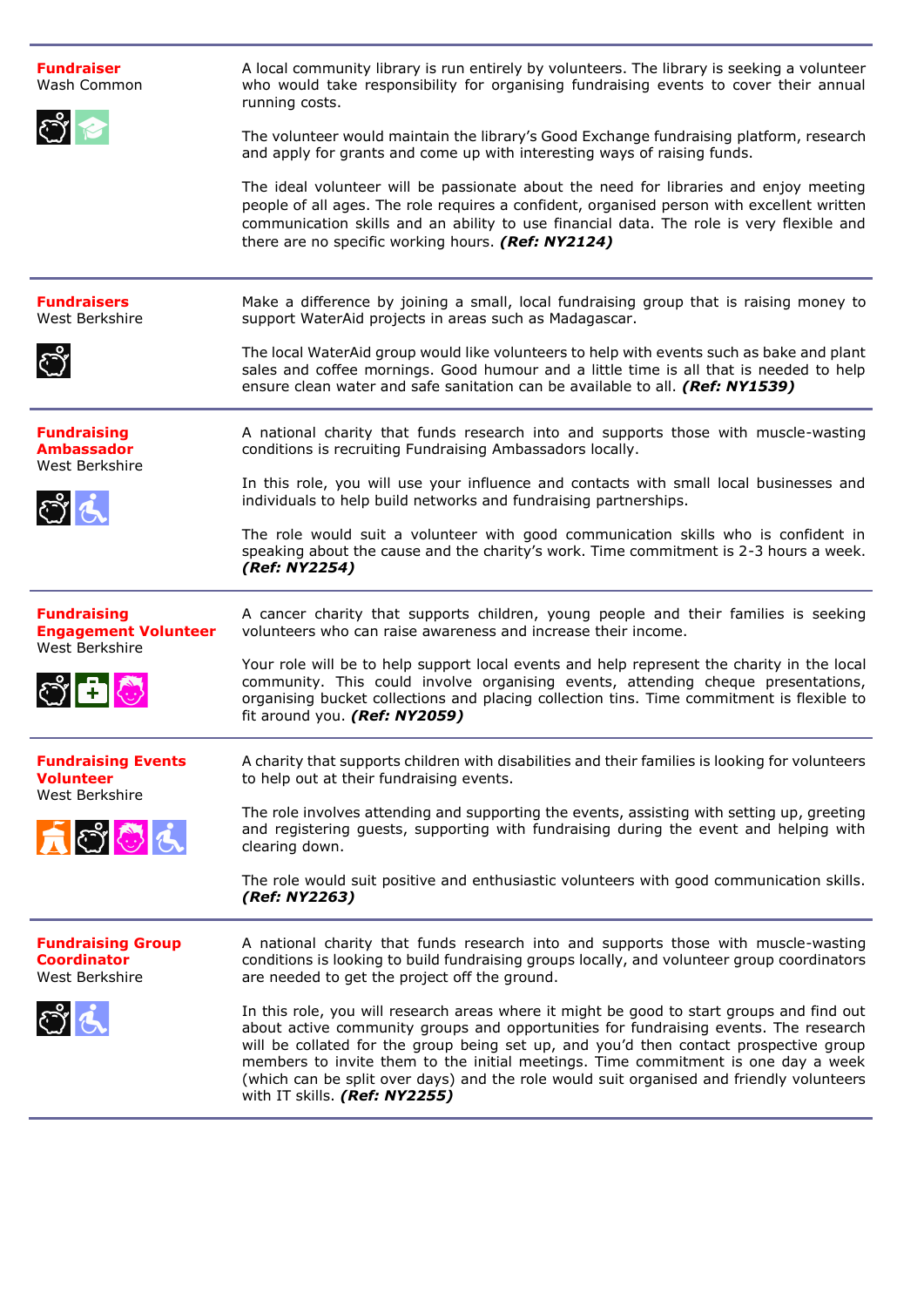| <b>Fundraising Group</b><br><b>Member</b><br>West Berkshire       | A charity that provides assistance dogs to people with visual impairment is seeking new<br>volunteers to join its local fundraising group.                                                                                                                                                                                                                                                       |
|-------------------------------------------------------------------|--------------------------------------------------------------------------------------------------------------------------------------------------------------------------------------------------------------------------------------------------------------------------------------------------------------------------------------------------------------------------------------------------|
| ಲೆಡ                                                               | You will take part in a variety of activities to raise funds and there is also a chance to be<br>involved with street collections and information stands at events such as fetes. The time<br>commitment is flexible, and will be dependent on the number of events you choose to be<br>involved with. (Ref: NY804)                                                                              |
| <b>Fundraising Group</b><br><b>Member</b><br>West Berkshire       | A national charity that funds research into and supports those with muscle-wasting<br>conditions is recruiting Fundraising Group Members locally.                                                                                                                                                                                                                                                |
| ಲೆಡ                                                               | In this role, you will help raise vital funds and raise the profile of the charity so that more<br>people can be helped. Fundraising events and groups are organised to suit group<br>members' availability.                                                                                                                                                                                     |
|                                                                   | The role would suit those with good communication and organisational skills who enjoy<br>being part of a team. (Ref: NY2256)                                                                                                                                                                                                                                                                     |
| <b>Fundraising Group</b><br><b>Secretary</b><br>West Berkshire    | A charity that provides assistance dogs to people with visual impairment is seeking a<br>volunteer who can be responsible for the administration of local branch activities, keeping<br>everyone up-to-date.                                                                                                                                                                                     |
| $\mathbb{C}^3$                                                    | The role involves ensuring clear written communication between the branch and<br>supporters, making applications to do events and collections, writing to thank supports,<br>maintaining branch records and supplies and taking/circulating minutes.                                                                                                                                             |
|                                                                   | The role is based at home and in the local community, and would suit a volunteer with<br>good communication and interpersonal skills. (Ref: NY2086)                                                                                                                                                                                                                                              |
| <b>Fundraising Guru</b><br>Newbury<br>الأعج                       | A community radio station with a strong local focus is looking for someone who has<br>previous experience of fundraising, grant applications and/or event management.<br>Although the station is staffed by volunteers, it still costs money to run, which has to be<br>raised through fundraising, grants and sponsorship deals.                                                                |
|                                                                   | The station is keen to hear from someone with innovative, attention grabbing promotional<br>ideas that will help them stand out from the crowd.                                                                                                                                                                                                                                                  |
|                                                                   | Demonstrable previous experience of working with a not-for-profit organisation is<br>required, either as a successful fundraising event organiser or as an author of successful<br>grant applications. (Ref: NY1315)                                                                                                                                                                             |
| <b>Fundraising Public</b><br><b>Speaker</b><br>West Berkshire     | A national charity that funds research into and supports those with muscle-wasting<br>conditions is seeking fundraising public speakers.                                                                                                                                                                                                                                                         |
| ಲೆಡ                                                               | In this role, you will represent the charity at events and meetings - these vary from large<br>conferences through to coffee mornings and cheque presentations. You will be confident<br>in speaking about the cause and work of the charity, raising awareness and developing<br>relationships with key supporters. The role would suit enthusiastic and committed<br>volunteers. (Ref: NY2257) |
| <b>Fundraising Research</b><br><b>Volunteer</b><br>West Berkshire | A cancer charity that supports children, young people and their families is seeking<br>volunteers who can help them find new opportunities and build fundraising contacts.                                                                                                                                                                                                                       |
|                                                                   | The role involves using your local knowledge and research skills to build a list of potential<br>organisations, researching charity of the year partnerships and looking up community<br>champions within businesses.                                                                                                                                                                            |
|                                                                   | Time commitment is flexible to fit around you. The role would suit an organised volunteer<br>who enjoys researching and collating information. (Ref: NY2061)                                                                                                                                                                                                                                     |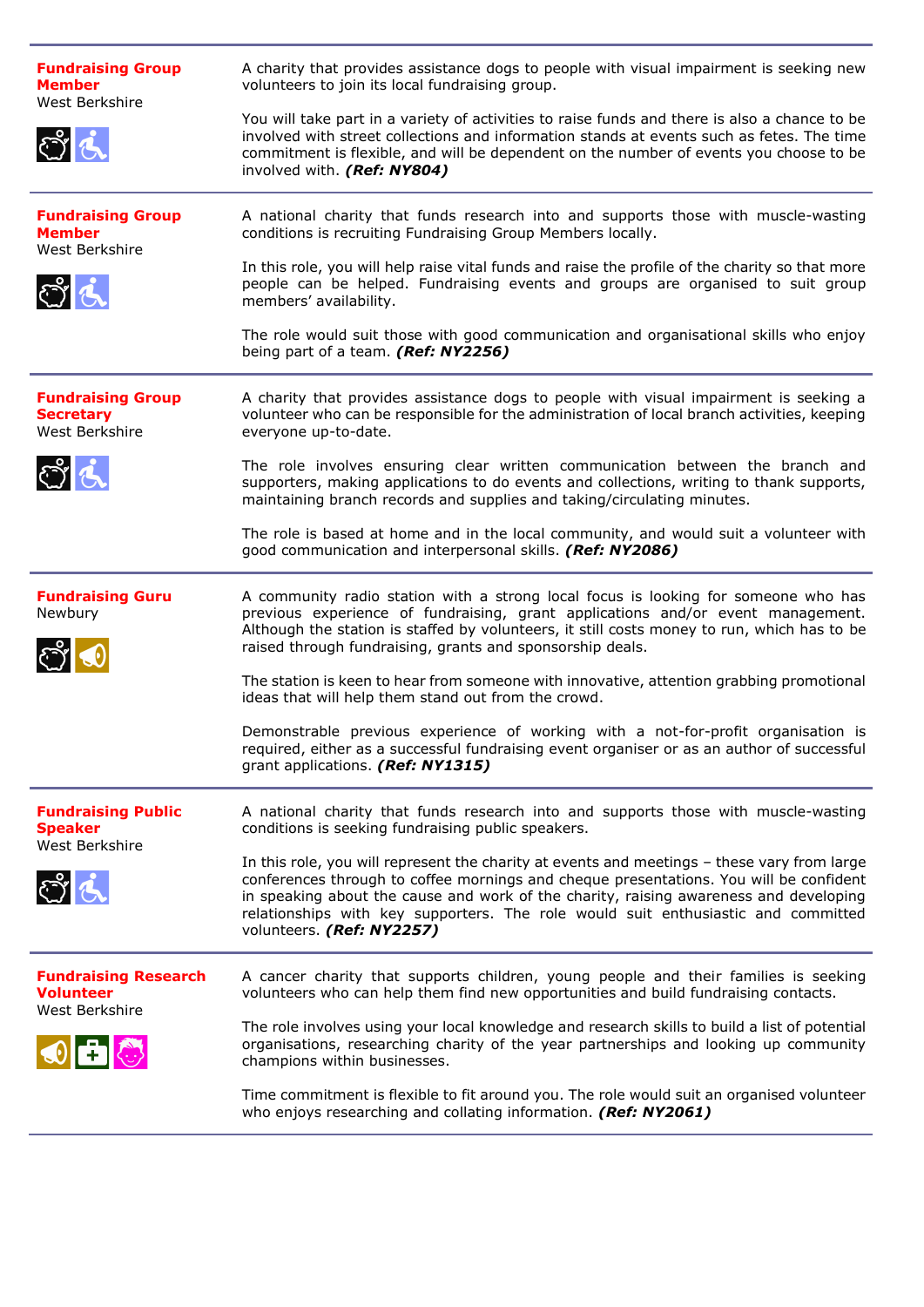| <b>Fundraising Trading</b><br><b>Secretary</b><br>West Berkshire | The local fundraising group of a charity which supports people with visual impairment is<br>looking for a volunteer trading secretary, who will be responsible for the charity<br>merchandise sold at local events.                                                                                                                                                                                          |
|------------------------------------------------------------------|--------------------------------------------------------------------------------------------------------------------------------------------------------------------------------------------------------------------------------------------------------------------------------------------------------------------------------------------------------------------------------------------------------------|
| ी नि                                                             | Ideal for a well-organised person, the role will involve monitoring stock levels, ordering<br>merchandise and arranging its storage. You will also be responsible for banking the money<br>made from selling items.                                                                                                                                                                                          |
|                                                                  | The time commitment is flexible, but is expected to be around one day a month. Much of<br>the organisational work can be done from home, but you would also attend events to sell<br>merchandise. (Ref: NY1664)                                                                                                                                                                                              |
| <b>Fundraising Volunteer</b><br><b>Hampstead Norreys</b>         | A local visitor attraction houses over 600 species of plants and animals. A volunteer is<br>being sought to assist with fundraising applications, with an opportunity to become<br>involved in the writing of them.                                                                                                                                                                                          |
| $\mathcal{E}$                                                    | The volunteer should have good communication and organisation skills, as well as IT<br>skills. A good level of numeracy and literacy would be an advantage. (Ref: NY676)                                                                                                                                                                                                                                     |
| <b>Fundraising Volunteer</b><br>Greenham                         | A visitor attraction in Newbury focusing on Greenham's history is seeking volunteers to<br>help with fundraising.                                                                                                                                                                                                                                                                                            |
|                                                                  | This role involves working with other volunteers to identify fundraising opportunities and<br>events, identifying partner organisations to provide support and writing funding<br>applications.                                                                                                                                                                                                              |
|                                                                  | The building is open every weekend, Wednesday to Friday through the week and<br>occasional evenings. There is no minimum commitment and the organisation will be as<br>flexible as possible in the context of their opening hours. (Ref: NY2150)                                                                                                                                                             |
|                                                                  |                                                                                                                                                                                                                                                                                                                                                                                                              |
| <b>Fundraising Volunteers</b><br>West Berkshire                  | A local charity which is dedicated to saving lives through providing emergency services is<br>looking for volunteers to join its fundraising team. This role could involve being their<br>mascot, public speaking, fundraising, collecting donation boxes, community events and<br>van driving.<br>Hours are to suit, with fundraising events happening mainly at the weekends and<br>evenings. (Ref: NY499) |
| G                                                                |                                                                                                                                                                                                                                                                                                                                                                                                              |
| <b>Gardener</b><br>Hamstead Marshall                             | Do you enjoy gardening and being outside? Do you enjoy being part of a team as well as<br>sometimes completing tasks on your own?                                                                                                                                                                                                                                                                            |
| $\varnothing$                                                    | A small farm intends to open to people with learning disabilities in May/June 2022, and a<br>volunteer is needed to help prepare it so it is safe, functional and ready to plant. The farm<br>will cultivate, harvest and sell herbs, vegetables and flowers to the local community.                                                                                                                         |
|                                                                  | As a volunteer, you'll help with anything related to gardening, mulching, planting in the<br>greenhouse, planting outside, preparing, and building the beds. Once open, the farm will<br>need patient individuals who will be able to relate to those with special needs. (Ref:<br>NY2289)                                                                                                                   |
| <b>Gardening Assistants</b><br>Headley                           | A local charity runs a project aiming to give people from all walks of life the chance to<br>learn about growing a range of fruit and vegetables. There are many volunteering,<br>training and learning opportunities at the 1.5 hectare site, offering a training area and<br>educational facility for local groups and individuals, promoting interest and awareness in<br>local food.                     |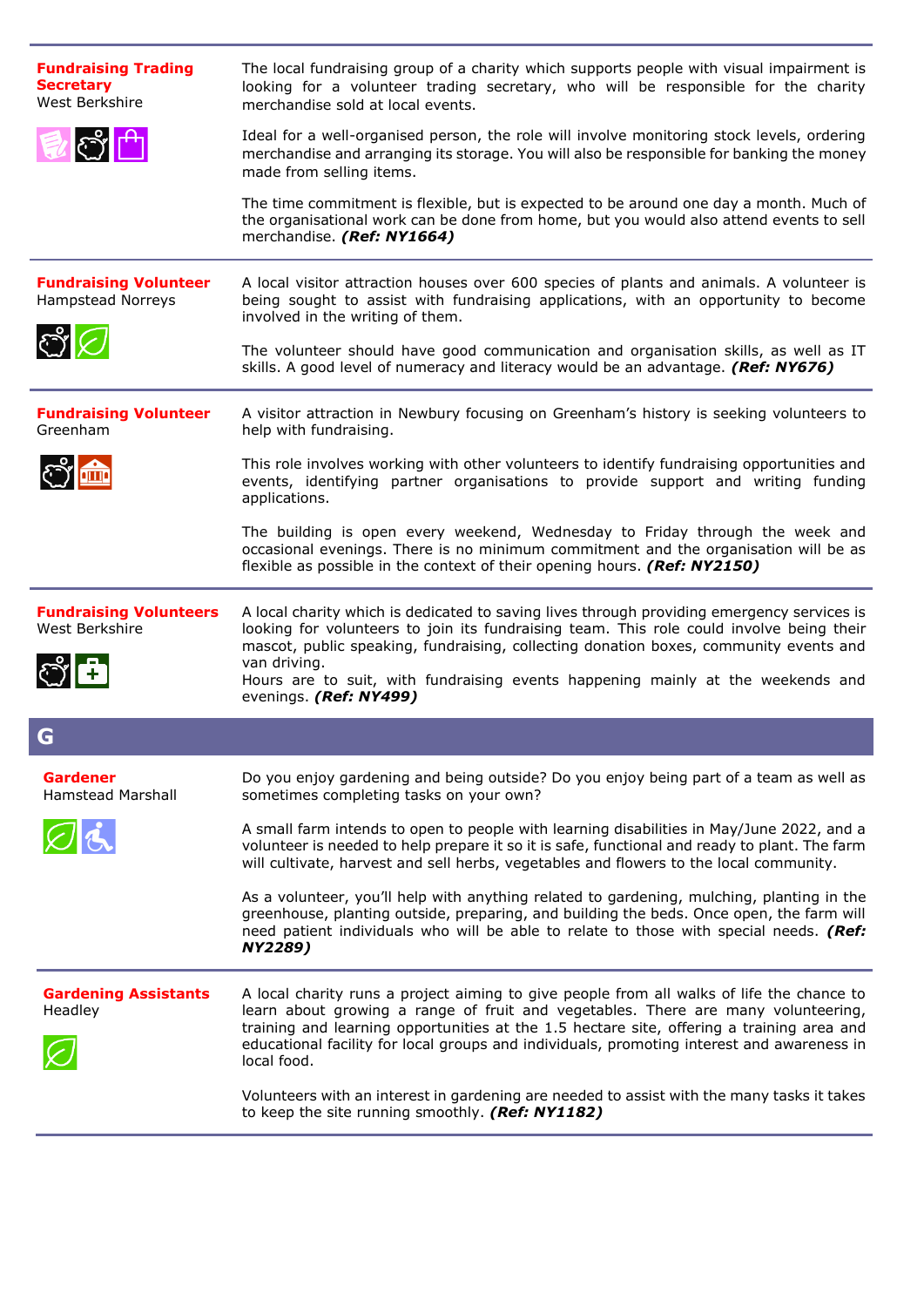| <b>Gardening &amp;</b><br><b>Maintenance Volunteer</b><br>Thatcham<br>$\varnothing$ $\!mathbb{X}$ | A local charity that supports children with disabilities and their families requires help with<br>keeping their centre neat and well maintained, particularly their garden and outdoor<br>areas. If you love gardening, don't mind getting your hands dirty and are able to help<br>with small maintenance tasks, they would be interested in hearing from you.<br>This could be a flexible volunteer role, ideally fitting around times when the centre isn't<br>in use. The role would possibly be a weekly commitment. This opportunity would suit a |
|---------------------------------------------------------------------------------------------------|---------------------------------------------------------------------------------------------------------------------------------------------------------------------------------------------------------------------------------------------------------------------------------------------------------------------------------------------------------------------------------------------------------------------------------------------------------------------------------------------------------------------------------------------------------|
|                                                                                                   | volunteer with basic gardening and maintenance skills. (Ref: NY2246)                                                                                                                                                                                                                                                                                                                                                                                                                                                                                    |
| <b>Garden Project</b><br><b>Volunteer</b><br>Englefield                                           | A local not-for-profit project produces and sells fruit, vegetables and flowers. Volunteers<br>are needed to help maintain the two-acre site. Maintenance includes pruning, preparing<br>the soil, sowing, planting, weeding, mowing the grass and picking the crops.                                                                                                                                                                                                                                                                                   |
|                                                                                                   | A variety of tasks are available to suit all abilities and preferences. There is a chance to<br>specialise in a particular area e.g. soft fruit or flowers or you can join in with any of the<br>activities. All tools are provided and no qualifications are needed. The gardening sessions<br>run on mornings except Monday and time commitment is flexible. (Ref: NY705)                                                                                                                                                                             |
| <b>Governor</b><br>Newbury                                                                        | A local education provider offers a wide range of courses for individuals and employers<br>locally.                                                                                                                                                                                                                                                                                                                                                                                                                                                     |
| 丛名态                                                                                               | The organisation is seeking volunteers to join their Board of Governors. The governing<br>body is the highest level of decision making, having overall responsibility for the<br>organisation's strategic health and direction. The role requires attendance at four board<br>meetings a year, joining a sub-committee that meets three times a year, reviewing board<br>papers and reports.                                                                                                                                                            |
|                                                                                                   | The organisation is particularly interested in hearing from volunteers with skills in the<br>areas of safeguarding, curriculum and quality issues in education, or who are qualified<br>accountants with strong financial experience. (Ref NY2303)                                                                                                                                                                                                                                                                                                      |
| <b>Grounds Assistant</b><br><b>Volunteer</b><br>Newbury                                           | Join a cricket club at the heart of the local community by becoming a volunteer grounds<br>maintenance volunteer.                                                                                                                                                                                                                                                                                                                                                                                                                                       |
|                                                                                                   | The role will involve assisting with tasks such as grass cutting, strimming, line marking,<br>rolling, maintenance of artificial nets, off season preparation duties, boundary rope<br>placement and sight screen placement.                                                                                                                                                                                                                                                                                                                            |
|                                                                                                   | Tools and full training will be provided, and the role would suit a reliable cricket lover with<br>an eye for detail. Time commitment is flexible, but could be a couple of afternoons a<br>week, or two hours a day over 2/3 days. (Ref: NY2269)                                                                                                                                                                                                                                                                                                       |
| <b>Group Fundraiser</b><br>West Berkshire                                                         | A group launching locally will help adults learn to read by providing informal one-to-one<br>teaching.                                                                                                                                                                                                                                                                                                                                                                                                                                                  |
| <u>ಲೈ ಆ</u>                                                                                       | The project offers a very cost effective way of teaching adults to read, but needs funds<br>to form the group, keep it going and to cover costs such as purchasing reading course<br>materials.                                                                                                                                                                                                                                                                                                                                                         |
|                                                                                                   | The group is looking for a volunteer who can introduce them to local businesses and grant<br>trusts and secure funding from them. The role would suit a confident volunteer with a<br>good awareness of what goes on locally. Volunteering can be done largely from home -<br>there may be a need for occasional meetings. (Ref: NY2308)                                                                                                                                                                                                                |
| <b>Group Publicity</b><br><b>Organiser</b><br>West Berkshire                                      | A group launching locally will help adults learn to read by providing informal one-to-one<br>teaching.                                                                                                                                                                                                                                                                                                                                                                                                                                                  |
|                                                                                                   | The project is looking for a volunteer who can take on the role of getting awareness of<br>the group and their message 'out there'. Using any channel that proves effective, you'll<br>need to be able to engage with anyone who could help, including local print media,<br>parishes and audio media. The role would suit a natural communicator with an engaging<br>personality who enjoys being part of a team.                                                                                                                                      |
|                                                                                                   | Volunteering can be done largely from home - there may be a need for occasional<br>meetings. (Ref: NY2309)                                                                                                                                                                                                                                                                                                                                                                                                                                              |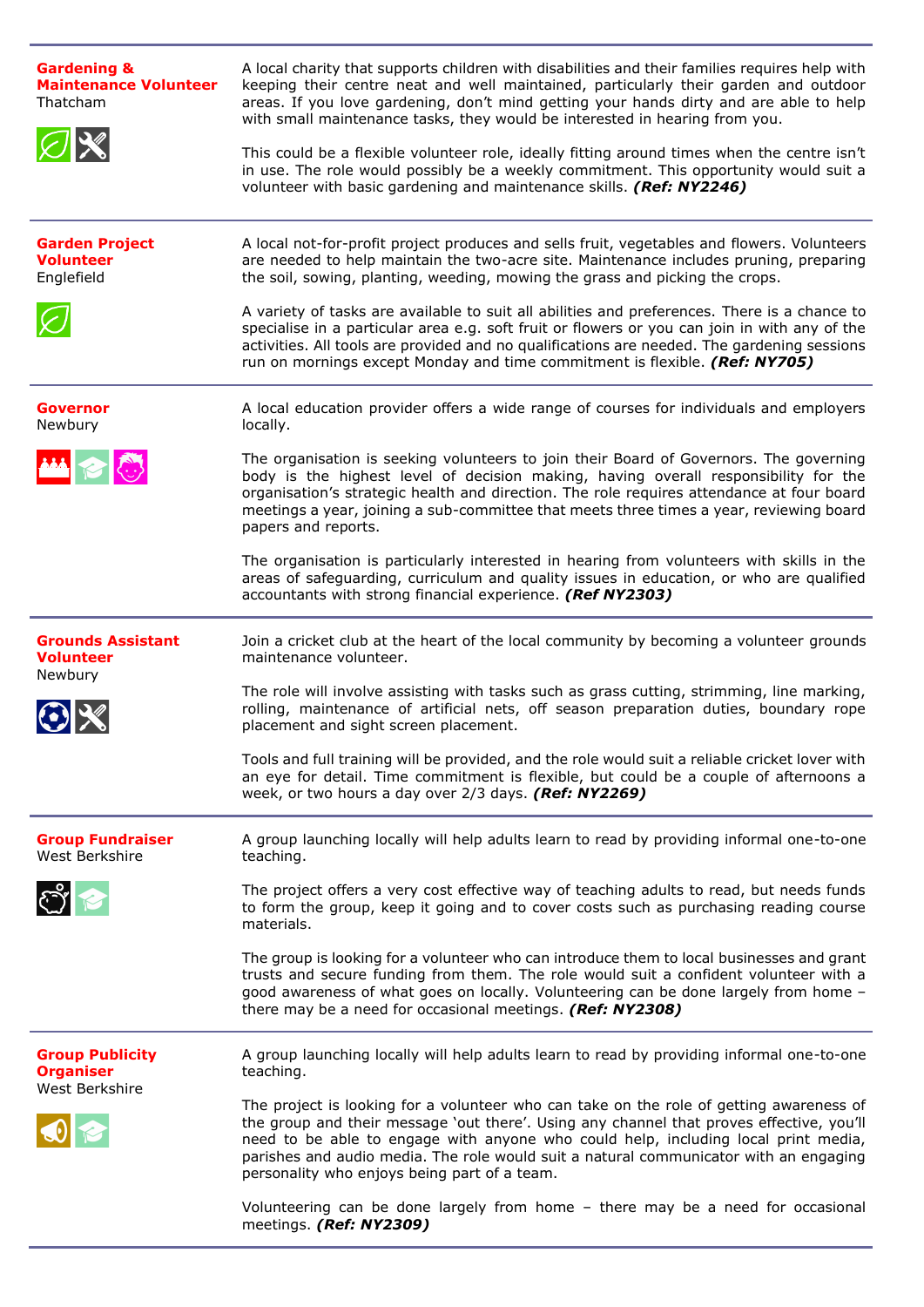| <b>Group Treasurer</b><br>Newbury                   | A local group promotes the spoken and written language skills of people who experience<br>aphasia as a result of brain damage, usually due to a stroke.                                                                                                                               |
|-----------------------------------------------------|---------------------------------------------------------------------------------------------------------------------------------------------------------------------------------------------------------------------------------------------------------------------------------------|
|                                                     | The group is looking for a volunteer treasurer. The role involves tasks such as keeping a<br>record of monthly expenditure, submitting monthly accounts, preparing an annual<br>financial report, managing the group's bank account, and ensuring invoices are paid.                  |
|                                                     | Time commitment is 1-2 hours a month and the role would suit an organised volunteer<br>with good numerical skills who can use online banking and keep accurate financial<br>records. (Ref: NY2280)                                                                                    |
| <b>Guide Assistant Leaders</b><br>Pangbourne        | There are currently around 70,000 girls and young women on lists waiting to join<br>Girlguiding in the UK. Through volunteering, you can ensure that as many girls and young<br>women as possible get the chance to experience the fun and challenge of guiding.                      |
| 心化                                                  | Volunteers are being sought for groups in the Pangbourne area. The role would suit those<br>with an ability to relate to young people, and there are various groups ranging from ages<br>five to eighteen. Training will be provided. (Ref: NY1244)                                   |
| <b>Guide Leaders</b><br>Thatcham                    | There are currently around 70,000 girls and young women on lists waiting to join<br>Girlguiding in the UK. Through volunteering, you can ensure that as many girls and young<br>women as possible get the chance to experience the fun and challenge of guiding.                      |
| 心?                                                  | Volunteers are being sought for groups in the Thatcham area. This is an ideal opportunity<br>to gain experience in working with young people, or to use your existing expertise.                                                                                                      |
|                                                     | You will need good communication skills and an ability to relate to young people. You will<br>be provided with good support and ongoing training opportunities. (Ref: NY1177)                                                                                                         |
| <b>Guide Unit Helper</b><br>Donnington              | A fun natured volunteer is needed to get involved with a Newbury branch of the UK's<br>largest voluntary organisation for girls and young women.                                                                                                                                      |
|                                                     | With the support of volunteers, members get involved with a range of run activities and<br>challenges, camps and residentials.                                                                                                                                                        |
|                                                     | If you have spare time on Friday evenings, are fun natured and have a can-do attitude,<br>they would be interested in hearing from you. (Ref: NY1507)                                                                                                                                 |
| H.                                                  |                                                                                                                                                                                                                                                                                       |
| <b>Handybus Drivers</b><br>Newbury, Thatcham<br>ENd | Newbury and Thatcham Handybus helps people who are unable to use public transport to<br>get out on shopping trips and social outings of all kinds. The minibuses are driven by<br>volunteers who give up some of their spare time to contribute to those in the Newbury<br>community. |
|                                                     | New volunteer drivers are always welcomed, ideal for those with empathy and awareness<br>of the needs of the elderly and disabled.                                                                                                                                                    |
|                                                     | Volunteers must be 25+, have two years driving experience and be prepared to undergo<br>a short assessment (which we will arrange). (Ref: NY109)                                                                                                                                      |
| <b>Home Visitor</b><br>Newbury                      | A national charity helps ex-service men and women of every generation rebuild their lives<br>after sight loss. The charity is recruiting volunteer home visitors, who can visit a blind<br>veteran once a week or fortnight.                                                          |
|                                                     | A visit could be a simple chat and a cup of tea, helping with tasks like reading mail that<br>can otherwise be a struggle or getting out and about in the local area. You will never be<br>asked to do any personal care and will be fully trained and supported.                     |
|                                                     | The role would suit friendly and warm volunteers with good communication skills and a<br>sense of humour. (Ref: NY2294)                                                                                                                                                               |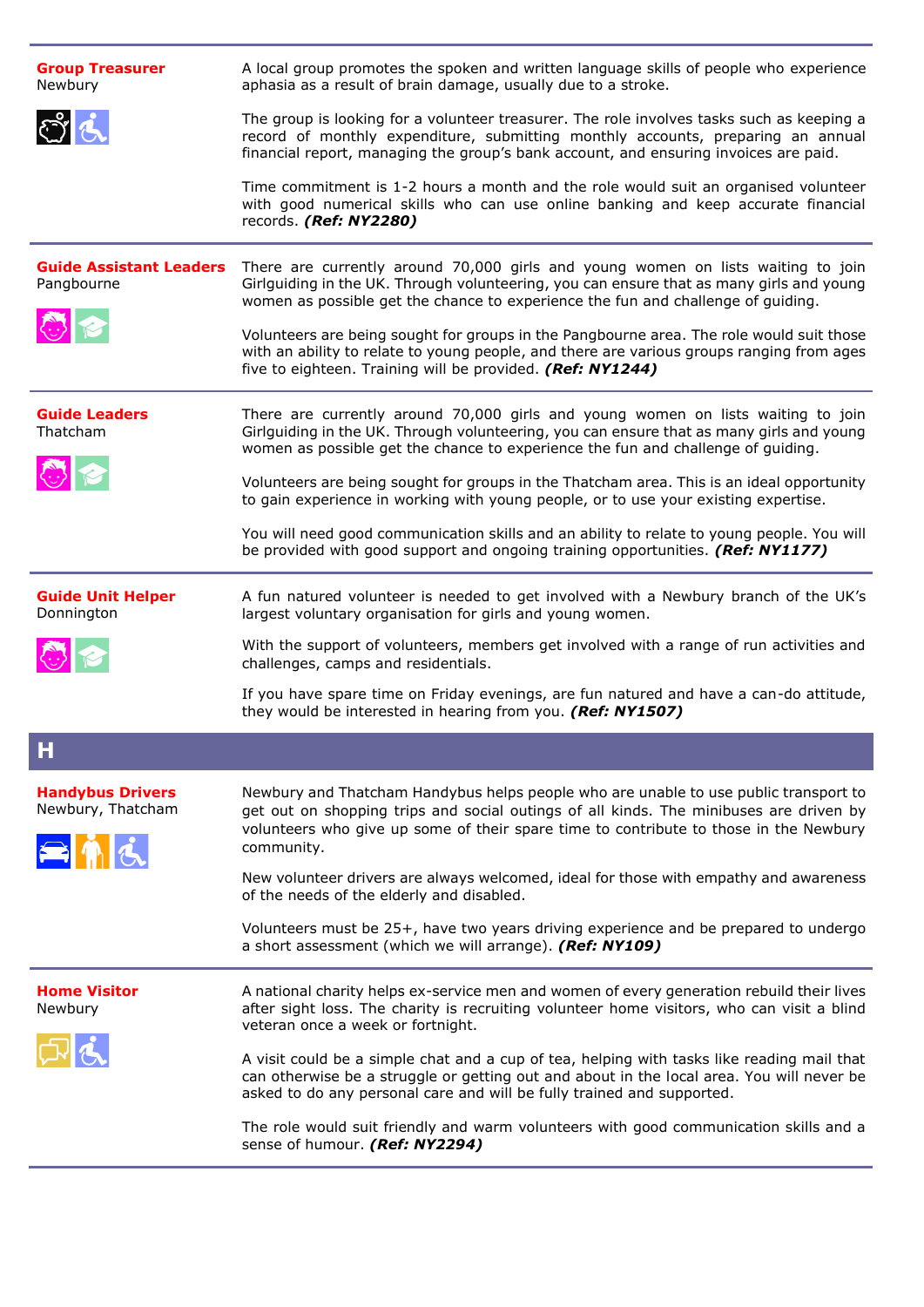| <b>Horticultural Team</b><br><b>Volunteer</b><br>Hampstead Norreys             | A local visitor attraction houses over 600 species of plants. Because there are so many<br>species, volunteers are needed to join the organisation's horticultural team. Duties<br>include watering, construction and planting of new beds, plant maintenance and lots of<br>physical work!<br>Although experience is not essential for this role, a background in horticulture of any kind<br>is preferable. Time commitment is one set day per week, or two afternoons. (Ref:<br>NY679) |
|--------------------------------------------------------------------------------|-------------------------------------------------------------------------------------------------------------------------------------------------------------------------------------------------------------------------------------------------------------------------------------------------------------------------------------------------------------------------------------------------------------------------------------------------------------------------------------------|
| <b>Hub Volunteer</b><br>Thatcham                                               | A Thatcham organisation that supports young children and their parents is seeking<br>volunteers to help with running its sessions.                                                                                                                                                                                                                                                                                                                                                        |
| 心血巨                                                                            | The role will enable you to get involved with supporting play sessions, giving the children<br>a range of outdoor, creative, imaginative and creative play experiences. You will also help<br>parents feel welcome and signpost them to other services where required.                                                                                                                                                                                                                    |
|                                                                                | The role would suit friendly, trustworthy, reliable and committed volunteers. No formal<br>qualifications are required, but experience of working with families and young children<br>would be preferred. Time commitment is a minimum of two hours a week. (Ref: NY1545)                                                                                                                                                                                                                 |
| I                                                                              |                                                                                                                                                                                                                                                                                                                                                                                                                                                                                           |
| <b>Independent Visitor</b><br>West Berkshire                                   | Independent visitors are appointed to children and young people looked after by the local<br>authority who would benefit from having someone else in their lives.                                                                                                                                                                                                                                                                                                                         |
|                                                                                | Visitors are being recruited by a charity locally to visit children in care and take them out<br>to activities. Activities will vary depending on the age and interests of the child, but could<br>include going for walks, playing in the park, swimming, sports and bike riding.                                                                                                                                                                                                        |
|                                                                                | This is a long-term, ongoing commitment of 8-10 hours per month. Full training will be<br>given, and the role would suit reliable volunteers with good listening skills, firm<br>boundaries and an understanding of child protection. (Ref: NY2106)                                                                                                                                                                                                                                       |
| <b>Independent Visitors,</b><br><b>Mentors and Advocates</b><br>West Berkshire | Did you have someone who listened to you or was a positive influence when you were<br>growing up? Now you could do the same by volunteering with a charity that works with<br>vulnerable young people.                                                                                                                                                                                                                                                                                    |
|                                                                                | Independent Visitors/Mentors meet with a young person one day a month (usually on a<br>weekend) to share activities, acting as a mentor and providing a long term friendship.<br>Advocates help ensure a young person's voice is heard at meetings and reviews and the<br>role would be suited to a volunteer with availability during the week.                                                                                                                                          |
|                                                                                | Full training will be provided so no specific qualifications are required, just an ability to<br>relate to young people. Volunteers need to be aged $21+$ . (Ref: NY1741)                                                                                                                                                                                                                                                                                                                 |
| <b>Information Room</b><br><b>Volunteers</b><br>West Berkshire                 | This is an opportunity to join a dedicated team of trained volunteers who enjoy helping<br>people to find out the right information about medical conditions and other related issues.<br>Following training, you will join a team in the local hospital who are kept busy signposting<br>patients and visitors to accredited information and useful services.                                                                                                                            |
|                                                                                | Ideal if you have good communication skills, a friendly nature and can show a natural<br>empathy to people from time to time who might be distressed, anxious or worried. Good<br>basic IT skills will be required, but training in specific systems will be provided. (Ref:<br><b>NY377)</b>                                                                                                                                                                                             |
| <b>Internal Engineers</b><br>West Berkshire                                    | A local charity provides holidays on purpose-built canal boats for disabled, disadvantaged<br>or elderly people and their carers. Trips take place between March and October.                                                                                                                                                                                                                                                                                                             |
|                                                                                | Internal engineers are needed to undertake a routine check of equipment to ensure it is<br>in good order, and repair/replace as necessary $-$ or report required repairs. This role is<br>suited to those who don't mind getting dirty and have a "hands-on" approach.<br>Volunteering takes place on Friday and Saturday mornings in Great Bedwyn. (Ref:<br><b>NY1062)</b>                                                                                                               |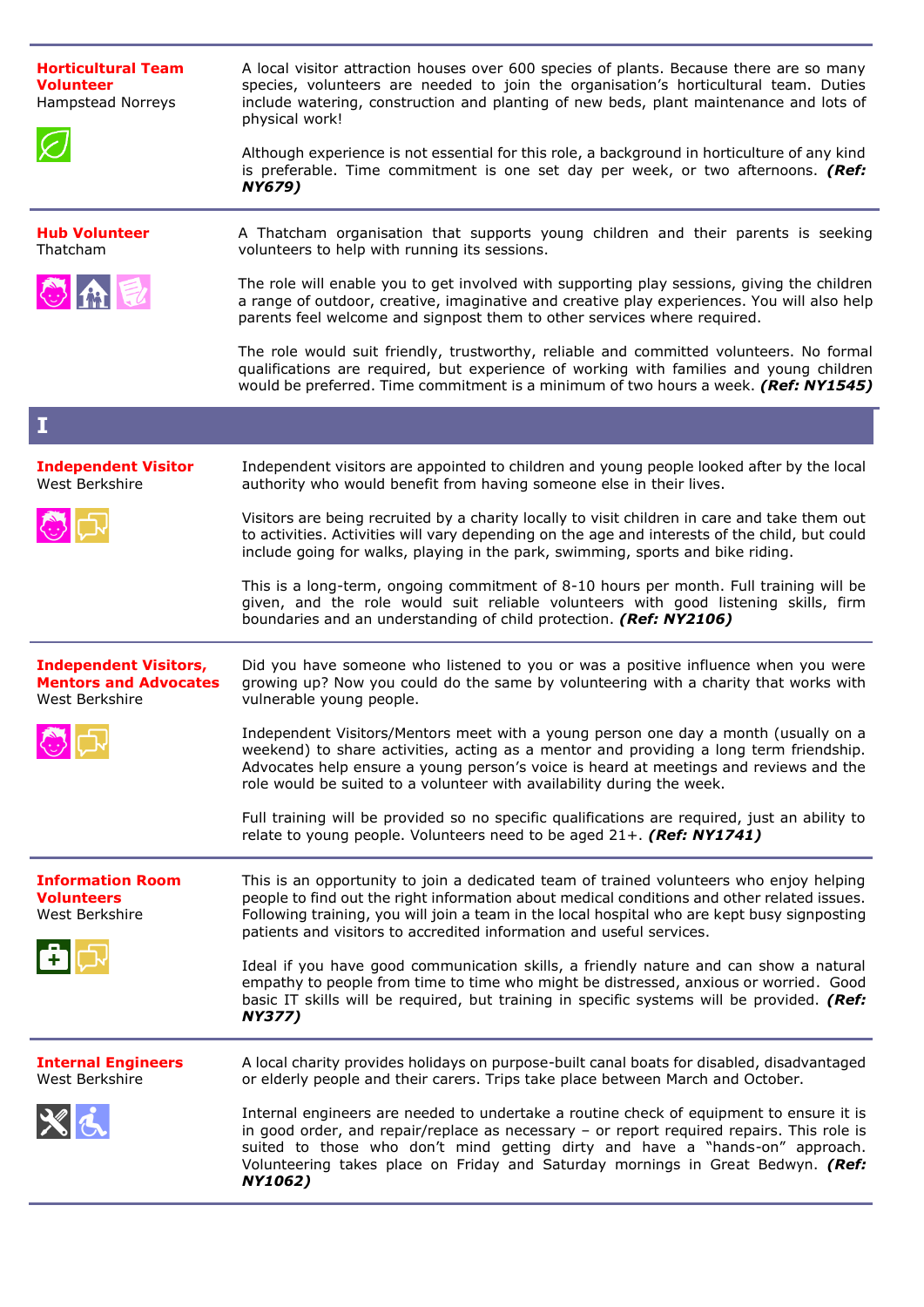



Being able to get out for shopping, or make purchases online, is something many of us take for granted. But for many older people, this may not be so simple and can have an impact on their ability to lead independent lives.

A scheme has been developed to overcome this problem by giving elderly people the ability to undertake their supermarket shopping online, with the telephone support of a volunteer, who is based at the scheme's office or at home.

This is an ideal opportunity for organised individuals with a caring and friendly attitude, who have confidence using the internet and speaking on the phone. Time commitment is 2-4 hours on a Monday, Tuesday or Wednesday (the service is open between 9am and 1pm). *(Ref: NY760)*

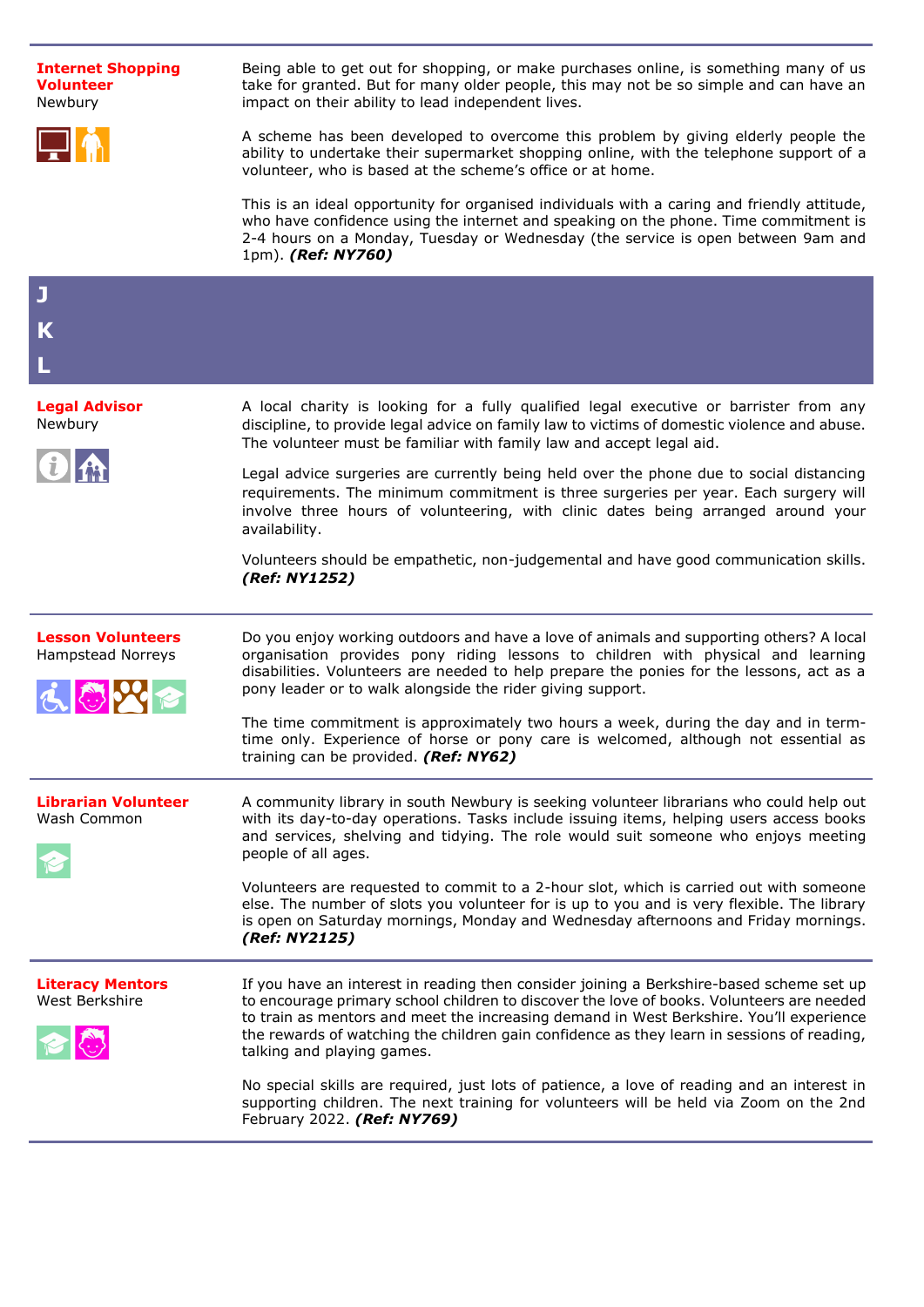| <b>Line Drawer</b><br>Kingsclere<br>日は                           | If you are highly skilled at drawing, you may be interested in a new volunteer role with a<br>charity based in Kingsclere that creates and publishes books for people who are blind or<br>partially sighted.<br>As a volunteer, you will help produce line drawings to be used as the basis for tactile                                                                                                                                    |
|------------------------------------------------------------------|--------------------------------------------------------------------------------------------------------------------------------------------------------------------------------------------------------------------------------------------------------------------------------------------------------------------------------------------------------------------------------------------------------------------------------------------|
|                                                                  | images that can be felt in the books. You will be aiming to create line drawings that match<br>the characters in the books as much as possible. The charity is looking for help on an ad<br>hoc basis, as and when the next project arises. The volunteer would need to attend a<br>couple of sessions per project at the charity's offices. (Ref: NY1703)                                                                                 |
| M                                                                |                                                                                                                                                                                                                                                                                                                                                                                                                                            |
| <b>Maintenance Person</b><br>Thatcham                            | A local organisation that helps young people bridge the gap between care and<br>independent living has two homes in Thatcham. They are seeking a volunteer to help<br>them maintain the homes. In this role, you will carry out maintenance tasks and some<br>DIY (for example, internal and external painting, putting up shelves, mirrors, curtain<br>poles and blinds).                                                                 |
|                                                                  | Time commitment is 6-8 hours a week, ideally during the daytime. The role would suit an<br>organised volunteer with the skills and confidence to carry out all manner of maintenance<br>tasks. (Ref: NY2247)                                                                                                                                                                                                                               |
| <b>Maintenance Team</b><br><b>Volunteer</b><br>Hampstead Norreys | A local visitor attraction which houses over 600 species of plants and animals is looking<br>for a volunteer to assist its maintenance team. The attraction's greenhouses require<br>ongoing maintenance and development, and there are always new exhibits to construct.                                                                                                                                                                  |
| $\varnothing$ $\mathbb X$                                        | Although experience is not essential, knowledge of carpentry, building or another related<br>trade would be welcomed. Good team working skills are essential, and full training will be<br>given. Time commitment is one day a week on a Tuesday. (Ref: NY680)                                                                                                                                                                             |
| <b>Volunteer</b><br>Thatcham                                     | Management Committee Would you like to play an essential part in the running of organisation that provides<br>activities to children and young people in Thatcham?                                                                                                                                                                                                                                                                         |
|                                                                  | As a trustee, you will help ensure that the organisation runs to the standards required of<br>a charity, operates to a safe financial level and develops new projects.                                                                                                                                                                                                                                                                     |
|                                                                  | Trustees should be enthusiastic about youth work. Trustees come from all backgrounds<br>- youth work, social media, event planning, financial and more! As a trustee, you would<br>be required to attend six meetings a year, as well as help out with some of the youth<br>activities. Previous experience would be preferred, however you will be offered support<br>and relevant training. (Ref: NY1951)                                |
| <b>Meals on Wheels</b><br><b>Volunteers</b><br>Newbury           | A local charity that promotes the wellbeing of older people in the Newbury area needs<br>more drivers to assist with the delivery of meals on wheels. There is currently a particular<br>need on Mondays and Thursdays.                                                                                                                                                                                                                    |
|                                                                  | This vital service is needed to help people who find it hard to prepare their own meals<br>and do their own shopping. For them, it is a lifeline, and their families can feel reassured<br>they are having a hot meal. There are rounds covering North, South and Central Newbury<br>and the Thatcham area, with about 10-15 deliveries on each round. Ideal for caring,<br>friendly people with a couple of hours to spare. (Ref: NY1123) |
| <b>Media Team Volunteer</b><br>West Berkshire                    | An organisation which is a consumer champion for health and social care in West<br>Berkshire is looking for volunteers to join its media team.                                                                                                                                                                                                                                                                                             |
|                                                                  | As a volunteer, you could be involved in creating videos and audio, designing posters,<br>web development and maintaining social media accounts. The time commitment is<br>approximately ten hours over six months. (Ref: NY1910)                                                                                                                                                                                                          |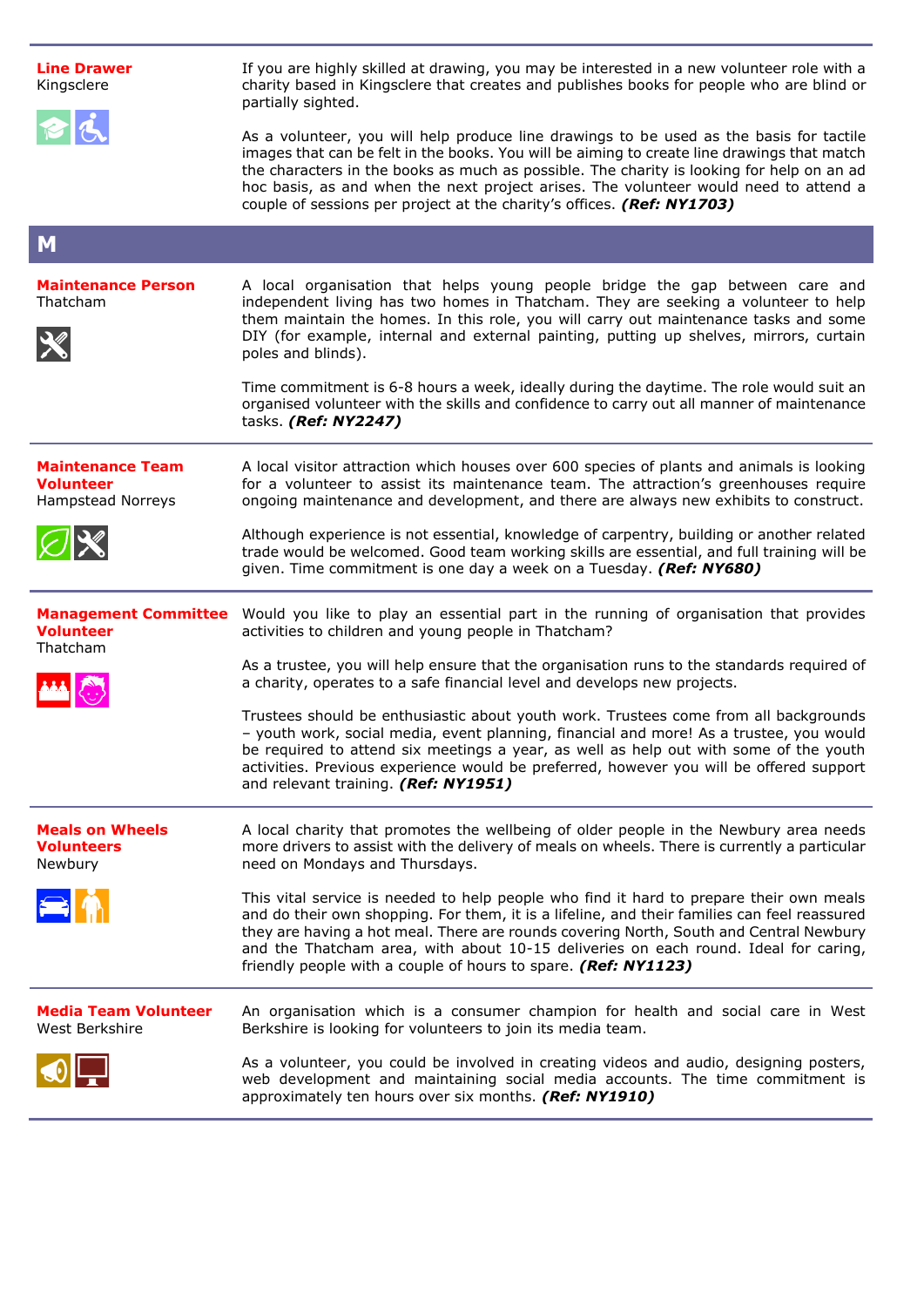| <b>Media Team Volunteer</b><br>(Youth)<br>West Berkshire                         | Are you aged between 16-30? An organisation which is a consumer champion for health<br>and social care in West Berkshire is looking for young volunteers to join its media team.<br>As a volunteer, you could be involved in creating videos and audio, designing posters,<br>web development and maintaining social media accounts. The aim is to develop the<br>organisation's advertising to young people. The time commitment is approximately ten<br>hours over six months. (Ref: NY1673)                                                                                                                                                                                                                                                                                                                                                                                                                    |
|----------------------------------------------------------------------------------|-------------------------------------------------------------------------------------------------------------------------------------------------------------------------------------------------------------------------------------------------------------------------------------------------------------------------------------------------------------------------------------------------------------------------------------------------------------------------------------------------------------------------------------------------------------------------------------------------------------------------------------------------------------------------------------------------------------------------------------------------------------------------------------------------------------------------------------------------------------------------------------------------------------------|
| <b>Mental Health</b><br><b>Gardening Session</b><br><b>Volunteers</b><br>Newbury | Are you a keen gardener who is passionate about promoting the benefits of physical<br>activity and raising awareness of mental health?<br>A charity is looking for volunteers to support at gardening sessions, helping to deliver a<br>fun, safe and welcoming atmosphere to adults experiencing mental health problems.<br>Time commitment will be in the region of 4-8 hours a week, spread across two days<br>(Tuesday and Thursday, 2:30-4:30, subject to change). Volunteers should be friendly and<br>approachable, with good knowledge of gardening and allotments and an awareness of<br>mental health. (Ref: NY2084)                                                                                                                                                                                                                                                                                    |
| <b>Mentor</b><br>West Berkshire                                                  | Are you passionate about investing in young people locally? Do you have an hour a week<br>to share your knowledge, skills and expertise?<br>A local charitable project runs several different mentoring programmes supporting young<br>people aged 11-25. They work with young people who at risk of exclusion from school,<br>exploitation or offending, or who are not in education, employment or training.<br>Mentors offer one-to-one practical support such as helping devise a study timetable,<br>identifying and applying for employment or training and accessing work experience. They<br>also provide social-emotional/wellbeing support such as building self-esteem and a<br>positive attitude.<br>The role would suit empathetic volunteers with good listening skills and a sense of<br>humour. Previous experience of working with young people is desirable but not essential.<br>(Ref: NY2140) |
| <b>Minibus Drivers</b><br>Theale, Pangbourne                                     | Help the elderly and disabled in the Theale and Pangbourne area to get out and about on<br>shopping and social outings.<br>New volunteers are needed who could give up their spare time to drive a minibus. Ideal<br>for those with a friendly and supportive nature. Volunteers must have a D1/D1e category<br>on their licence and be prepared to undergo a short test. (Ref: NY1237)                                                                                                                                                                                                                                                                                                                                                                                                                                                                                                                           |
| <b>Mystery Shopper</b><br>West Berkshire                                         | Would you like to help improve the quality of health and social care services in West<br>Berkshire? The local branch of a national consumer champion organisation is seeking<br>volunteers to perform mystery shopping-style tasks, whereby you would visit or make<br>contact with local services and report your findings.<br>The role would suit someone with good verbal, written and organisational skills. As a<br>volunteer, you would be offered ongoing support and training opportunities. (Ref:<br>NY1634)                                                                                                                                                                                                                                                                                                                                                                                             |
| <b>Mystery Shopper</b><br>(Youth)<br>West Berkshire                              | Are you aged between 16-30? Would you be interested in carrying out "mystery shopper"<br>style tasks to find out how well local health services work with young people?<br>The local branch of a national organisation is looking for young volunteers who want to<br>have their say on health services in West Berkshire. This role involves visiting or making<br>contact with a local health service, rating it and reporting findings.<br>You will volunteer as part of team, so you will get a chance to meet new people as well<br>as help shape local services. (Ref: NY1672)                                                                                                                                                                                                                                                                                                                              |

**E-mail [vbase@vcwb.org.uk](mailto:vbase@vcwb.org.uk) or call 01635 49004 if you'd like further guidance on finding the role for you**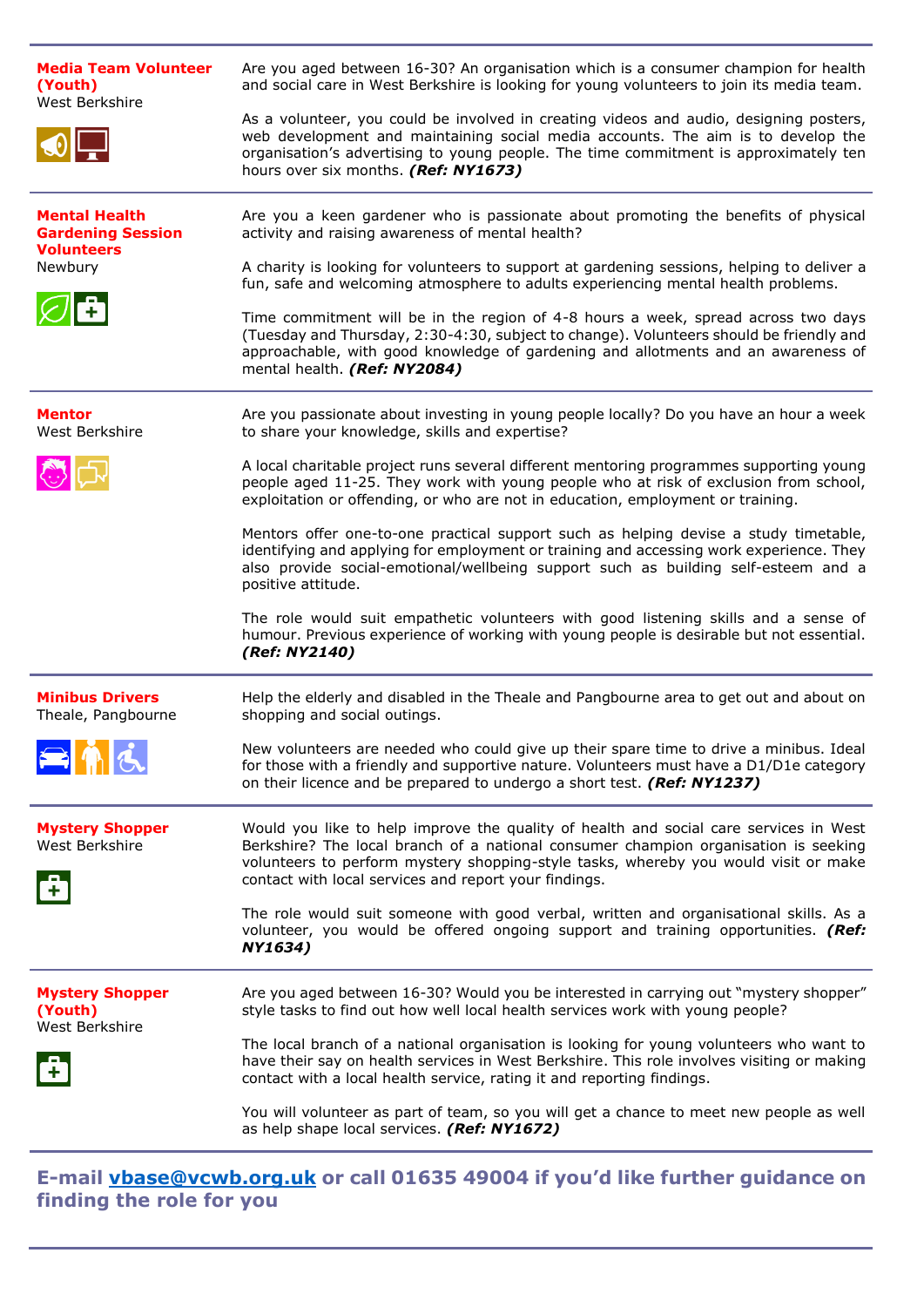| N                                                                    |                                                                                                                                                                                                                                                                                                                                                                                                                                                                                                                                                                     |
|----------------------------------------------------------------------|---------------------------------------------------------------------------------------------------------------------------------------------------------------------------------------------------------------------------------------------------------------------------------------------------------------------------------------------------------------------------------------------------------------------------------------------------------------------------------------------------------------------------------------------------------------------|
| <b>Nature Memories Café</b><br><b>Lead Facilitator</b><br>Thatcham   | A local wildlife organisation is looking for a volunteer who can run their Nature Memories<br>Café. This is a regular group for people living with dementia and their loved ones, with<br>refreshments and nature-focused activities. The group will meet every two weeks for two<br>hours.<br>As a volunteer, you will plan each session; carry out risk assessment; ensure there are<br>enough volunteers; facilitate craft, memory and walking activities; support individuals to<br>engage with the group and manage any issues that arise during the sessions. |
|                                                                      | The role would suit a friendly and patient volunteer with experience of dementia care. A<br>regular day and time have not yet been decided but can be planned to suit volunteers.<br>(Ref: NY2238)                                                                                                                                                                                                                                                                                                                                                                  |
| <b>Neighbourhood Watch</b><br><b>Co-Ordinators</b><br>West Berkshire | Would you be interested in helping make your community safer? Get to know your<br>neighbours and recreate the community spirit by starting a Neighbourhood Watch group<br>in your area.                                                                                                                                                                                                                                                                                                                                                                             |
|                                                                      | Schemes can cover anything from 6 houses to a whole road. As a co-ordinator, you will<br>receive information on local crime and suspicious activity, which you can then make your<br>neighbours aware of.                                                                                                                                                                                                                                                                                                                                                           |
|                                                                      | Help reduce crime rates by volunteering for this important role. Co-ordinators will receive<br>free signs and stickers, and details of discounts available to scheme members. (Ref:<br><b>NY142)</b>                                                                                                                                                                                                                                                                                                                                                                |
| <b>Newsletter Editor</b><br>Shaw-cum-Donnington                      | A survey of Shaw-cum-Donnington residents found there is an overwhelming desire for a<br>parish newsletter.                                                                                                                                                                                                                                                                                                                                                                                                                                                         |
|                                                                      | A volunteer (or volunteers) is required to make this happen. The role will involve finding<br>out about local news, encouraging others to make contributions, recruiting advertisers,<br>collecting e-mail addresses of residents who wish to receive the newsletter and collating<br>information into an attractive format including images.                                                                                                                                                                                                                       |
|                                                                      | Time commitment is around four hours a week, and volunteering would be done from<br>home. The role would suit a good communicator with good written English. You should<br>be experienced with Publisher or similar software, and ideally will live in or near Shaw-<br>cum-Donnington. (Ref: NY2305)                                                                                                                                                                                                                                                               |
|                                                                      |                                                                                                                                                                                                                                                                                                                                                                                                                                                                                                                                                                     |
| Offender Mentors<br>West Berkshire                                   | Do you have empathy, an interest in community safety and a firm set of personal<br>boundaries? A charity with an excellent reputation for reducing re-offending is looking to<br>recruit new volunteers locally for a challenging but rewarding role.                                                                                                                                                                                                                                                                                                               |
|                                                                      | You will receive three days training on Zoom covering methods of challenging offenders<br>in their thinking and behaviour, and helping them to implement strategies to reduce<br>reoffending. Once trained, you will either volunteer as part of a group, or act as a mentor.                                                                                                                                                                                                                                                                                       |
|                                                                      | Further information is available on request, including details of the type of offenders you<br>will work with. (Ref: NY1400)                                                                                                                                                                                                                                                                                                                                                                                                                                        |
| <b>Offender Mentor</b><br>West Berkshire                             | Could you provide support and guidance to an offender, helping them move their life<br>forward? A local project is recruiting volunteer mentors to work with offenders before,<br>upon and after their release from prison. The role may also involve accompanying an<br>individual to meetings or signposting them to other support services.                                                                                                                                                                                                                      |
|                                                                      | Volunteers will receive full training, as well as ongoing supervision and support. This role<br>is suitable for non-judgemental and reliable volunteers who are able to work within strict<br>boundaries. (Ref: NY1721)                                                                                                                                                                                                                                                                                                                                             |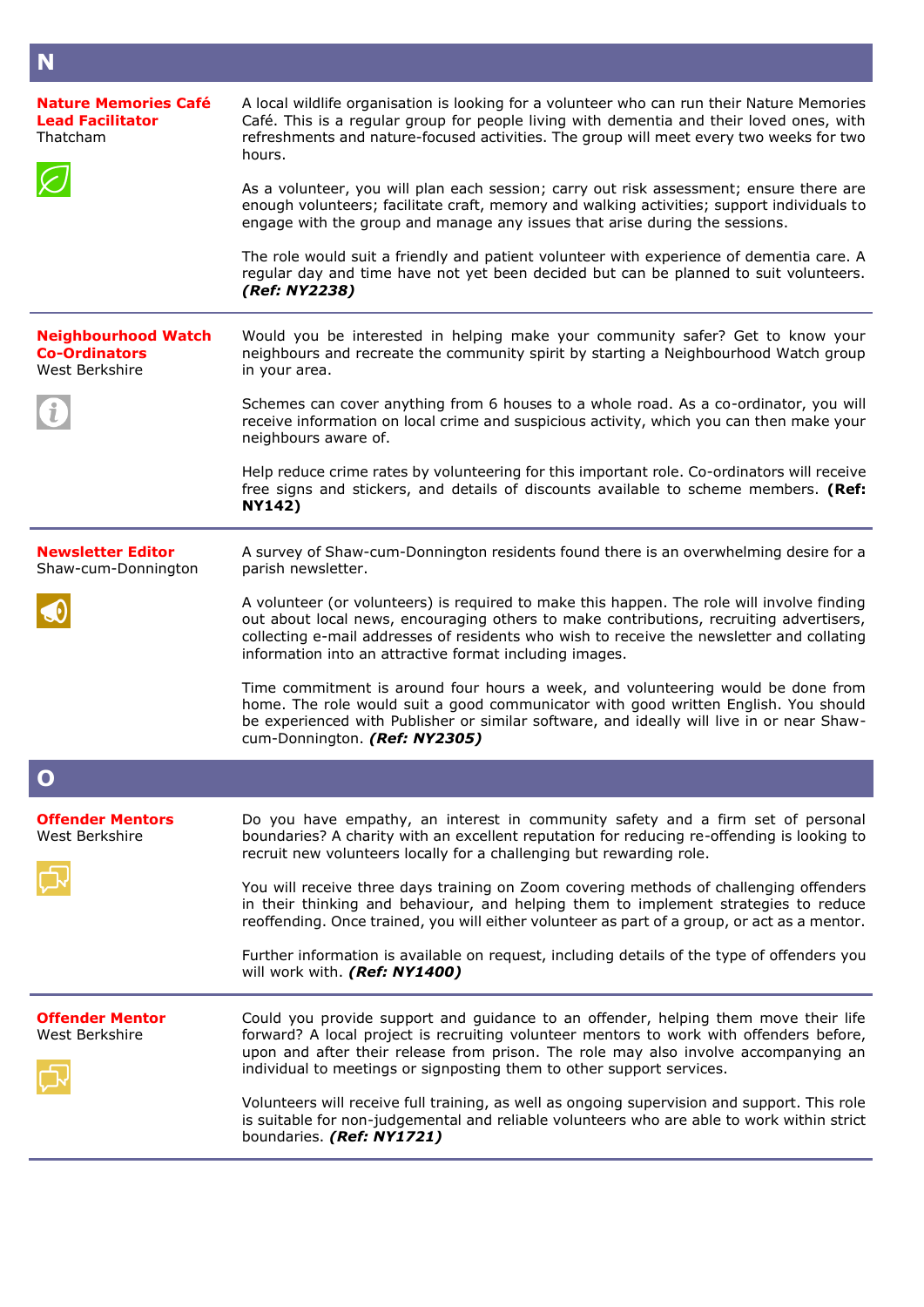| <b>Office Volunteer -</b><br><b>Fundraising</b><br>Beech Hill | A charity based in Beech Hill that supports people with disabilities is seeking an office<br>volunteer to help its fundraising team with administration.<br>Tasks include handling telephone calls, preparing and amending documents in Excel or<br>Word, helping with mail outs, supporting with merchandise and publication process and<br>distribution, entering details on a database and proofreading documents.<br>Time commitment is one day a week on any weekday. The role would suit a reliable and<br>computer-literate volunteer with good communication skills and a pleasant telephone<br>manner. (Ref: NY2324)                                                                                                                                                                          |
|---------------------------------------------------------------|--------------------------------------------------------------------------------------------------------------------------------------------------------------------------------------------------------------------------------------------------------------------------------------------------------------------------------------------------------------------------------------------------------------------------------------------------------------------------------------------------------------------------------------------------------------------------------------------------------------------------------------------------------------------------------------------------------------------------------------------------------------------------------------------------------|
| <b>Online Moderator</b><br>West Berkshire                     | An online platform provides help and support to people in Berkshire who are experiencing<br>mental health problems. The initiative provides a safe and anonymous environment where<br>people can both receive support and help others.<br>Volunteer moderators are required, who will read and respond to posts, send virtual<br>presents to those using the service and follow an escalation policy if posts cause concern.<br>Full training and regular supervision will be provided. The role would suit friendly and<br>empathetic volunteers with access to the Internet and experience of social media<br>platforms. Time commitment is flexible to suit you, with the service running 24/7. (Ref:<br><b>NY2268)</b>                                                                             |
| <b>Online Supporter</b><br>West Berkshire<br>◎☆日              | A local charity is seeking volunteers who can monitor a young person's progress as they<br>work through an online intervention designed to support their mental health.<br>Supporters provide personal contact and non-judgemental feedback through weekly<br>messages. The program itself is the therapeutic treatment - your role is one of providing<br>encouragement and support to the young person.<br>No clinical experience is necessary $-$ just an interest in helping others. Full training and<br>regular supervision will be provided, and time commitment is around two hours a week.<br>(Ref: NY2278)                                                                                                                                                                                   |
| <b>Online Retail Assistant</b><br>Pangbourne                  | Are you IT literate and do you enjoy working as part of a diverse team? One of the<br>country's leading charity shop outlets has a branch in Pangbourne. The shop is looking<br>for someone to help with their online sales, on eBay and the charity's own online shop.<br>The role involves describing the items for sale, researching the value, monitoring sales<br>and packing/posting sold items. The role does not need to fit a specific shift pattern, but<br>would be best carried out across one or two days (4 hour shifts) in the week. This is<br>currently a home-based role, with support from the shop. (Ref: NY1955)                                                                                                                                                                  |
| <b>On Site Painter</b><br>Kingsclere                          | If you are creative and have an eye for detail, you may be interested in a volunteer role<br>with a charity based in Kingsclere that creates and publishes books for people who are<br>blind or partially sighted.<br>The charity is looking for volunteers for their painting studio. In this role, you will paint<br>the simple, raised, tactile pictures that go inside children's picture books.<br>Time commitment is 2-3 hours per week. Volunteers must have previous experience of<br>painting, have an eye for detail and be able to paint precisely. (Ref: NY2266)                                                                                                                                                                                                                           |
| <b>Out and About</b><br><b>Volunteer</b><br>West Berkshire    | A Berkshire charity runs a service for older people who have become isolated and for<br>whom short-term support can make a real difference.<br>Volunteers are needed who can give 2-4 hours a week to support people aged 50+ who<br>need some extra help to reconnect with the local community. The aim is to enhance<br>quality of life in cases where there is little or no social contact.<br>In this role, you would provide short-term intervention, visiting a client and working on<br>an action plan. The role also involves accompanying the client on visits to community<br>activities and reporting back to the project coordinator. Volunteering would normally be<br>between 10am and 5pm and you would need to be available to volunteer for a minimum<br>of six months. (Ref: NY2160) |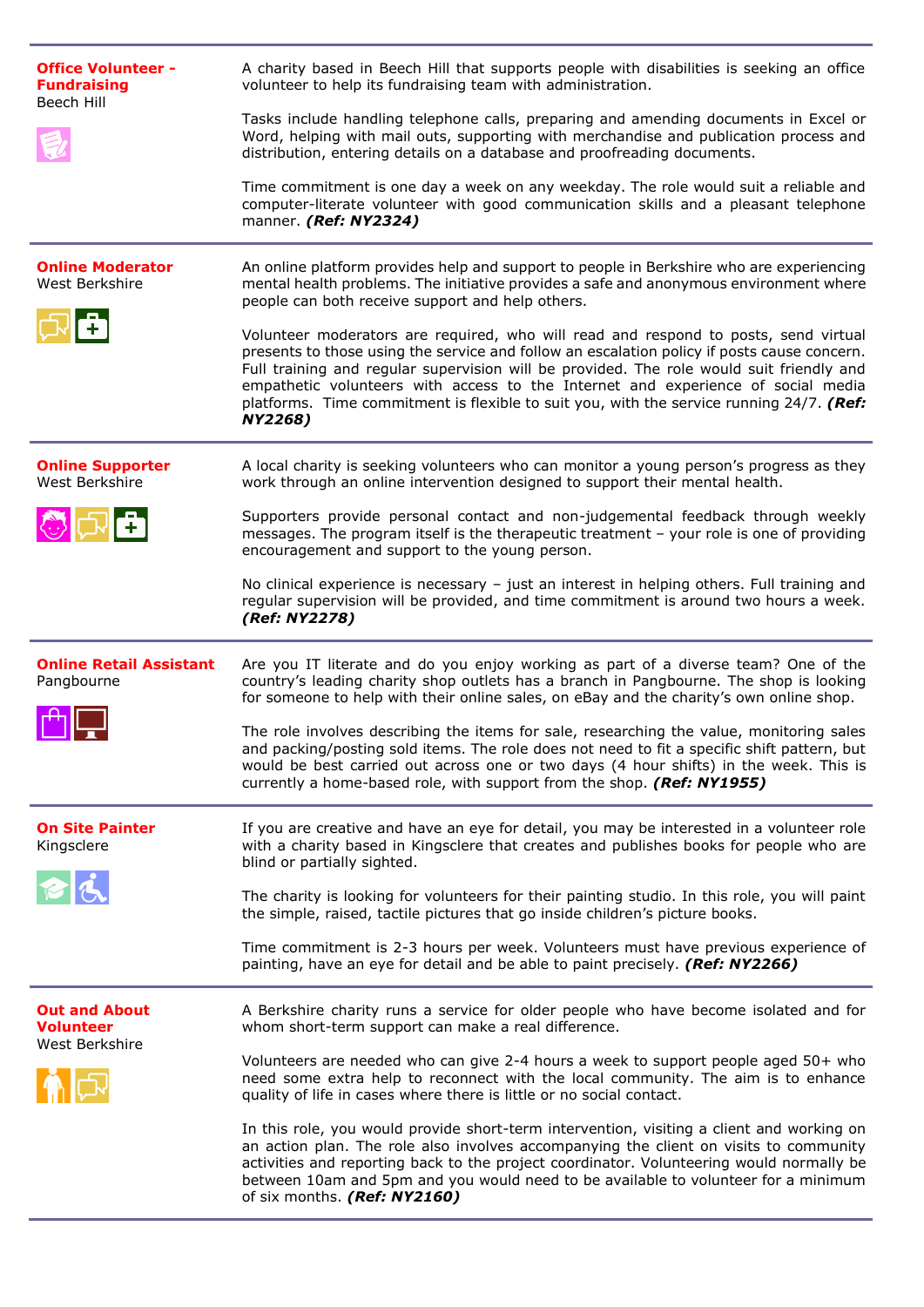| <b>Outreach, Activities &amp;</b><br><b>Events Coordinator</b><br>Newbury<br>್ರೀ | The local branch of a charity that supports people who have suffered bereavement is<br>seeking a volunteer coordinator who will support its Chairperson. You will help liaise with<br>key stakeholders locally, help the team identify and run fundraising initiatives, help<br>organise guest speakers and liaise with the central fundraising team. The role also<br>involves carrying out some administrative tasks with regard to setting up online meetings<br>and coordinating the Chair to attend local events.<br>The role would suit an enthusiastic and energetic volunteer with strong interpersonal and<br>organisational skills. Average time commitment is approximately 4-5 hours a week. (Ref:<br><b>NY2208)</b>            |
|----------------------------------------------------------------------------------|---------------------------------------------------------------------------------------------------------------------------------------------------------------------------------------------------------------------------------------------------------------------------------------------------------------------------------------------------------------------------------------------------------------------------------------------------------------------------------------------------------------------------------------------------------------------------------------------------------------------------------------------------------------------------------------------------------------------------------------------|
| <b>Outreach Volunteer</b><br>Newbury                                             | A local conservation group has been running a campaign to increase the number of trees<br>in the district. The project has so far planted out 2000 saplings in memorial woods to the<br>losses of the pandemic.<br>The group is looking to reach more people in the community to encourage them to get<br>involved. They are particularly interested in reaching children, young people and families.<br>As an outreach volunteer, you would make contact with residents and local groups (e.g.<br>schools, youth groups), aiming to achieve wider interest in the project. Time commitment<br>is a few hours a week and the role would suit a volunteer with good communication skills<br>and a passion for the environment. (Ref: NY2293) |
| P                                                                                |                                                                                                                                                                                                                                                                                                                                                                                                                                                                                                                                                                                                                                                                                                                                             |
| <b>Parent Support</b><br><b>Volunteers</b><br>West Berkshire                     | Parents play a key role in creating a secure childhood for their children before they go off<br>to school. But sometimes they need help your help.<br>Volunteers with parenting skills are required to undertake a six-week accredited training<br>course (five hours per week). On completion of the training, you will be matched to a<br>family in West Berkshire with young children.<br>Through visiting, you will be able to offer one-to-one support, friendship and practical<br>help. (Ref: NY2)                                                                                                                                                                                                                                   |
| <b>Peer Support Mentors</b><br>West Berkshire<br><u>coloni</u>                   | Would you like to use your experience of mental health distress to support others? A<br>charity that supports people with mental health conditions is seeking volunteer mentors<br>who can support others on their recovery journey.<br>The role could involve one to one support sessions, facilitating social meet ups, providing<br>support with delivering training and promoting services. Training will be given, and the<br>time commitment is three to ten hours a week, with the service running primarily on<br>weekdays. Team meetings take place in Reading. (Ref: NY1767)                                                                                                                                                      |
| <b>Physical Activity Buddy</b><br>West Berkshire                                 | Are you someone that enjoys being active? Are you willing to help encourage those that<br>are less confident about taking up activity?<br>Physical Activity Buddies are volunteers that will provide support to encourage those<br>new/returning to activity. This will be over the phone and/or in person. If in person, this<br>will be part of a group session.<br>The role would suit volunteers with good communication skills and an encouraging,<br>supportive demeanour. The group sessions are currently held in Pangbourne and<br>Newbury, with plans to increase this to other areas. (Ref: NY2151)                                                                                                                              |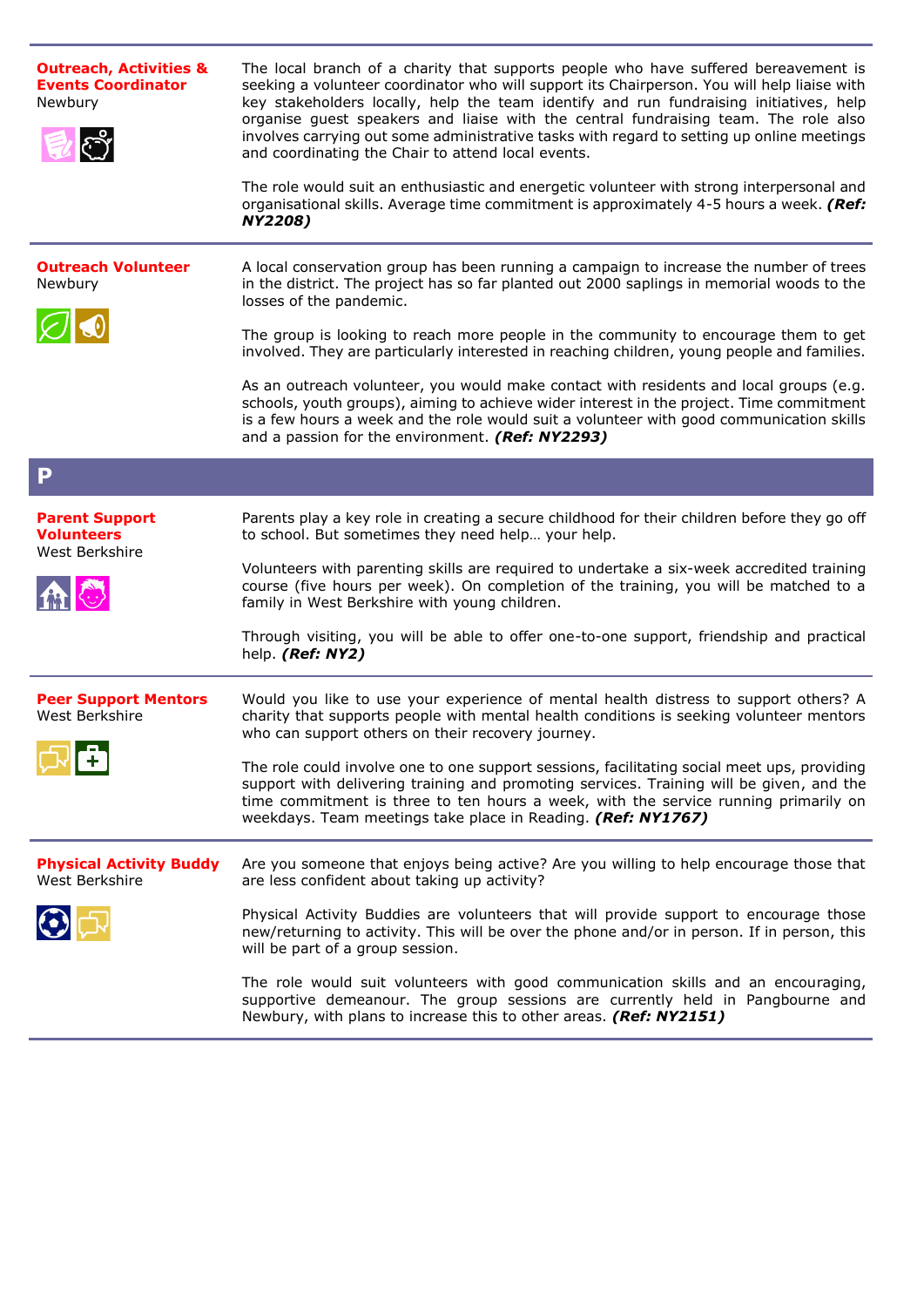| <b>Play Volunteers</b><br>Thatcham                                              | A local charity that provides play and friendship for children with disabilities and their<br>families is seeking volunteers to help at their sessions.                                                                                                                                                                                                                                                                                                                                               |
|---------------------------------------------------------------------------------|-------------------------------------------------------------------------------------------------------------------------------------------------------------------------------------------------------------------------------------------------------------------------------------------------------------------------------------------------------------------------------------------------------------------------------------------------------------------------------------------------------|
|                                                                                 | You will support children with special needs on a 1:1 basis or as a group, also helping to<br>set up and clear away activities.                                                                                                                                                                                                                                                                                                                                                                       |
|                                                                                 | Training will be provided, and you can volunteer from age 14 upwards. Previous<br>experience of working with children is preferable but not essential, and volunteering is<br>available on selected days, evenings and at weekends.                                                                                                                                                                                                                                                                   |
|                                                                                 | The play sessions promote social and emotional wellbeing for the children who attend,<br>and allow families to feel supported. (Ref: NY2286)                                                                                                                                                                                                                                                                                                                                                          |
| <b>Practical and Emotional</b><br><b>Support (Befriender)</b><br>West Berkshire | Could you help provide practical and emotional support to those in the Newbury area who<br>have been affected by cancer? Befrienders are currently being recruited as part of a<br>scheme organised by a leading cancer charity. As a volunteer, you would provide a<br>listening ear and might offer practical support such as help with shopping or housework.                                                                                                                                      |
|                                                                                 | The role is designed to give those with cancer the chance to talk openly and be listened<br>to by someone who is non-judgemental. Volunteers would ideally need to be able to<br>commit to the role for twelve months, offering up to two hours a week, circumstances<br>permitting. Training and support will be given. (Ref: NY1823)                                                                                                                                                                |
| <b>Press Officer</b><br>West Berkshire                                          | A local annual event gives artists the opportunity to open their art studios to the public<br>and exhibit their work. A volunteer Press Officer is needed to help promote the event.<br>This will involve liaising and building relationships with the local press and media,<br>arranging calls for artists and writing press releases.                                                                                                                                                              |
|                                                                                 | The role would suit someone with good communication skills who has an interest in the<br>visual arts. The ideal volunteer will also have an ability to write interesting press releases,<br>an ability to communicate with the media and a sense of humour. There are busy periods<br>in February to May where you would be involved perhaps two afternoons a week.<br>Throughout the rest of the year, time commitment would be possibly two afternoons a<br>month. (Ref: NY2301)                    |
| <b>Project Ambassador</b><br>West Berkshire<br><b>XII</b> 9                     | A local project aims to support socially isolated and vulnerable residents who are not<br>digitally connected by providing them with an easy-to-use non-digital speaker and regular<br>new recordings on USB stick. This will enable them to feel connected to the outside world,<br>with recordings personalised to suit an individual's interests.                                                                                                                                                  |
|                                                                                 | As an ambassador for the project, there are a few ways you could get involved, from<br>researching and recording material to helping deliver the speakers and memory sticks.<br>Perhaps you are involved in a performing arts or musical group that could make a<br>recording or you could use your technical or administrative experience to help organise<br>and document the material and keep records. Volunteers are also needed to promote<br>awareness of the project and encourage referrals. |
|                                                                                 | The role would suit volunteers with good listening and interpersonal skills. (Ref:<br>NY2216)                                                                                                                                                                                                                                                                                                                                                                                                         |
| <b>Pump Out Person</b><br>West Berkshire                                        | A local charity provides holidays on purpose-built canal boats for disabled, disadvantaged<br>or elderly people and their carers. Trips take place between March and October.                                                                                                                                                                                                                                                                                                                         |
| $X_{\Delta}$                                                                    | Each of the boats have holding tanks that need to be pumped out and treated with<br>chemicals each week, and volunteers are required on Friday and Saturday mornings in<br>Great Bedwyn to do this task.                                                                                                                                                                                                                                                                                              |
|                                                                                 | Full training is given, and this role is suited to those who don't mind getting dirty and<br>have a "hands-on" approach. (Ref: NY1061)                                                                                                                                                                                                                                                                                                                                                                |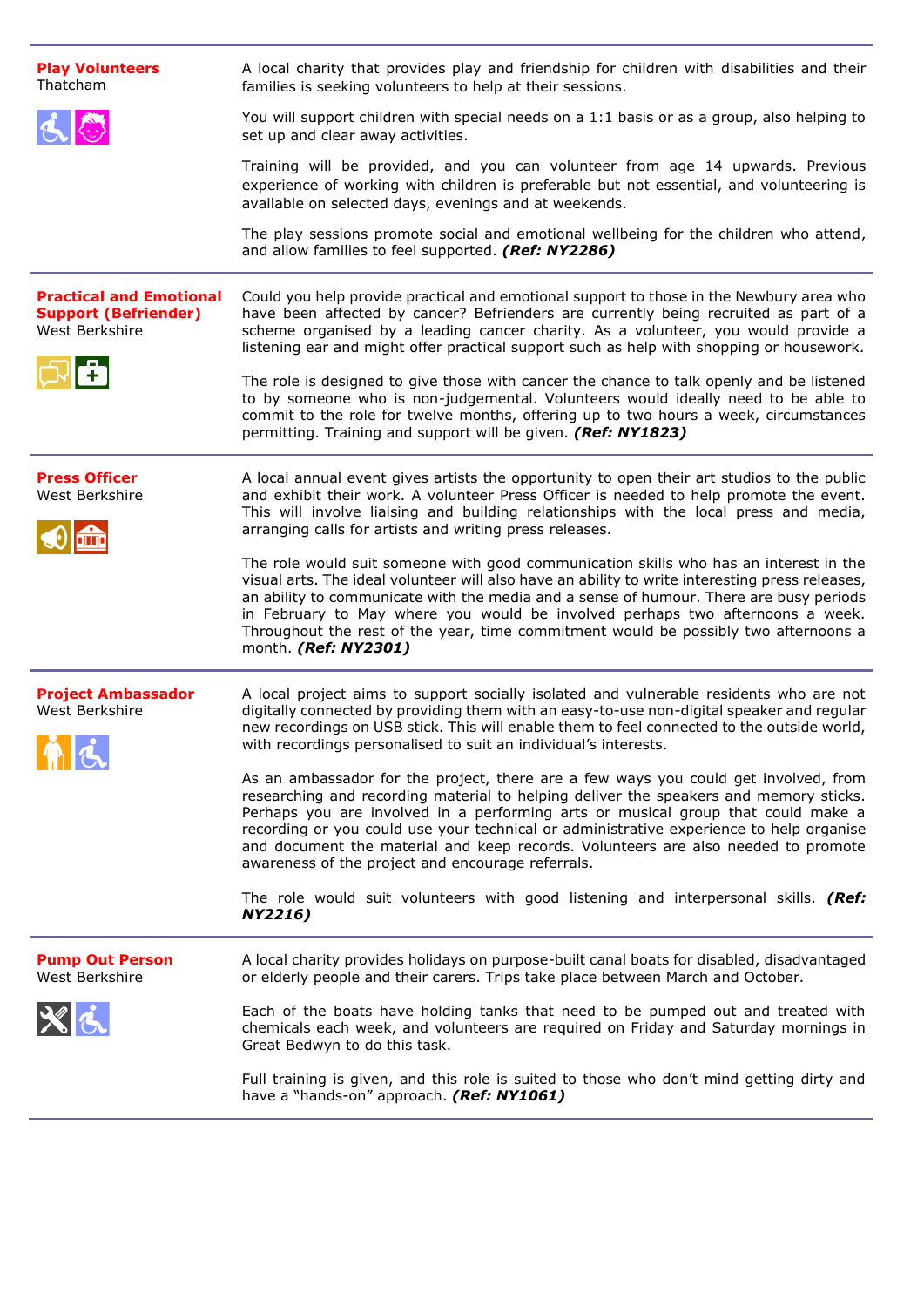| <b>Puppy Raiser</b><br>West Berkshire                       | Become a volunteer Puppy Raiser and provide a puppy with a vital foundation for its<br>future role supporting someone with sight loss.                                                                                                                                                                                                                                                                                                                                                                                                                                                   |
|-------------------------------------------------------------|------------------------------------------------------------------------------------------------------------------------------------------------------------------------------------------------------------------------------------------------------------------------------------------------------------------------------------------------------------------------------------------------------------------------------------------------------------------------------------------------------------------------------------------------------------------------------------------|
|                                                             | This is a full-time role where a puppy will live with you for 12-16 months. The role will<br>involve following guidelines for raising, familiarising the puppy with a range of<br>environments, teaching the puppy to be alone, attending puppy classes and taking part<br>in monitoring/progress meetings.                                                                                                                                                                                                                                                                              |
|                                                             | Volunteers will need access to a car and not be in full-time work. (Ref: NY2306)                                                                                                                                                                                                                                                                                                                                                                                                                                                                                                         |
| R                                                           |                                                                                                                                                                                                                                                                                                                                                                                                                                                                                                                                                                                          |
| <b>Radio Presenters</b><br>Newbury                          | Are you a novice Nick Grimshaw? Do you have confident communication skills that could<br>challenge Chris Evans? If you have personality, something to say and know what matters<br>to local residents, then this is the volunteer opportunity for you. Get involved with a<br>community radio station that has a strong local focus and is run by volunteers. A diverse<br>range of topics including current affairs, history, eating out and technology are covered,<br>but all with a local relevance.                                                                                 |
|                                                             | New ideas are welcomed - and you'll be shown what buttons to press, or another<br>volunteer could press them for you! (Ref: NY1316)                                                                                                                                                                                                                                                                                                                                                                                                                                                      |
| <b>Reader Coach</b><br><b>Coordinator</b><br>West Berkshire | A group launching locally will help adults learn to read by providing informal one-to-one<br>teaching.                                                                                                                                                                                                                                                                                                                                                                                                                                                                                   |
|                                                             | Once the group has found volunteer reading coaches and those that would like to learn<br>to read, they need to match readers with coaches. They therefore need a well organised<br>person who can speak to coaches and readers and pair them together. You'll also need<br>to stay involved with the reading pair to make sure all is well and progress is being made.                                                                                                                                                                                                                   |
|                                                             | The role would suit a friendly and personable volunteer who enjoys being part of a small<br>team. Volunteering can be done largely from home - there may be a need for occasional<br>meetings. (Ref: NY2311)                                                                                                                                                                                                                                                                                                                                                                             |
| <b>Recording Engineer</b><br>Newbury                        | For over 40 years, a local organisation has helped keep local blind and partially sighted<br>people in touch with news from the area. A weekly audio version of the Newbury Weekly<br>News is provided on USB memory sticks.                                                                                                                                                                                                                                                                                                                                                             |
|                                                             | The organisation is looking for someone to join their team of "Recording Engineers" who<br>could spare a couple of hours once a month on a Thursday evening - this role involves<br>recording the readers onto a laptop and afterwards transferring the recordings to USB<br>memory stick.                                                                                                                                                                                                                                                                                               |
|                                                             | The role does not entail any particular qualifications or experience $-$ only a basic fluency<br>with a laptop and a degree of common sense. (Ref: NY2157)                                                                                                                                                                                                                                                                                                                                                                                                                               |
| <b>Referral Order Panel</b><br>Member                       | Do you want to make a difference to the lives of young people?                                                                                                                                                                                                                                                                                                                                                                                                                                                                                                                           |
| West Berkshire                                              | Young people who attend the Youth Court for the first time and plead guilty to an offence<br>are often given a Community Order called a Referral Order. A Referral Order Panel<br>Meeting consists of two volunteers, alongside a member of the Youth Offending Team.<br>You will help lead a discussion with the young person and their parent/carer, talking about<br>the reasons for the offending behaviour. Together you will agree a contract of intervention<br>the young person must adhere to, which is aimed at repairing the harm caused and<br>preventing further offending. |
|                                                             | Minimum time commitment is two hours a month, and volunteers would be required on<br>weekdays during the day and early evening up until 7pm. Full training will be given. (Ref:<br><b>NY2191)</b>                                                                                                                                                                                                                                                                                                                                                                                        |
|                                                             |                                                                                                                                                                                                                                                                                                                                                                                                                                                                                                                                                                                          |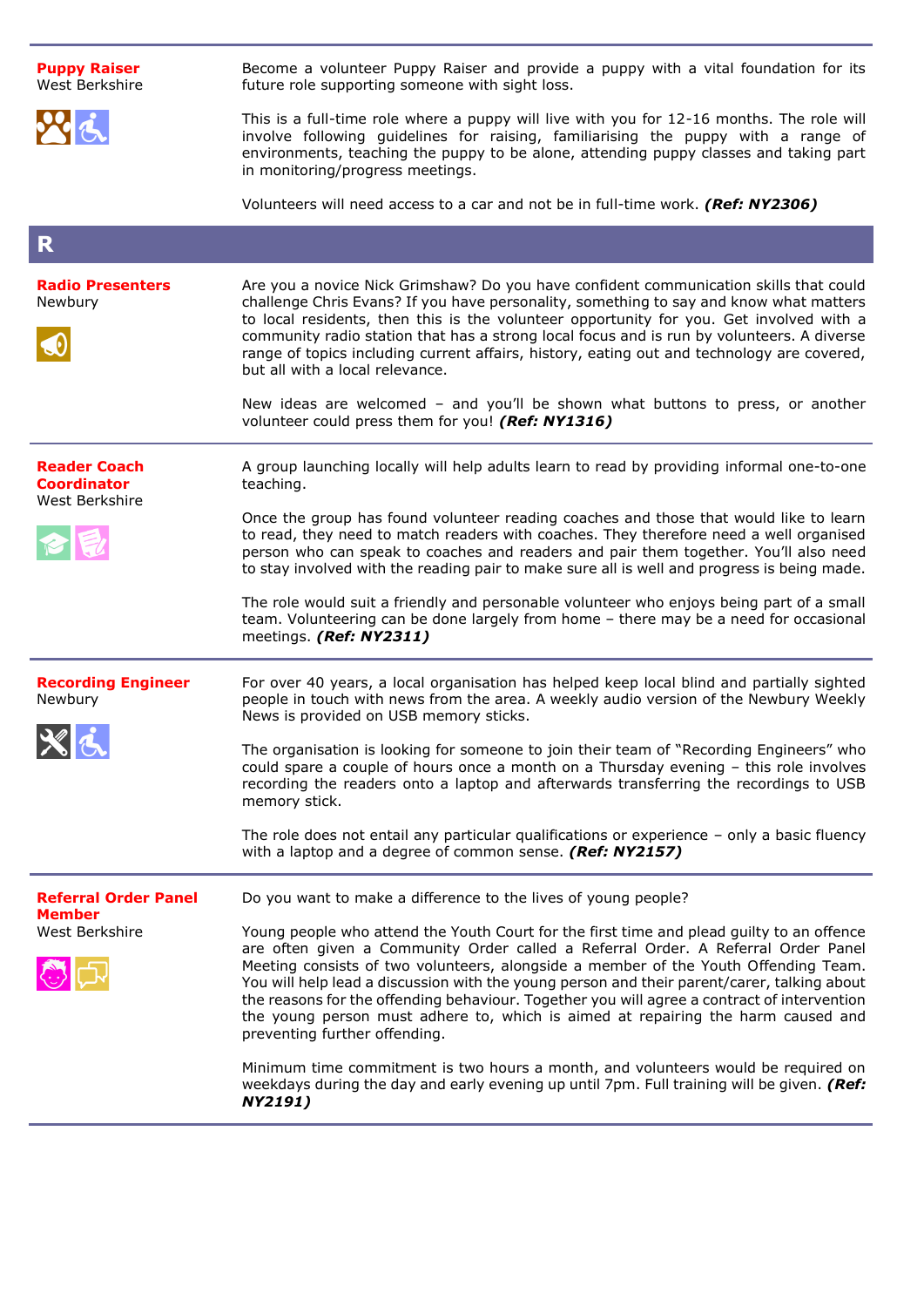| <b>Referrals Networker</b><br>West Berkshire                     | A group launching locally will help adults learn to read by providing informal one-to-one<br>teaching.                                                                                                                                                                                                                                                                                                                                                                                                                                |
|------------------------------------------------------------------|---------------------------------------------------------------------------------------------------------------------------------------------------------------------------------------------------------------------------------------------------------------------------------------------------------------------------------------------------------------------------------------------------------------------------------------------------------------------------------------------------------------------------------------|
|                                                                  | To be effective, they need to find those people that wish to learn to read. These people<br>often find it difficult to come forward so they need a volunteer who can build relationships<br>with agencies that may know of people needing support, for example job centres and<br>doctors' surgeries.                                                                                                                                                                                                                                 |
|                                                                  | The role would suit an empathetic volunteer; good communication skills are also very<br>important. Volunteering can be done largely from home - there may be a need for<br>occasional meetings. (Ref: NY2310)                                                                                                                                                                                                                                                                                                                         |
| <b>Referee Appointment</b><br><b>Secretary</b><br>West Berkshire | A local football league is seeking a Referee Appointment Secretary. This role involves<br>appointing referees to the league's competitive football matches e.g. under 12s, 13s, 14s.                                                                                                                                                                                                                                                                                                                                                  |
| $\bigodot$                                                       | You would maintain a contact list of referees and their availability and allocate them to<br>matches using an online platform. Time commitment will be an average of 6 hours a<br>month, however at the start of the season (July/August) would be an average of 10 hours.                                                                                                                                                                                                                                                            |
|                                                                  | The role would suit a good communicator and administrator with an understanding of<br>football culture and rules who is computer and Internet proficient. (Ref: NY2274)                                                                                                                                                                                                                                                                                                                                                               |
| <b>Retail and Information</b><br><b>Volunteer</b><br>Thatcham    | A local nature conservation organisation is looking for volunteers to help run their exciting<br>new shop. The organisation has invested in new shelving and has new stock ranges. The<br>new ethos will be selling sustainable, recyclable goods and supporting local businesses<br>and artisans. Volunteers will also operate as "front of house" for the visitor centre,<br>engaging with visitors, helping them decide which route to walk, helping them identify a<br>duck on the lake and perhaps selling them a new bird book! |
|                                                                  | The role would suit volunteers who enjoy talking to people and encouraging visitors to<br>get the most out of their visit. (Ref NY2189)                                                                                                                                                                                                                                                                                                                                                                                               |
| <b>Riding Assistant</b><br>Lambourn                              | An organisation provides horse riding lessons to people with physical and learning<br>disabilities. Volunteers are required to support the sessions, which run on Mondays,<br>Tuesdays, Wednesdays and Thursdays (you can commit to as little or as much as you<br>like, but most volunteers come for one session).                                                                                                                                                                                                                   |
|                                                                  | Volunteers help prepare the horses, lead or walk alongside horses during the sessions<br>and assist riders to mount/dismount. No previous experience is necessary - full training<br>and support will be provided. (Ref: NY1940)                                                                                                                                                                                                                                                                                                      |
| <b>Research Volunteer</b><br>West Berkshire                      | Would you like to help improve the quality of health and social care services in West<br>Berkshire? The local branch of a national consumer champion organisation is seeking<br>volunteers to develop and deliver research projects from feedback gathered from the<br>public.                                                                                                                                                                                                                                                        |
|                                                                  | The role involves gathering feedback through phone calls and desk-based research,<br>designing surveys and questionnaires, analysing results and writing reports with<br>recommendations on how services might be improved. Ideal for someone with good<br>verbal, written and research skills. (Ref: NY1633)                                                                                                                                                                                                                         |
| S                                                                |                                                                                                                                                                                                                                                                                                                                                                                                                                                                                                                                       |
| <b>School Governor</b><br>Speen                                  | A primary and nursery school situated in the north of Newbury is seeking a volunteer to<br>join its board of governors. The board is responsible for the school's strategic management<br>and will make decisions on a variety of issues. In this role, you will ensure accountability,                                                                                                                                                                                                                                               |

丛名态

join its board of governors. The board is responsible for the school's strategic management and will make decisions on a variety of issues. In this role, you will ensure accountability, act as a 'critical friend' to the headteacher and monitor the school's progress.

Governor meetings are held nine times a year, usually in the evenings, and occasional visits to the school during the day will also form part of this role. The role would suit an enthusiastic and inquiring volunteer with an interest in education. The school would be particularly interested in hearing from someone with building and property related skills and knowledge. *(Ref: NY1861)*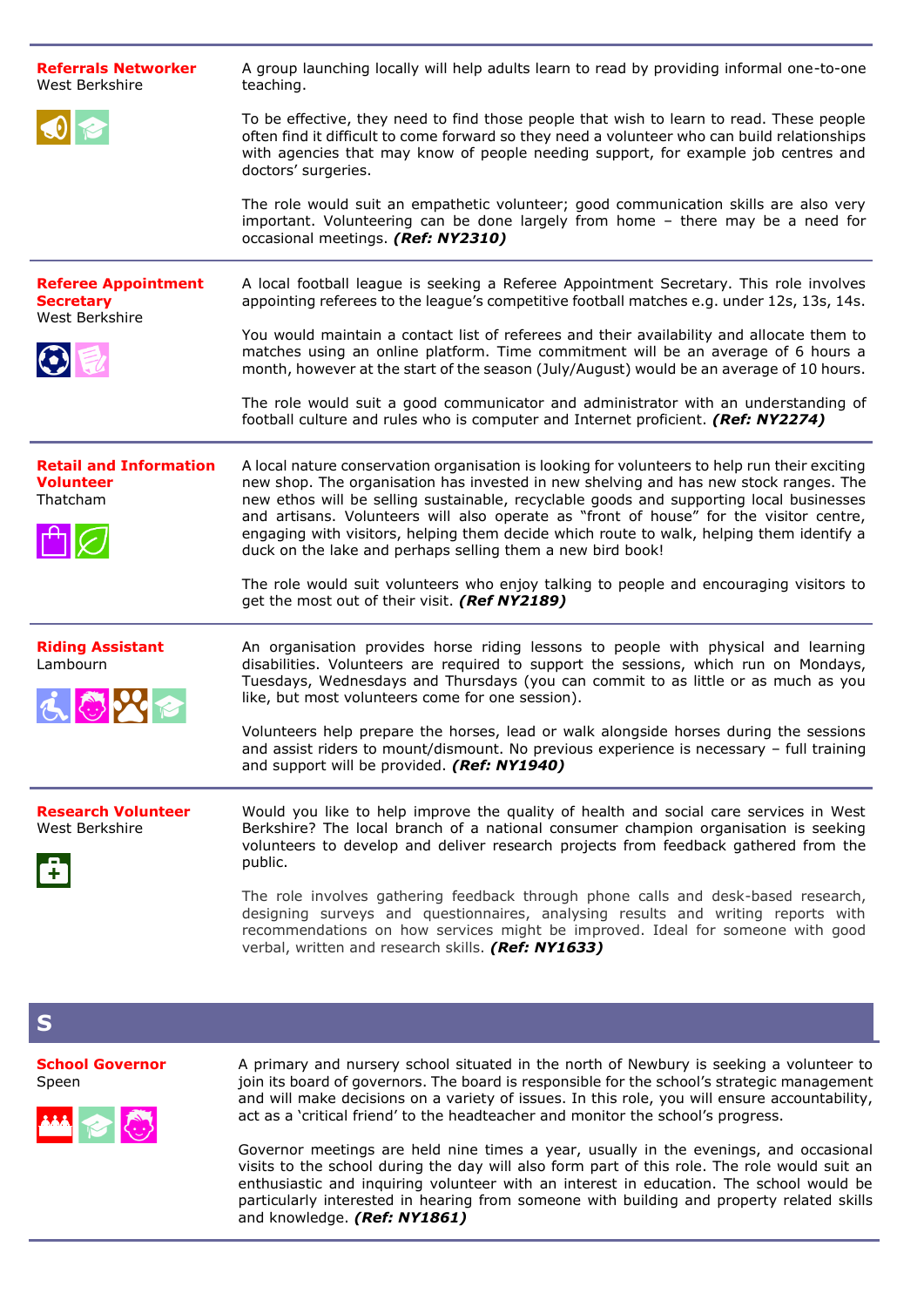| <b>School Governors</b><br>West Berkshire                         | Governors are ordinary people with an interest in the education of children and young<br>people. Governors are required for schools across West Berkshire.                                                                                                                                                                                                                                                                                                                                    |
|-------------------------------------------------------------------|-----------------------------------------------------------------------------------------------------------------------------------------------------------------------------------------------------------------------------------------------------------------------------------------------------------------------------------------------------------------------------------------------------------------------------------------------------------------------------------------------|
| 当つじ                                                               | As a governor, you would work alongside a headteacher and other governors in setting<br>the strategic direction of a school. The skills and experiences required vary from school<br>to school; you may have experience in data analysis, human resources or finance, or<br>simply have an interest in schooling. (Ref: NY974)                                                                                                                                                                |
| <b>School Pastor</b><br>Burghfield                                | A Christian initiative is recruiting volunteer pastors to support students at a Burghfield<br>school during the lunch break.                                                                                                                                                                                                                                                                                                                                                                  |
|                                                                   | School pastors are ordinary Christians engage with young people, listening to their stories<br>with compassion. They patrol common areas of the school giving help and pray for<br>students and staff. You will be seen as a friend from the local Christian community,<br>providing a reassuring presence in the school. The time commitment is 2-8 hours a month<br>(on a Monday, Tuesday or Wednesday) depending on your availability. Ongoing training<br>will be provided. (Ref: NY1772) |
| <b>Scorers and Umpires</b>                                        | Join a cricket club at the heart of the local community by becoming a volunteer scorer.                                                                                                                                                                                                                                                                                                                                                                                                       |
| Newbury<br>$\bf{O}$                                               | The requirement would involve scoring around ten games a season, sharing the load with<br>other scorers. Time commitment would be seven hours every other Saturday.                                                                                                                                                                                                                                                                                                                           |
|                                                                   | Previous cricket scoring experience would be ideal but training/mentoring can be<br>provided. Home games are played in Newbury; away fixtures vary but are no more than<br>an hour away from Newbury. (Ref: NY2183)                                                                                                                                                                                                                                                                           |
| <b>Scout Leader at</b><br><b>Greenham Scout Group</b><br>Greenham | Have you got a passion for adventure? Want to inspire young people? Leaders are needed<br>for a Scout Troop based in Greenham which meets on Monday evenings. As a leader, you<br>would help plan and deliver safe and stimulating activities for the Scouts.                                                                                                                                                                                                                                 |
| 心下                                                                | One week you may be rock climbing, the next doing a community service project, the<br>week after taking the young people on a hike. No two weeks will be the same. Ongoing<br>training is provided. There are no specific skills required - just enthusiasm, teamwork<br>and a sense of fun! (Ref: NY1338)                                                                                                                                                                                    |
| <b>Scout Volunteers</b><br>Purley, Pangbourne<br>◆ や              | Your help is needed to create fun, challenge and adventure for young people in Purley<br>and Pangbourne. Volunteers are needed to help with the running of beaver, cub, scout<br>and explorer groups. Groups meet weekly in term-time and activities can include cooking,<br>camping, community projects, games, badges and even Duke of Edinburgh Award.                                                                                                                                     |
|                                                                   | Your role will be to support and encourage the young people to take part in the activities<br>and try their best. Training and support will be provided, and you can volunteer for the<br>weekly session that is most convenient for you. (Ref: NY1755)                                                                                                                                                                                                                                       |
| <b>Script Writers</b><br>West Berkshire                           | Do you have a flair for writing? A local charity is looking for a volunteers to help them<br>write their tactile and audio descriptions for books that they produce for blind people.                                                                                                                                                                                                                                                                                                         |
| 合                                                                 | This is an ad hoc role, with help being required as and when new books are published.<br>You would need to able to write clear and accurate scripts. This role requires descriptive<br>writing that engages a young visually impaired audience from pre-school through to KS2.<br>You would be describing all of the pictures within a book (usually around 16 pages).                                                                                                                        |
|                                                                   | The role would be carried out from home, with help available by e-mail or phone. (Ref:<br>NY1766)                                                                                                                                                                                                                                                                                                                                                                                             |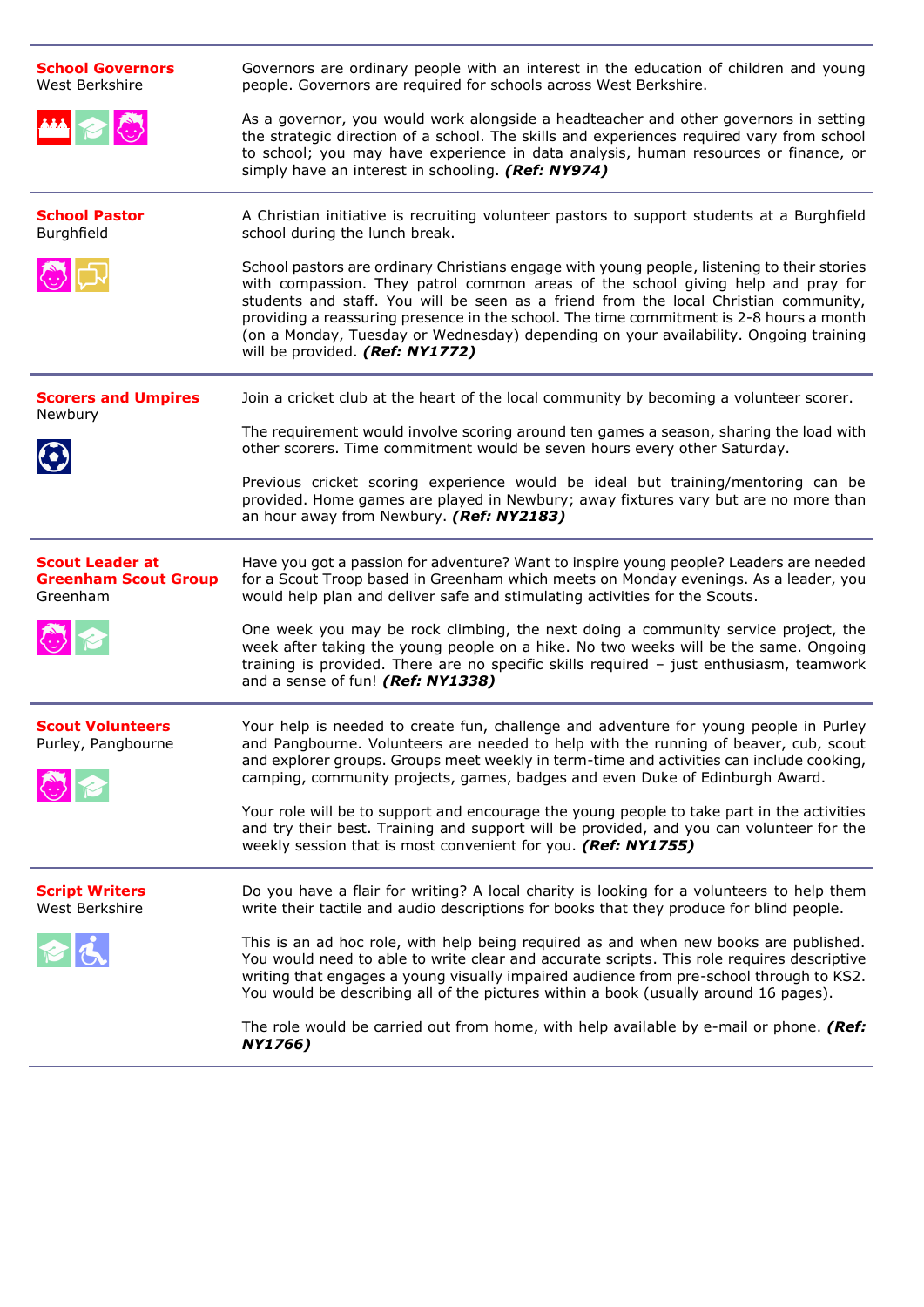| <b>Secretary</b><br>West Berkshire                 | A local organisation aims to get more people cycling as a form of transport. They are<br>looking to recruit an organised and computer literate volunteer secretary.                                                                                                                                                                                                                  |
|----------------------------------------------------|--------------------------------------------------------------------------------------------------------------------------------------------------------------------------------------------------------------------------------------------------------------------------------------------------------------------------------------------------------------------------------------|
|                                                    | The role involves calling meetings when required, drafting agendas before meetings,<br>taking notes at meetings and writing up minutes. You would also maintain documentation,<br>handle communications and contribute to magazine/online articles promoting the<br>organisation.                                                                                                    |
|                                                    | Time commitment is 3-5 hours per month. Meetings tend to be fairly informal and are<br>currently held on a Wednesday evening. (Ref: NY2252)                                                                                                                                                                                                                                          |
| <b>Shop Assistant</b><br>Pangbourne                | One of the country's leading charity shop outlets has a branch in Pangbourne. Volunteers<br>are required at various times for general shop work to include pricing, sorting, general<br>shop presentation display and till work.                                                                                                                                                     |
|                                                    | The role would be suited to those with good customer service skills who enjoy<br>volunteering as part of a diverse team. Volunteers have the opportunity to operate the<br>till, with training provided for this. You can help play a part in reducing poverty and<br>injustice by volunteering for the shop. Time commitment is one or two 4 hour shifts per<br>week. (Ref: NY1332) |
| <b>Shop Assistants</b><br><b>Hampstead Norreys</b> | Community shops provide a vital service to rural neighbourhoods, as well as selling<br>essential goods.                                                                                                                                                                                                                                                                              |
|                                                    | If you are young or not so young, local or live further afield, a village to the North of<br>Newbury would welcome your help in their popular shop. You could get involved with<br>serving customers, checking stock and helping when new stock arrives. Meet new people,<br>give to the community and pick up new skills. (Ref: NY1535)                                             |
| <b>Shop Volunteer</b><br>Newbury                   | A charity maintains a documentary and photographic record of textiles located in the<br>community throughout the UK. The charity is running a 'pop up' shop in Newbury selling<br>donated items of a specialist needlecraft nature, textile books, kits, rug making items and<br>promotional items.                                                                                  |
|                                                    | Volunteers are required to assist with customer service, stock display and control, and<br>preparation of items for sale. The charity is also interested in hearing from you if you can<br>undertake repair and cleaning of vintage sewing machines.                                                                                                                                 |
|                                                    | The role would suit friendly and reliable volunteers who can give a few hours a week. The<br>shop will be open Tuesdays to Saturdays, initially for a period of six months. (Ref:<br>NY2235)                                                                                                                                                                                         |
| <b>Social Activities</b><br><b>Assistant</b>       | A local charity that supports people who are blind or visually impaired runs a programme<br>of social activities for its clients.                                                                                                                                                                                                                                                    |
| West Berkshire                                     | These activities include visits to the pub, the theatre and special events. They are looking<br>for volunteers to attend, support and guide participants and to join in the fun.                                                                                                                                                                                                     |
|                                                    | Time commitment varies and is very flexible. The role would suit friendly and patient<br>volunteers who enjoy being part of a team, and training will be given. (Ref: NY2225)                                                                                                                                                                                                        |
| <b>Speaker</b><br>West Berkshire                   | A charity which trains dogs to assist people with visual impairment is seeking a volunteer<br>speaker to give talks and presentations about their work.                                                                                                                                                                                                                              |
|                                                    | Talks will be delivered to local organisations, but some may require more travel. The role<br>would suit an enthusiastic volunteer who is a natural speaker with an ability to tailor a<br>presentation to suit the audience. (Ref: NY1551)                                                                                                                                          |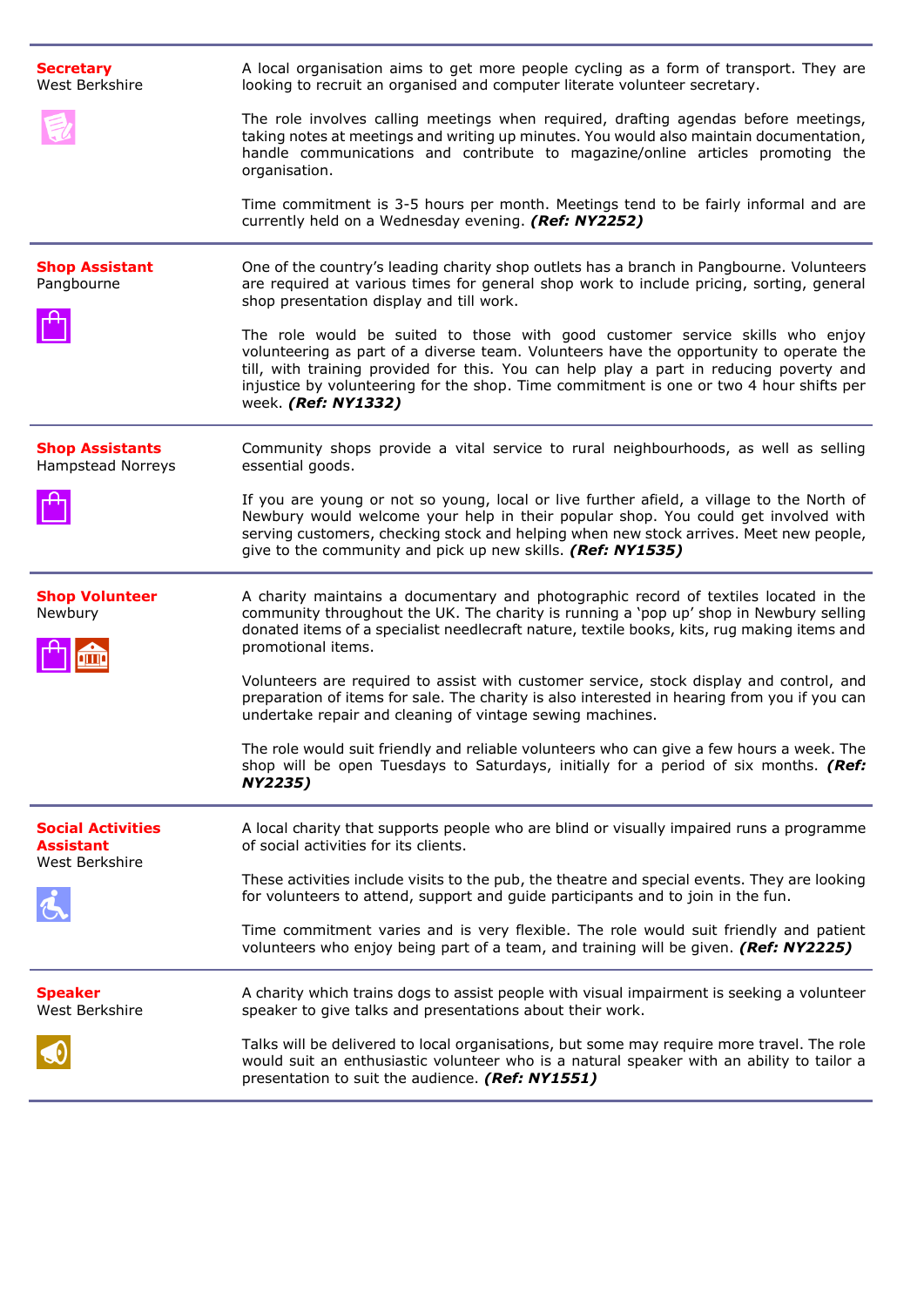| <b>Speaker</b><br>West Berkshire              | A cancer charity that supports children, young people and their families is seeking<br>volunteer speakers to help promote their work.                                                                                                                                                                                                                                               |
|-----------------------------------------------|-------------------------------------------------------------------------------------------------------------------------------------------------------------------------------------------------------------------------------------------------------------------------------------------------------------------------------------------------------------------------------------|
|                                               | This role involves giving talks and presentations about the charity, proactively<br>approaching organisations to organise talks and collecting cheques from groups.                                                                                                                                                                                                                 |
|                                               | Time commitment is flexible to fit around you, but you will need to be able to commit to<br>some evenings and weekends. The role would suit confident and articulate volunteers<br>who enjoy meeting people. (Ref: NY2058)                                                                                                                                                          |
| <b>Steward</b><br>Newbury                     | A local arts centre, which shows some of the best music, comedy, art and family<br>entertainment on tour in the UK, requires volunteer stewards.                                                                                                                                                                                                                                    |
| $\mathbf{q}$                                  | As a steward, you would show people to their seats, sell ice creams, escort people to<br>safety in the event of an emergency and watch the performances! Ideal for a numerate<br>volunteer with good common sense and an interest in entertainment. (Ref: NY802)                                                                                                                    |
| T                                             |                                                                                                                                                                                                                                                                                                                                                                                     |
| <b>Team Leaders</b><br>West Berkshire         | A local charity provides holidays on purpose-built canal boats for disabled, disadvantaged<br>or elderly people and their carers, and is seeking volunteer team leaders. Trips take place<br>between March and October.                                                                                                                                                             |
|                                               | The team leader is the main source of contact with the boat hirers at the start and end of<br>their holiday, and liaises with other volunteers to ensure that the boat is ready for each<br>new group. The "turnarounds" take place in Great Bedwyn on Friday and Saturday<br>mornings. Ideal for people with good communication and organisational skills. (Ref:<br><b>NY1060)</b> |
| <b>Tech Buddy</b><br>West Berkshire           | A local charity that supports people who are blind or visually impaired is recruiting<br>volunteer Tech Buddies.                                                                                                                                                                                                                                                                    |
|                                               | In this role, you will help individuals who have an issue using technology such as a<br>smartphone, tablet or virtual assistance device. In the first instance, you will try to help<br>remotely over the phone. Sometimes, volunteers visit people's homes - you can choose<br>whether you do home visits or not.                                                                  |
|                                               | Your role may involve installing apps, such as software to help with management of<br>finances or household matters. The role would suit a patient and flexible volunteer who<br>knows their way round devices and has experience with software and software settings.<br>(Ref: NY2230)                                                                                             |
| <b>Telephone Befriender</b><br>West Berkshire | A local charity that supports people who have a visual impairment or are blind runs a<br>telephone befriending service. The aim is to reduce the isolation that individuals may be<br>experiencing, particularly during this challenging time.                                                                                                                                      |
|                                               | As a telephone befriender, you will call a person with sight loss once or twice a week. The<br>aim of the call is to provide a friendly chat, and you will ask the individual about their<br>week. Most calls last around 30 minutes.                                                                                                                                               |
|                                               | The role would suit good listeners with a cheerful disposition. You will discover how<br>rewarding it is to build a new friendship and help someone feel less isolated. (Ref:<br>NY2142)                                                                                                                                                                                            |
| <b>Telephone Befriender</b><br>West Berkshire | A national charity helps ex-service men and women of every generation rebuild their lives<br>after sight loss. The charity is recruiting volunteer telephone befrienders who can provide<br>crucial social interaction for those who are isolated or can't reach a support centre.                                                                                                  |
|                                               | Whether it's a conversation about what they've been up to that week, reminiscing about<br>their time in the military or chatting about shared interests, every call is valued.                                                                                                                                                                                                      |
|                                               | The role can be flexible around other commitments and you will be trained and supported.<br>The role would suit friendly and warm volunteers with good listening skills and a sense of<br>humour. (Ref: NY2295)                                                                                                                                                                     |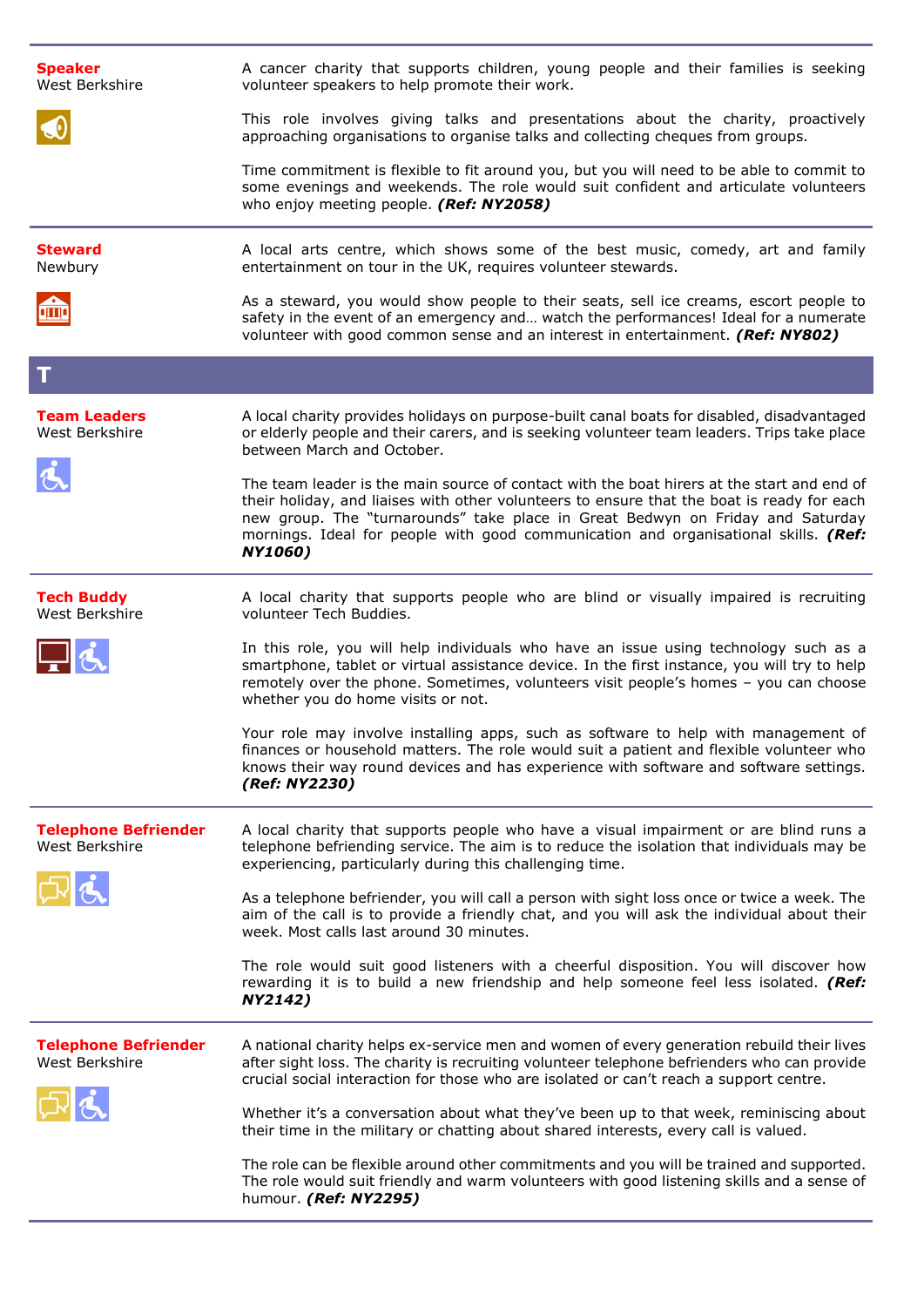| <b>Till Assistants</b><br>Newbury           | A Newbury charity shop dedicated to fighting poverty and inequality is seeking till<br>assistants.                                                                                                                                                                                                                                                                                                                                                                                                                     |
|---------------------------------------------|------------------------------------------------------------------------------------------------------------------------------------------------------------------------------------------------------------------------------------------------------------------------------------------------------------------------------------------------------------------------------------------------------------------------------------------------------------------------------------------------------------------------|
|                                             | Volunteers will receive training and support so that you can help the shop sell lots of<br>goodies each week, whilst providing customers and donors with amazing service.                                                                                                                                                                                                                                                                                                                                              |
|                                             | Time commitment is 4-8 hours a week, and the role would suit volunteers who enjoy<br>being part of a team, meeting new people and making a difference. (Ref: NY2287)                                                                                                                                                                                                                                                                                                                                                   |
| <b>Thatcham Event</b><br><b>Ambassadors</b> | Do you have an interest in the arts, events and people?                                                                                                                                                                                                                                                                                                                                                                                                                                                                |
| Thatcham                                    | A programme of exciting events in Thatcham is planned for 2022. The main event is a<br>Family Fun day on Sunday 26 <sup>th</sup> June. This event features a variety of attractions such as<br>a petting farm and fun fair, as well as local community stalls. Volunteers are needed to<br>help set up the site, guide stallholders to their pitches and give information to visitors.<br>There is also a packed Arts and Leisure Festival taking place in October, and the Christmas<br>lights switch-on in December. |
|                                             | You'll meet new people, gain event experience and hopefully have a great time providing<br>support! (Ref: NY2111)                                                                                                                                                                                                                                                                                                                                                                                                      |
| <b>Therapy Gardeners</b><br>Newbury         | Join the team of volunteer gardeners at a local health service provider and help provide<br>and develop an oasis of calm for the patients.                                                                                                                                                                                                                                                                                                                                                                             |
|                                             | This role involves maintaining and developing the outdoor space, safe use of garden tools,<br>digging and planting and weed management. There may be some direct contact with<br>patients depending on your availability and preference. If you have a good knowledge of<br>gardening, they would be interested in hearing from you. (Ref: NY2210)                                                                                                                                                                     |
| <b>Tool Ambassador</b><br>West Berkshire    | A Christian charity collects unwanted tools, refurbishes them and then sorts them into<br>trade kits to send across the world for livelihood creation.                                                                                                                                                                                                                                                                                                                                                                 |
|                                             | Tool Ambassadors are the volunteers that members of the public contact to donate tools.<br>The role involves collecting donated tools, loading them into boxes and storing them<br>before arranging for them to be picked up by a van. Members of the public will contact<br>you by e-mail or phone day or evening, but when you collect is up to you.                                                                                                                                                                 |
|                                             | The role would suit friendly volunteers are happy to drive round to make collections. (Ref:<br>NY2322)                                                                                                                                                                                                                                                                                                                                                                                                                 |
| <b>Toy Library Volunteer</b><br>Mortimer    | A service in Mortimer gives families the opportunity to borrow a wide range of children's<br>toys and puzzles at a very low cost.                                                                                                                                                                                                                                                                                                                                                                                      |
|                                             | A volunteer is required to welcome families and explain how the service works. The<br>service operates two days a week. On Tuesdays, you would facilitate loans, collect the<br>toys from the cupboard and complete paperwork, as well as checking returned toys are<br>complete. The role is the same on a Saturday, but all the toys are put on display for<br>families to browse through them.                                                                                                                      |
|                                             | This is a fun role helping children choose toys and chatting to families. Time commitment<br>is two hours per month on a Tuesday or Saturday (between 9:30 and 11:30). (Ref:<br>NY2107)                                                                                                                                                                                                                                                                                                                                |
| <b>Trustee</b><br>Newbury                   | A Newbury charity supports people of all abilities and disabilities to achieve and have fun<br>through activities such as drama, dance, music, film and living skills training.                                                                                                                                                                                                                                                                                                                                        |
|                                             | The charity is looking for a trustee who can help them fulfil their mission and objectives,<br>and ensure the organisation works within its resources. You would also play a part in<br>promoting the charity within the community.                                                                                                                                                                                                                                                                                    |
|                                             | The charity is particularly keen in hearing from people with knowledge of areas such as<br>HR, law, administration, funding and promotion. (Ref: NY1736)                                                                                                                                                                                                                                                                                                                                                               |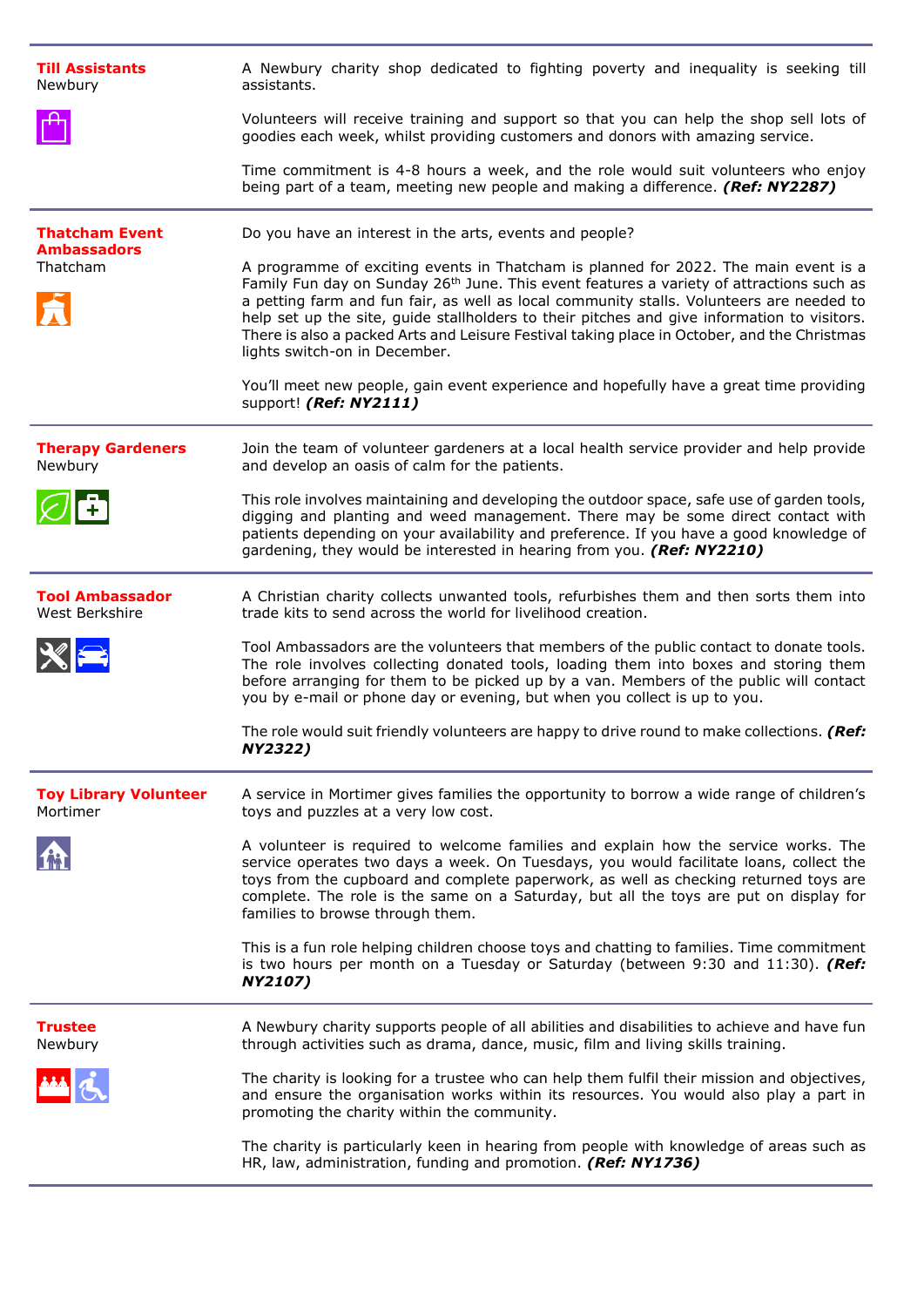| <b>Trustee</b><br><b>Berkshire</b>       | A local charity promotes the social inclusion of people who may have been excluded as a<br>result of their autism. The charity organises awareness events, runs support groups and<br>offers help online.                                                                                                                                                                                                                               |
|------------------------------------------|-----------------------------------------------------------------------------------------------------------------------------------------------------------------------------------------------------------------------------------------------------------------------------------------------------------------------------------------------------------------------------------------------------------------------------------------|
|                                          | The charity is looking to recruit new trustees who have lived experience of autism and an<br>interest in current discussions in the autism community. They would particularly welcome<br>applications from people with an interest in social media, fundraising and finance.                                                                                                                                                            |
|                                          | Meetings (two hours every three months) are always held online as the charity have found<br>this to be more autism friendly for the current trustees. (Ref: NY2249)                                                                                                                                                                                                                                                                     |
| <b>Trustee</b><br>Thatcham               | Do you have an interest in historical buildings and the local community? Could you<br>assist in the promotion and preservation of a local building that is hired out to local<br>leisure and education groups?                                                                                                                                                                                                                          |
|                                          | A new trustee is needed for an organisation that looks after this building, which has a 700<br>year history. You will play an important role in promoting and supporting the<br>organisation's work. The time commitment is approximately five meetings a year, plus<br>ad hoc business between meetings. (Ref: NY2004)                                                                                                                 |
| <b>Trustee of the charity</b><br>Newbury | A West Berkshire organisation that provides support to people whose lives are affected<br>by mental health issues is looking for new trustees.                                                                                                                                                                                                                                                                                          |
|                                          | They would particularly welcome people with financial, legal or HR skills from any sector.<br>However, it is more important that you share the charity's values, have a belief in the<br>value of every individual and have a desire to help the charity continue to grow.                                                                                                                                                              |
|                                          | You should also support real service user empowerment and leadership, and be able to<br>work constructively with the members' management committee. The role would suit<br>thoughtful, organised and compassionate volunteers. (Ref: NY2165)                                                                                                                                                                                            |
| <b>Trustees</b><br>West Berkshire        | Volunteer Centre West Berkshire has been around since 1974, and provides free impartial<br>information on volunteering opportunities available locally, alongside services such as a<br>befriending project and voluntary sector support.                                                                                                                                                                                               |
|                                          | We are seeking to strengthen our team with the addition of trustees with backgrounds in<br>HR and the voluntary sector. Trustees meet every ten weeks on weekday afternoons<br>(usually a Friday). Trustees will offer guidance and expertise and become involved in<br>other projects on an ad hoc basis. If you are a good team player, with expertise in the<br>community, we would be interested in hearing from you. (Ref: NY1449) |
| <b>Trustees</b><br>Wash Common           | A community centre based in South Newbury that provides a vital meeting place for many<br>groups is seeking new trustees.                                                                                                                                                                                                                                                                                                               |
|                                          | The role of the trustees is to see the management of the organisation is undertaken<br>appropriately.                                                                                                                                                                                                                                                                                                                                   |
|                                          | The role does not involve a heavy time commitment. Trustees attend some of the<br>committee meetings (held on a Tuesday evening every six weeks) and spend some time<br>outside of these meetings reading documents and financial reports. (Ref: NY2239)                                                                                                                                                                                |
| <b>Trustees</b><br>Berkshire             | A Berkshire charity that aims to improve health and wellbeing, reduce poverty and rural<br>disadvantage and increase digital inclusion is seeking enthusiastic individuals to join their<br>Board of Trustees. They are particularly interested in hearing from those with a finance<br>or HR background, or someone interested in poverty issues or who loves networking and<br>meeting new people.                                    |
|                                          | Time commitment would be a minimum of 2-3 hours a month. Board meetings are held<br>every quarter and a strategy away day once a year. The role would suit individuals with<br>the ability to think creatively and to challenge and question ideas. (Ref: NY2272)                                                                                                                                                                       |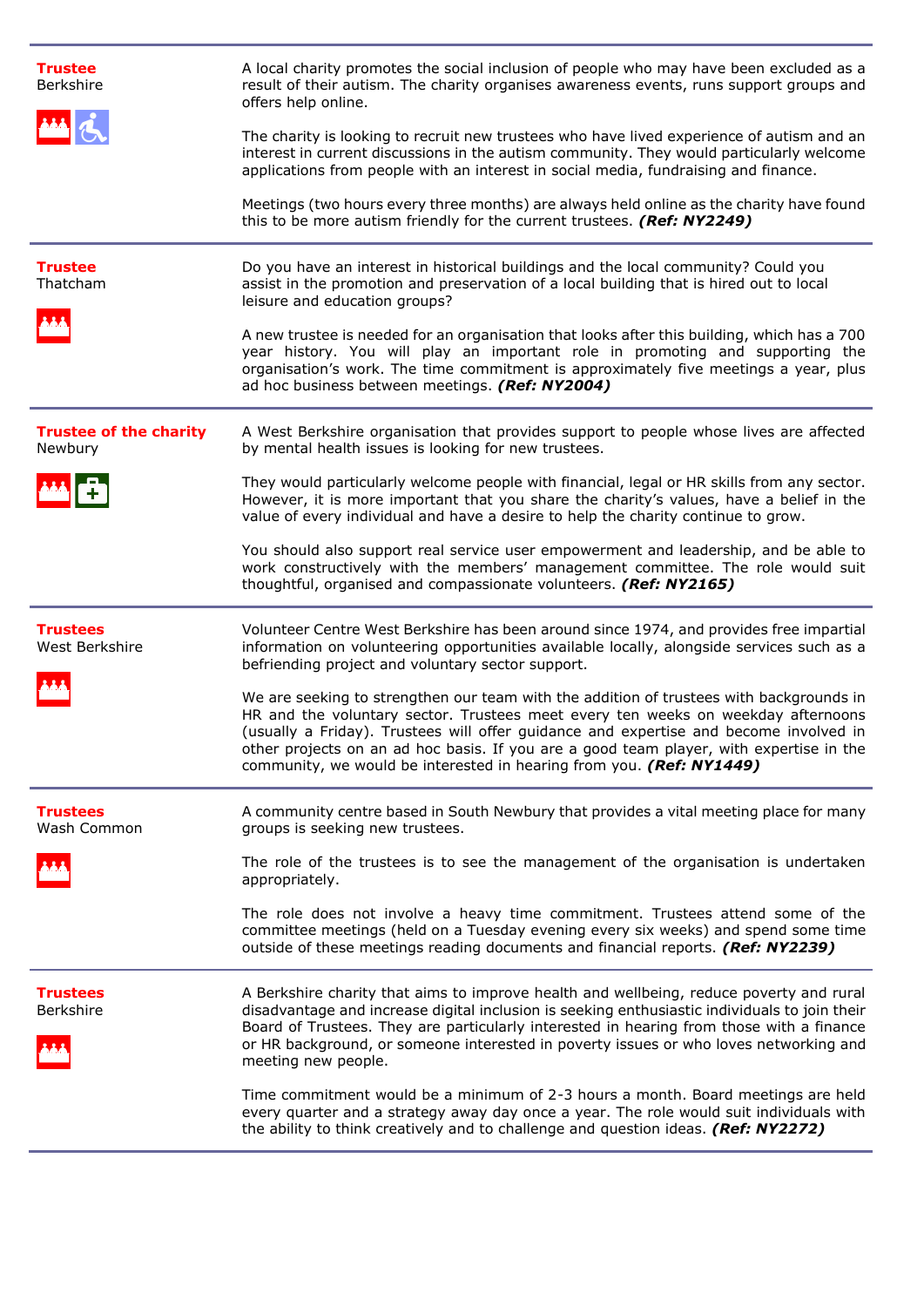| <b>Trustees and Directors</b><br>Greenham<br><b>Trustee with Aquatics-</b><br><b>Leisure Experience</b><br>West Berkshire | A charity that runs a visitor centre dedicated to Greenham's history is seeking new<br>trustees and directors to strengthen their existing team. They encourage applicants with<br>all experiences, but are particularly looking for volunteers who could aid engagement with<br>younger audiences, finance, fundraising, museum operations and volunteers/HR.<br>The role requires attendance at one evening meeting a month $(6:30-8:00 \text{pm})$ and some<br>hours in between meetings to act on decisions. As the charity continues to grow, it is<br>important that directors and trustees are adaptable and able to inspire other volunteers.<br>The role would suit enthusiastic volunteers who can bring ideas, energy and action to the<br>role. (Ref: NY2299)<br>Do you have experience of pool design, construction and operation, or experience in<br>managing projects relating to leisure-aquatics facilities? A West Berkshire organisation,<br>which runs a successful gym for people with disabilities, is planning to add hydrotherapy<br>to its service. As such, they are looking for someone with experience of this area to join |
|---------------------------------------------------------------------------------------------------------------------------|----------------------------------------------------------------------------------------------------------------------------------------------------------------------------------------------------------------------------------------------------------------------------------------------------------------------------------------------------------------------------------------------------------------------------------------------------------------------------------------------------------------------------------------------------------------------------------------------------------------------------------------------------------------------------------------------------------------------------------------------------------------------------------------------------------------------------------------------------------------------------------------------------------------------------------------------------------------------------------------------------------------------------------------------------------------------------------------------------------------------------------------------------------|
|                                                                                                                           | their team of trustees to provide guidance. The role will involve agreeing specifications<br>for design and construction, and ensuring that legal and best practice guidelines are<br>followed.                                                                                                                                                                                                                                                                                                                                                                                                                                                                                                                                                                                                                                                                                                                                                                                                                                                                                                                                                          |
|                                                                                                                           | The project is expected to build from an initial involvement of 2-3 hours a week, rising<br>during the key stages of design and implementation. (Ref: NY1834)                                                                                                                                                                                                                                                                                                                                                                                                                                                                                                                                                                                                                                                                                                                                                                                                                                                                                                                                                                                            |
| $\mathbf U$                                                                                                               |                                                                                                                                                                                                                                                                                                                                                                                                                                                                                                                                                                                                                                                                                                                                                                                                                                                                                                                                                                                                                                                                                                                                                          |
| <b>Umpiring Development</b><br><b>Manager</b><br>Thatcham                                                                 | A local hockey club is looking for a volunteer to lead the planning and development of its<br>umpiring strategy. The role will involve arranging members to attend umpiring training,<br>and ensuring that they see the course through to qualification.                                                                                                                                                                                                                                                                                                                                                                                                                                                                                                                                                                                                                                                                                                                                                                                                                                                                                                 |
| $\mathbf G$                                                                                                               | Good organisation and planning are essential to make sure all opportunities to get people<br>qualified are taken. (Ref: NY1627)                                                                                                                                                                                                                                                                                                                                                                                                                                                                                                                                                                                                                                                                                                                                                                                                                                                                                                                                                                                                                          |
| V                                                                                                                         |                                                                                                                                                                                                                                                                                                                                                                                                                                                                                                                                                                                                                                                                                                                                                                                                                                                                                                                                                                                                                                                                                                                                                          |
| <b>Virtual Activities</b><br><b>Assistant</b><br>West Berkshire                                                           | A local charity that supports people who are blind or visually impaired runs a programme<br>of virtual events for its clients. These include quizzes, peer support sessions, singalongs,<br>and wine tasting, with activities constantly evolving. Volunteers are needed to contribute<br>to and support the programme.                                                                                                                                                                                                                                                                                                                                                                                                                                                                                                                                                                                                                                                                                                                                                                                                                                  |
|                                                                                                                           | Time commitment varies and is very flexible. The role would suit friendly and patient<br>volunteers who enjoy being part of a team, and training will be given. (Ref: NY2229)                                                                                                                                                                                                                                                                                                                                                                                                                                                                                                                                                                                                                                                                                                                                                                                                                                                                                                                                                                            |
| <b>Volunteer Coordinator</b><br><b>Hampstead Norreys</b>                                                                  | A local visitor attraction which houses over 600 species of plants and animals also has a                                                                                                                                                                                                                                                                                                                                                                                                                                                                                                                                                                                                                                                                                                                                                                                                                                                                                                                                                                                                                                                                |
|                                                                                                                           | team of 30-40 volunteers. A Volunteer Coordinator is needed to help with the general<br>running and growth of volunteering.                                                                                                                                                                                                                                                                                                                                                                                                                                                                                                                                                                                                                                                                                                                                                                                                                                                                                                                                                                                                                              |
|                                                                                                                           | The role involves administration (for example, processing volunteer applications),<br>coordinating volunteer inductions, keeping volunteers updated of news and<br>communicating with external agencies.                                                                                                                                                                                                                                                                                                                                                                                                                                                                                                                                                                                                                                                                                                                                                                                                                                                                                                                                                 |
|                                                                                                                           | The role would suit a self-motivated volunteer with strong communication skills and admin<br>experience. Time commitment is one day a week. (Ref: NY1991)                                                                                                                                                                                                                                                                                                                                                                                                                                                                                                                                                                                                                                                                                                                                                                                                                                                                                                                                                                                                |
| <b>Volunteer Coordinator</b><br>Thatcham                                                                                  | A local organisation that helps young people who are leaving care or are homeless is<br>seeking a coordinator to recruit and manage their volunteers.                                                                                                                                                                                                                                                                                                                                                                                                                                                                                                                                                                                                                                                                                                                                                                                                                                                                                                                                                                                                    |
|                                                                                                                           | You will have the opportunity to grow the charity's volunteer base, allocating<br>responsibilities and retaining volunteers.                                                                                                                                                                                                                                                                                                                                                                                                                                                                                                                                                                                                                                                                                                                                                                                                                                                                                                                                                                                                                             |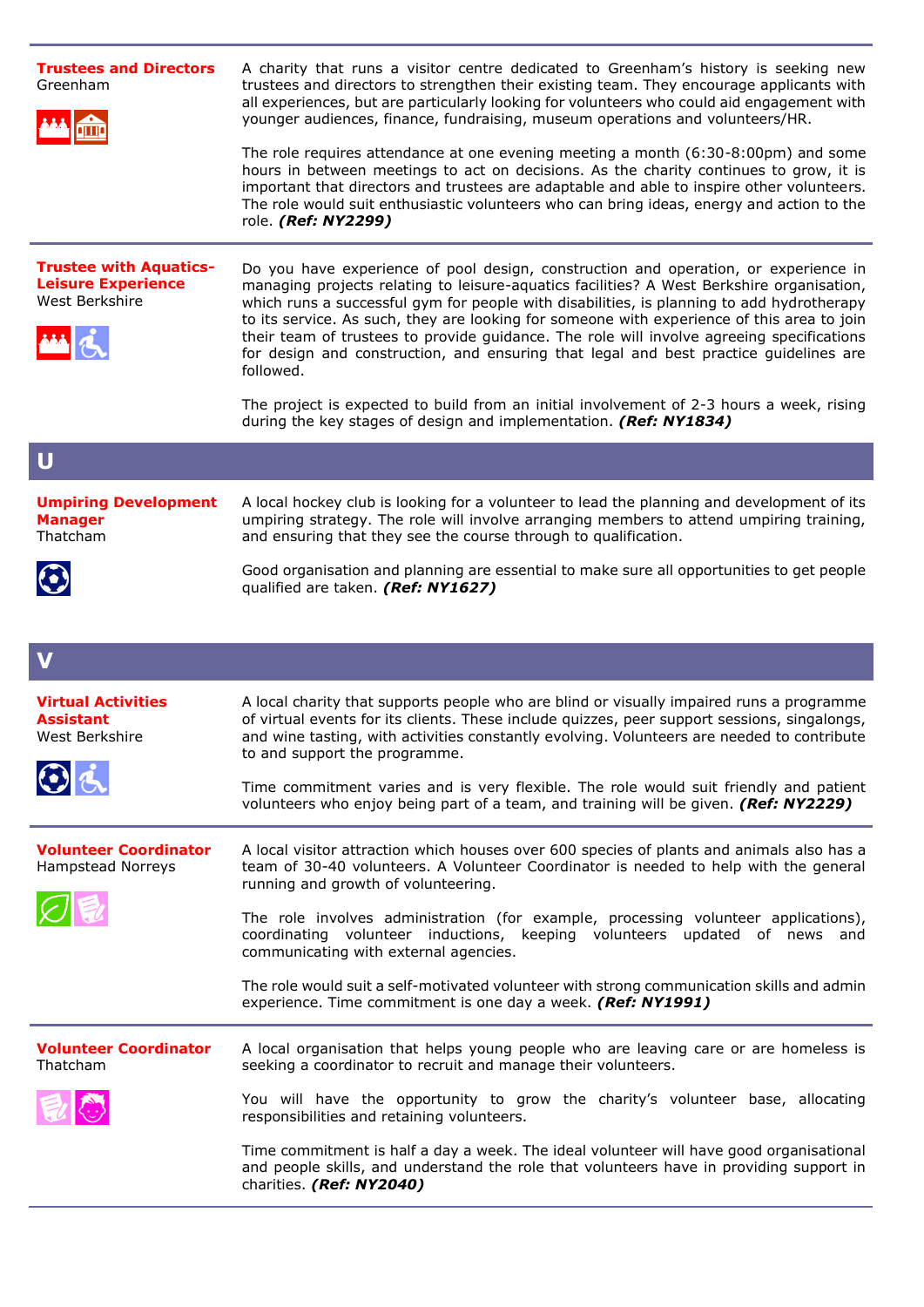| <b>Volunteer Married</b><br><b>Couple</b><br>West Berkshire   | An education charity delivers sessions in secondary schools to help young people explore<br>the life skills needed to sustain happy and healthy relationships. As a volunteer married<br>couple, you will spend time in classrooms answering student questions about experiences<br>within your own relationship.                                                                                                     |
|---------------------------------------------------------------|-----------------------------------------------------------------------------------------------------------------------------------------------------------------------------------------------------------------------------------------------------------------------------------------------------------------------------------------------------------------------------------------------------------------------|
| 心血之                                                           | You don't need to be the "perfect couple", you just need to be open, honest and authentic.<br>Time commitment is half a day every three months, or two days per year during term<br>time. Sessions are now being run remotely through video calls with classes. (Ref:<br>NY2076)                                                                                                                                      |
| <b>Volunteer Reader</b><br>West Berkshire                     | Can you spare an hour or two a week to listen to children read in a primary school? A<br>national reading charity is looking for volunteers who can help transform a child's reading<br>ability. You will be matched to the closest local school needing help, and your support<br>could have a great impact on a child's life, enabling them to explore new worlds of<br>knowledge, inspiration, creativity and fun. |
|                                                               | Volunteers will need a good command of spoken and written English. (Ref: NY2108)                                                                                                                                                                                                                                                                                                                                      |
| W                                                             |                                                                                                                                                                                                                                                                                                                                                                                                                       |
| <b>Walk Leaders</b><br>West Berkshire                         | Improve your health and wellbeing whilst sharing some of West Berkshire's beautiful<br>country and town locations with others. There is a timetable of walks that take place<br>across the district and of varying length and pace.                                                                                                                                                                                   |
|                                                               | As a volunteer walk leader, you could get involved in scheduled walks, or perhaps plan<br>your own. By giving just a little time, you could help yourself and others get active and<br>healthy. (Ref: NY1451)                                                                                                                                                                                                         |
| <b>Warehouse Volunteer</b><br>Newbury                         | A local organisation provides model making activities for former and current Armed Forces<br>and emergency services personnel. It also promotes model making hobbies as a way of<br>improving wellbeing and mental health.                                                                                                                                                                                            |
|                                                               | They have a warehouse and storage container for their stock of donated model kits (tanks,<br>aircraft, ships, submarines, artillery, figures, cars and trucks and tools).                                                                                                                                                                                                                                             |
|                                                               | A volunteer is needed to restock the shelves which are 6ft high with cleaned complete<br>model kits, moving models from the warehouse and storage container and back. You<br>could also be providing administrative support to the organisation where needed and<br>other general duties. (Ref: NY2245)                                                                                                               |
| <b>Wheelchair Basketball</b><br><b>Volunteers</b><br>Thatcham | A local club provides one of the few opportunities in Berkshire for youngsters with<br>disabilities to participate in wheelchair basketball. The successful club is run completely<br>by volunteers, and the founding chairperson is keen to take the club forward by recruiting<br>new trustees.                                                                                                                     |
| $\odot$ ć                                                     | Volunteers with a range of skills are needed to join the committee or get involved in a<br>"hands on" capacity, such as assisting with coaching. (Ref: NY563)                                                                                                                                                                                                                                                         |
|                                                               |                                                                                                                                                                                                                                                                                                                                                                                                                       |
| <b>Young Carers Mentor</b><br>West Berkshire                  | A West Berkshire scheme provides support to young carers, and volunteers are being<br>recruited to act as mentors.                                                                                                                                                                                                                                                                                                    |
|                                                               | Mentoring and befriending is a one-to-one, non-judgemental relationship where you<br>support and encourage a young person who has caring responsibilities. You will meet with<br>the young person on a weekly basis, helping them to identify goals to work towards, as<br>well as signposting them to other support services.                                                                                        |
|                                                               | Time commitment is three hours per week (1-2 hours face to face and a further hour<br>completing, for example, notes from the session). The role would suit a volunteer with<br>empathy and an ability to listen actively, as well as a respect for young people. (Ref:<br><b>NY1887)</b>                                                                                                                             |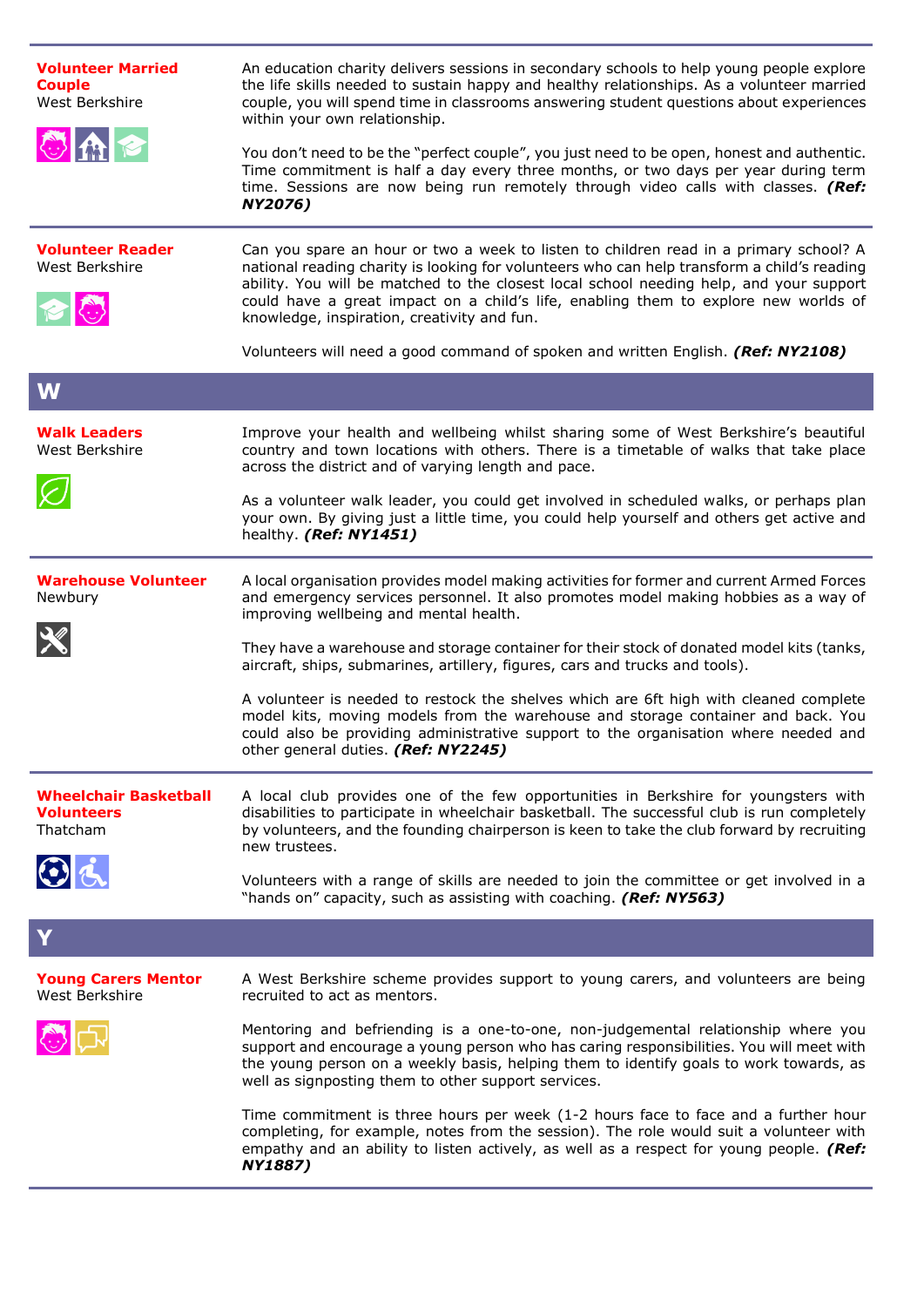| <b>Youth Activity</b><br><b>Organisers</b><br>Calcot                | Youth Activity Organisers are needed in Calcot! The local Scout groups are looking for<br>volunteers who want to support young people in the community, make friends and gain<br>new skills at the same time.                                                                                                                                                                                                                                                      |
|---------------------------------------------------------------------|--------------------------------------------------------------------------------------------------------------------------------------------------------------------------------------------------------------------------------------------------------------------------------------------------------------------------------------------------------------------------------------------------------------------------------------------------------------------|
| 心を                                                                  | The groups are Beavers (ages 6-8 years) and Explorers (ages 14-18 years), both on<br>Tuesday evenings. The role involves helping to plan and run the exciting programme of<br>activities for the children, as well as going on fun trips and outings.                                                                                                                                                                                                              |
|                                                                     | Volunteers should enjoy learning new skills and working as part of a team. Training will<br>be provided. (Ref: NY2205)                                                                                                                                                                                                                                                                                                                                             |
| <b>Youth Activity</b><br><b>Organisers</b><br>Theale                | Volunteers with a sense of adventure are being recruited to support children and young<br>people in Theale.                                                                                                                                                                                                                                                                                                                                                        |
|                                                                     | Volunteers are required for a Beaver group (ages 6-8) on a Thursday evening, Cub groups<br>(ages 8-10) on Tuesday or Wednesday evenings and a Scout group (ages 10-14) on a<br>Thursday evening.                                                                                                                                                                                                                                                                   |
|                                                                     | This opportunity involves helping plan and run the exciting programme of activities, as<br>well as go on fun trips and outings.                                                                                                                                                                                                                                                                                                                                    |
|                                                                     | Volunteers should enjoy learning new skills and working as part of a team. Training will<br>be provided. (Ref: NY2206)                                                                                                                                                                                                                                                                                                                                             |
| <b>Youth Activity</b><br><b>Organisers</b><br><b>Ufton Nervet</b>   | Youth Activity Organisers are needed in Ufton Nervet! The local Scout groups are looking<br>for volunteers who want to support young people in the community, make friends and<br>gain new skills at the same time.                                                                                                                                                                                                                                                |
| 心を                                                                  | The groups are Beavers on Tuesday evenings (6-8 years), Cubs on Tuesday evenings (8-<br>10 years) and Scouts (10-14 years) on Thursday evenings. You will be assisting young<br>people with gaining skills for life through problem solving, working in a team and leading.                                                                                                                                                                                        |
|                                                                     | Volunteers should enjoy learning new skills and working as part of a team. Training will<br>be provided. (Ref: NY2202)                                                                                                                                                                                                                                                                                                                                             |
| <b>Youth Ambassador</b><br>West Berkshire<br><b>AND DESCRIPTION</b> | A local project aims to support socially isolated and vulnerable residents who are not<br>digitally connected by providing them with an easy-to-use non-digital speaker and regular<br>new recordings on USB stick. This will enable them to feel connected to the outside world,<br>with recordings personalised to suit an individual's interests.                                                                                                               |
|                                                                     | The project is wanting to hear from local youth who could contribute to the recordings.<br>Could you make spoken word recordings? Perhaps you are musical or involved in the<br>performing arts and could make a recording. Maybe you could act as a DJ introducing<br>segments. Or you could use your technical skills to help others use apps such as<br>GarageBand. Volunteers could also promote the project and encourage referrals locally.<br>(Ref: NY2221) |
| <b>Youth Club Leaders</b><br>Tilehurst                              | An organisation in Tilehurst provides a safe and secure environment for young people to<br>enjoy themselves, make new friends and develop their social skills. Volunteers are needed<br>to help when the club hopefully reopens in September 2021. Volunteers get involved with<br>activities such as arts and crafts, cooking, pool, table tennis, team games, discos, theme<br>nights and karaoke.                                                               |
|                                                                     | The role would suit volunteers who enjoy engaging with young people and being part of a<br>team.                                                                                                                                                                                                                                                                                                                                                                   |
|                                                                     | The sessions run of Friday evenings between 19:00 and 21:30 and commitment can be<br>weekly, fortnightly or monthly. Support and training will be provided. (Ref: NY2137)                                                                                                                                                                                                                                                                                          |